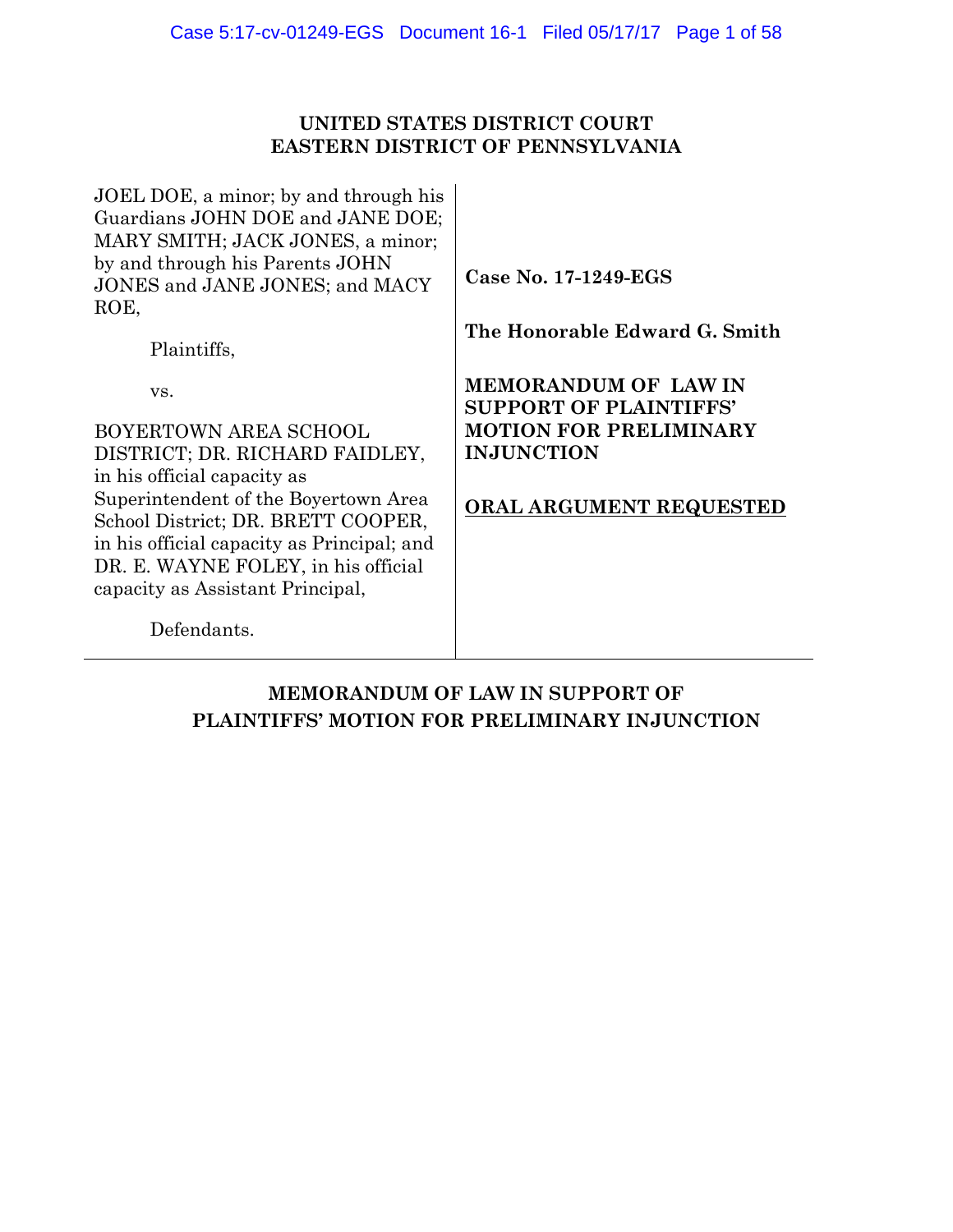# **TABLE OF CONTENTS**

| I.                                                                          |
|-----------------------------------------------------------------------------|
| The Policy Violates the Fundamental Right to Bodily Privacy from<br>Α.      |
| 1.<br>Our History and Tradition: We Actively Avoid Intimate Exposure,       |
| 2.<br>The Policy Infringes Plaintiffs' Fundamental Privacy Rights.  18      |
| 3.                                                                          |
| <b>B.</b><br>The Policy Violates Title IX by Turning Locker Rooms, Showers, |
| Plaintiffs Will Suffer Irreparable Harm Without an Injunction of the<br>П.  |
| Ш.                                                                          |
| IV.                                                                         |
| Plaintiffs Respectfully Request this Court Waive Bond Requirements<br>V.    |
|                                                                             |
|                                                                             |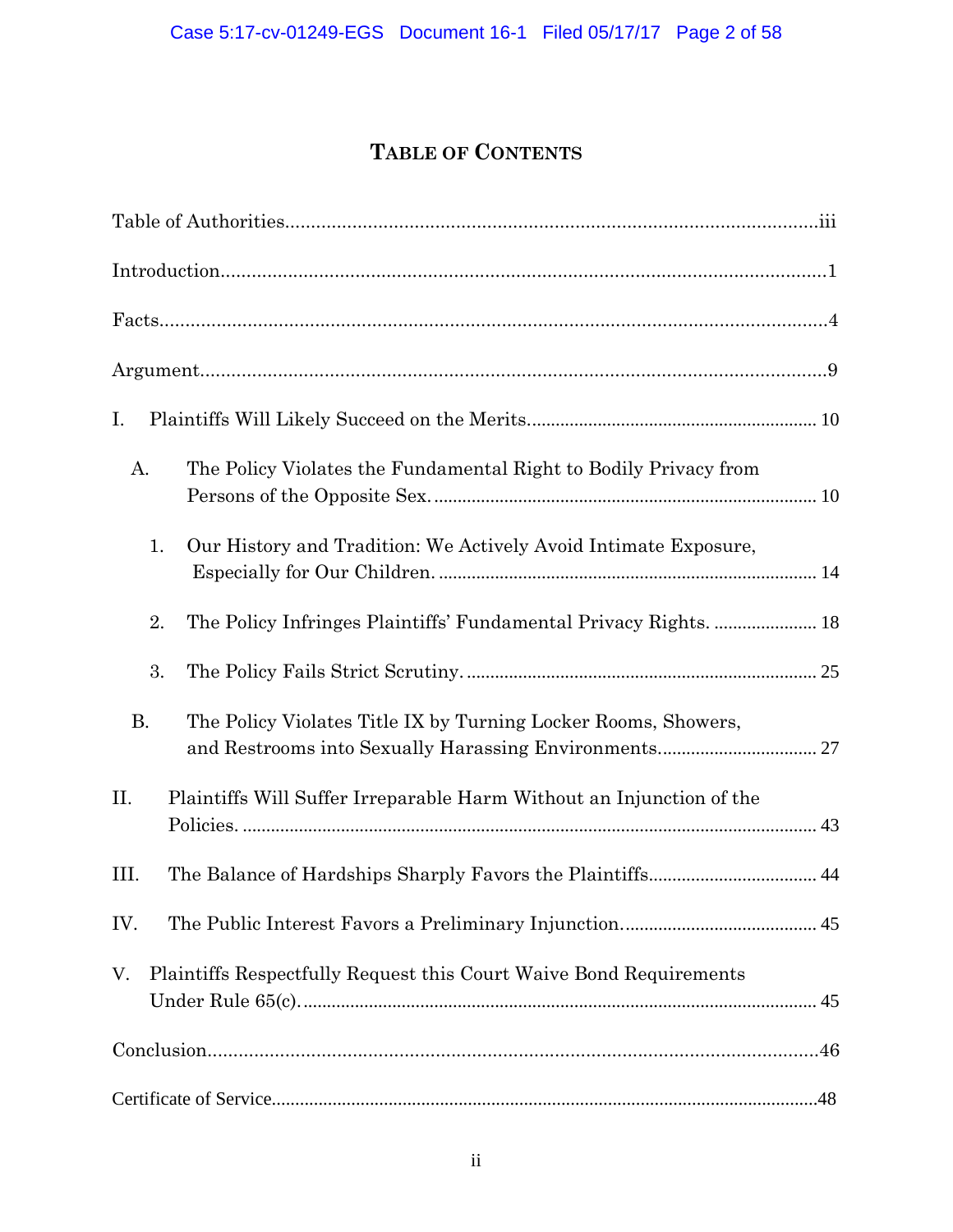# **TABLE OF AUTHORITIES**

# **Cases**

| Ariz. Dream Act Coal. v. Brewer, 757 F.3d 1053, 1069 (9th Cir. 2014)  44, 45                                                                                                                           |
|--------------------------------------------------------------------------------------------------------------------------------------------------------------------------------------------------------|
| Beard v. Whitmore Lake Sch. Dist., 402 F.3d 598, 604 (6th Cir. 2005) 16                                                                                                                                |
| Borse v. Piece Goods Shop, Inc., 963 F.2d 611, 621 (3d Cir. 1992) 12, 39, 40, 42                                                                                                                       |
|                                                                                                                                                                                                        |
| <i>Brooks v. ACF Industries, Inc., 537 F.Supp. 1122 (S.D. W.Va. 1982)</i> 22                                                                                                                           |
|                                                                                                                                                                                                        |
|                                                                                                                                                                                                        |
| Chaney v. Plainfield Healthcare Ctr., 612 F.3d 908, 913 (7th Cir. 2010)  15                                                                                                                            |
| City of Atlanta v. Metro. Atlanta Rapid Transit Auth., 636 F.2d 1084, 1094                                                                                                                             |
| City of Phila. v. Pa. Human Relations Comm'n, 300 A.2d 97, 103                                                                                                                                         |
| Conestoga Wood Specialties Corp. v. Sec'y of the U.S. Dep't of                                                                                                                                         |
| Cornfield v. Consol. High Sch. Dist. No. 230, 991 F.2d 1316, 1323                                                                                                                                      |
| Crowley v. Local No. 82, Furniture & Piano Moving,<br>Furniture Store Drivers, Helpers, Warehousemen, & Packers,<br>679 F.2d 978, 1000 (1st Cir. 1982), rev'd on other grounds, 467 U.S. 526 (1984) 46 |
| <i>Dauven v. George Fox Univ., No. CV.09-305-PK, 2010 WL 6089077, at *13</i>                                                                                                                           |
| Deerfield Med. Ctr. v. City of Deerfield Beach, 661 F.2d 328, 338 (5th Cir. 1981) 43                                                                                                                   |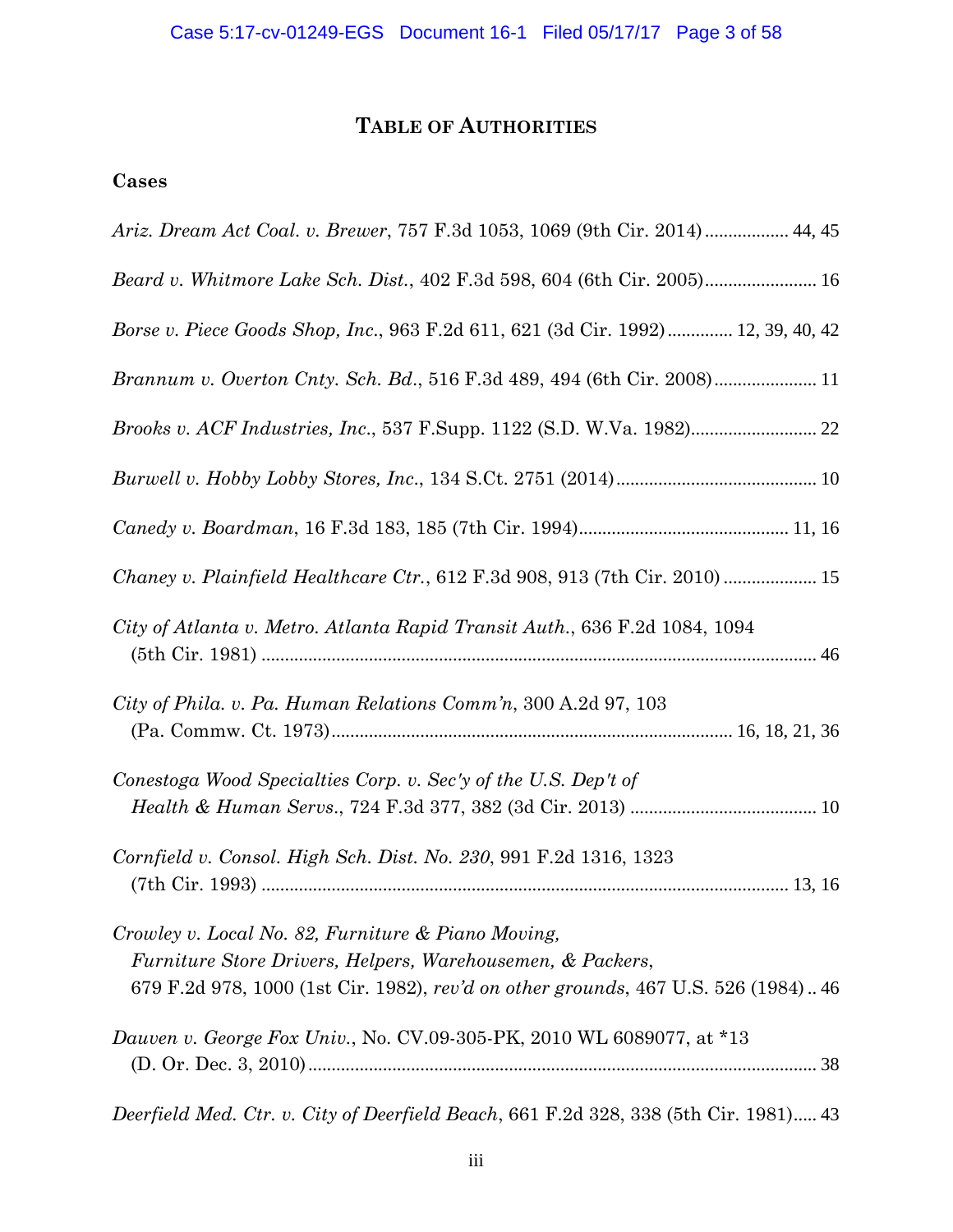# Case 5:17-cv-01249-EGS Document 16-1 Filed 05/17/17 Page 4 of 58

| Dejohn v. Temple University, 537 F.3d 301, 316 n.14 (3d Cir. 2008) 27, 28, 35, 37            |
|----------------------------------------------------------------------------------------------|
|                                                                                              |
| Doe v. Wood Cty. Bd. of Educ., 888 F. Supp. 2d 771 (S.D. W.Va. 2012) 44                      |
|                                                                                              |
|                                                                                              |
|                                                                                              |
|                                                                                              |
| G & V Lounge, Inc. v. Mich. Liquor Control Comm'n, 23 F.3d 1071, 1079                        |
|                                                                                              |
|                                                                                              |
| Groupe SEB USA, Inc. v. Euro-Pro Operating LLC, 774 F3d 192, 205                             |
| <i>Harris by Harris v. Easton Pub. Co., 483 A.2d 1377, 1383 (Pa. Super. Ct. 1984) 39, 42</i> |
|                                                                                              |
|                                                                                              |
| Hoop Culture, Inc. v. GAP Inc., 648 F. App'x 981, 985 (11th Cir. 2016)  44                   |
| Instant Air Freight Co. v. C.F. Air Freight, Inc., 882 F.2d 797, 804 n.8                     |
|                                                                                              |
| Joelner v. Village of Wash. Park, 378 F.3d 613, 620 (7th Cir. 2004)  45                      |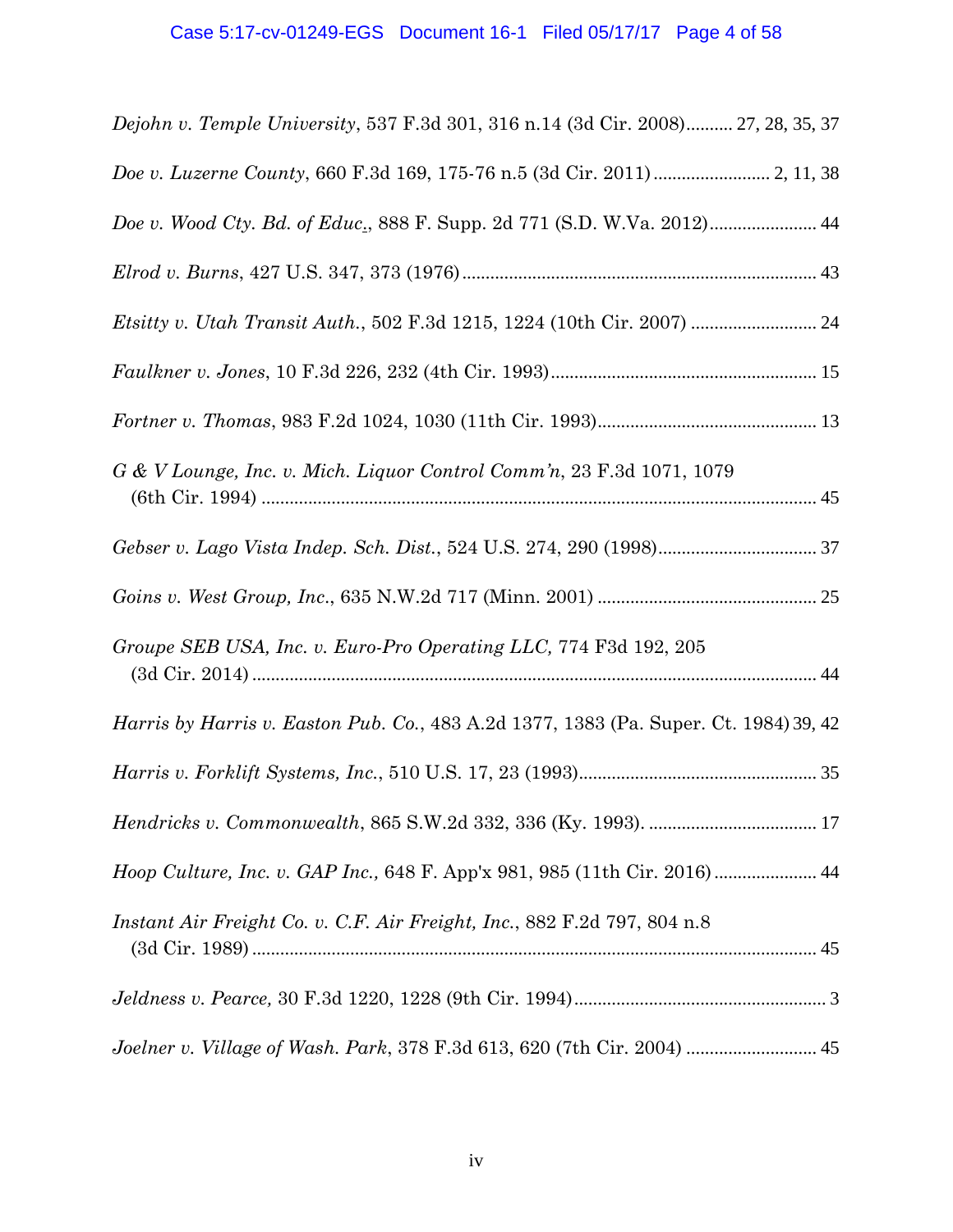| Johnston v. University of Pittsburgh of Commonwealth System of Higher        |
|------------------------------------------------------------------------------|
|                                                                              |
|                                                                              |
|                                                                              |
| Koeppel v. Speirs, No. 9-902 / 08-1927, 2010 Iowa App. LEXIS 25, at * 16     |
| Kohler v. City of Wapakoneta, 381 F. Supp. 2d 692, 704 (N.D. Ohio 2005) 40   |
| Kos Pharms., Inc. v. Andrx Corp., 369 F.3d 700, 708 (3d Cir. 2004)  10       |
|                                                                              |
| Lewis v. Triborough Bridge & Tunnel Auth., 31 F. App'x 746 (2d Cir. 2002) 31 |
| Livingwell, Inc. v. Pennsylvania Human Relations Com'n, 606 A.2d 1287, 1289  |
| McCormick ex rel. McCormick v. Sch. Dist. of Mamaroneck,                     |
| N. Am. Med. Corp. v. Axiom Worldwide, Inc., 522 F.3d 1211, 1228              |
| New Jersey Div. of Youth & Family Servs. v. M.R., No. A-5931-11T3,           |
| Norwood v. Dale Maint. Sys., Inc., 590 F. Supp. 1410, 1415-16                |
| <i>People v. Grunau, No. H015871, 2009 WL 5149857, *3</i>                    |
|                                                                              |
| Powelton Civic Home Owners Ass'n v. Dep't of Housing and Urban Development,  |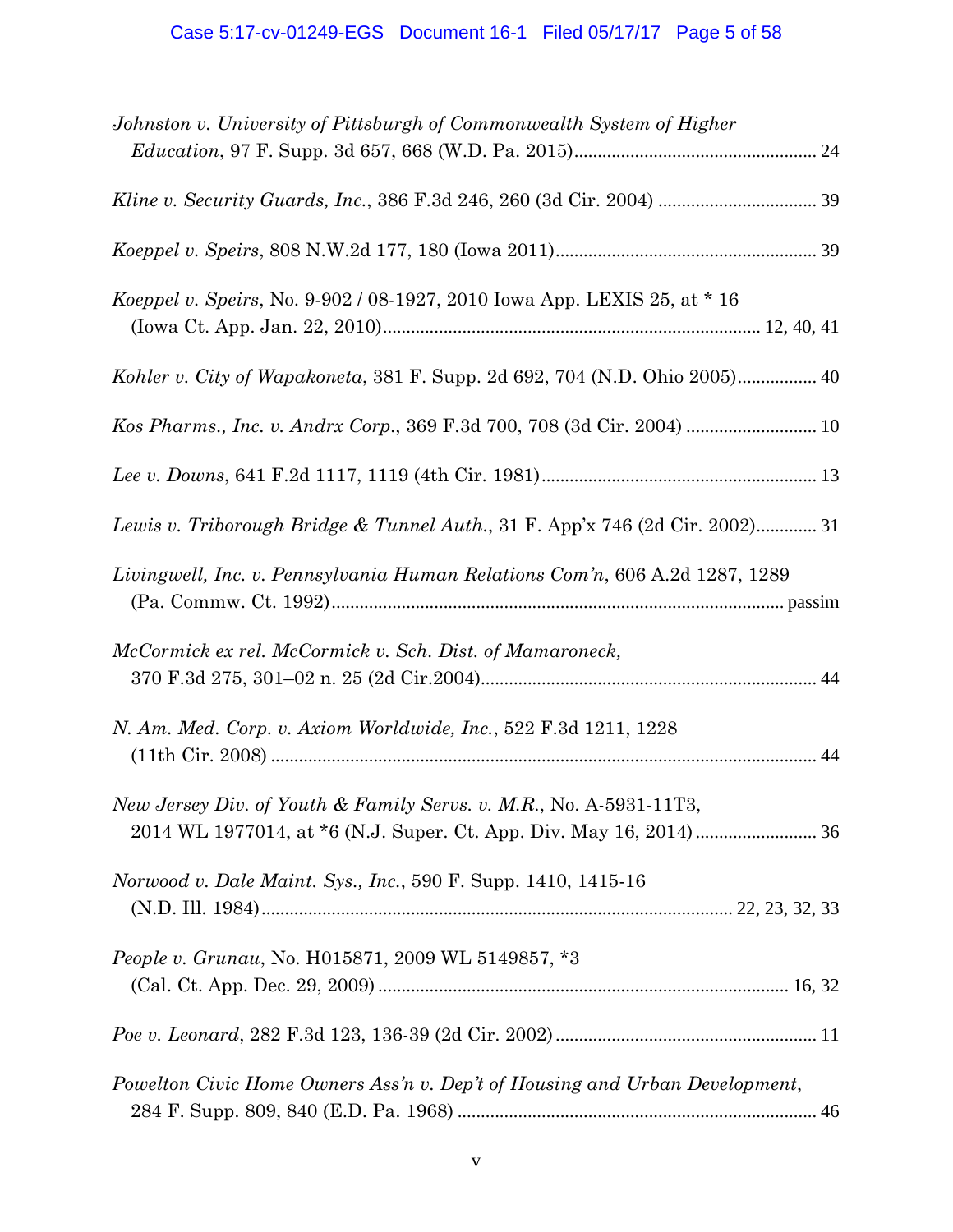| Pub. Serv. Co. of N.H. v. Town of W. Newbury, 835 F.2d 380, 382 (1st Cir. 1987) 43   |
|--------------------------------------------------------------------------------------|
|                                                                                      |
|                                                                                      |
| Roberts v. Colo. State Bd. of Agric., 998 F.2d 824, 833 (10th Cir.1993) 44           |
| Safford Unified Sch. Dist. No. 1 v. Redding, 557 U.S. 364, 375 (2009) 13             |
|                                                                                      |
| Saxe v. State College Area Sch. Dist., 240 F.3d 200, 205-06                          |
| Schonauer v. DCR Entm't, Inc., 905 P.2d 392, 401 (Wash. Ct. App. 1995) 31            |
| Seiwert v. Spencer-Owen Cmty. Sch. Corp., 497 F. Supp. 2d 942, 954                   |
| Sommers v. Budget Mktg., Inc., 667 F.2d 748, 748-50 (8th Cir. 1982) 25               |
| St. John's Home for Children v. W. Va. Human Rights Comm'n,                          |
|                                                                                      |
| Torres v. Wis. Dep't of Health & Soc. Servs., 859 F.2d 1523, 1531 (7th Cir. 1988) 23 |
|                                                                                      |
|                                                                                      |
|                                                                                      |
|                                                                                      |
|                                                                                      |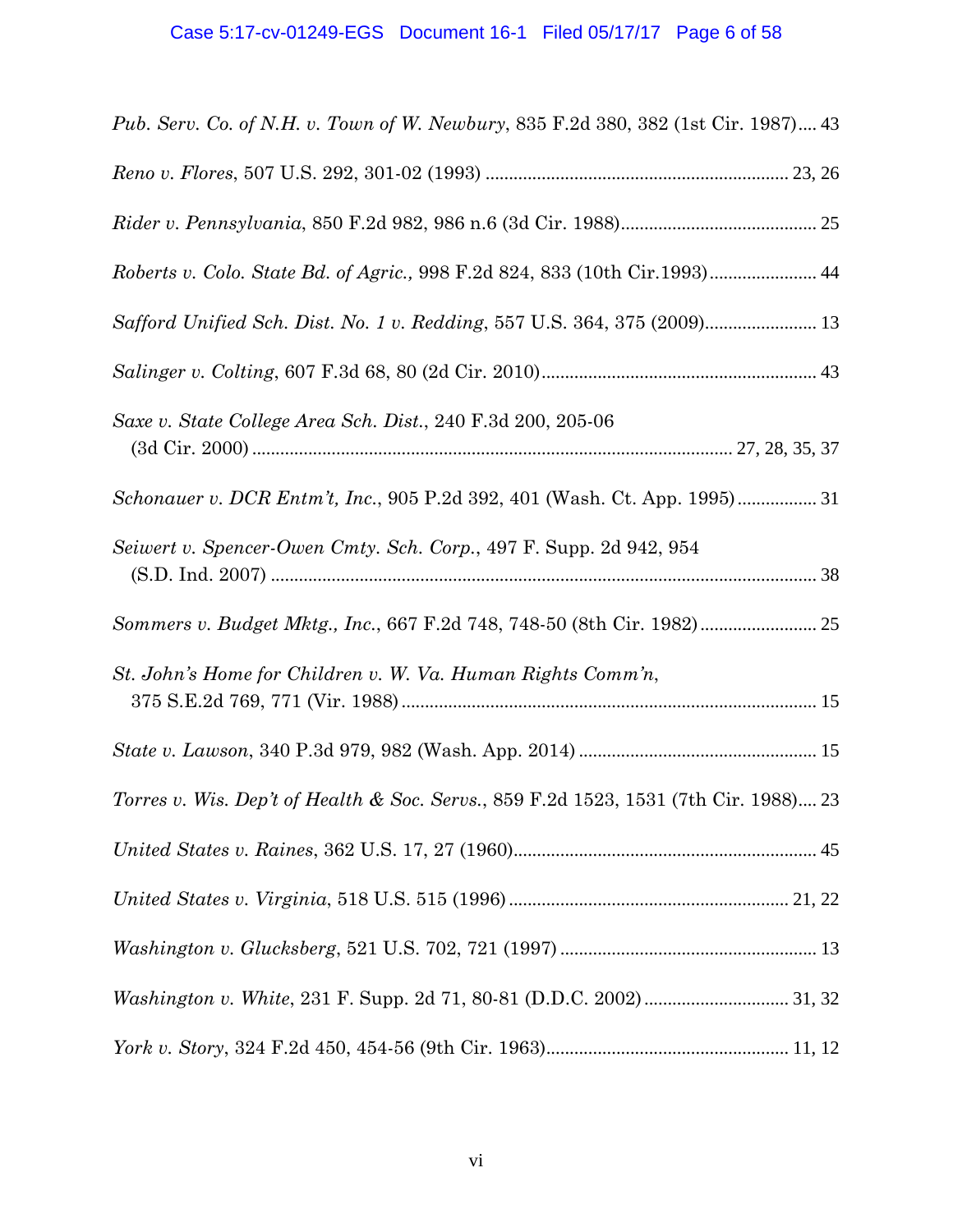# **Statutes**

| $18 \text{ Pa.C.S.A} \text{ } \S \text{ } 5901 \text{ } \ldots \text{ } \ldots \text{ } \ldots \text{ } \ldots \text{ } \ldots \text{ } \ldots \text{ } \ldots \text{ } \ldots \text{ } \ldots \text{ } \ldots \text{ } \ldots \text{ } \ldots \text{ } \ldots \text{ } \ldots \text{ } \ldots \text{ } \ldots \text{ } \ldots \text{ } \ldots \text{ } \ldots \text{ } \ldots \text{ } \ldots \text{ } \ldots \text{ } \ldots \text{ } \ldots \text{ } \ldots \text{ } \ldots \text{ } \ldots \text{ } \ld$ |  |
|--------------------------------------------------------------------------------------------------------------------------------------------------------------------------------------------------------------------------------------------------------------------------------------------------------------------------------------------------------------------------------------------------------------------------------------------------------------------------------------------------------------|--|
|                                                                                                                                                                                                                                                                                                                                                                                                                                                                                                              |  |
|                                                                                                                                                                                                                                                                                                                                                                                                                                                                                                              |  |
|                                                                                                                                                                                                                                                                                                                                                                                                                                                                                                              |  |
|                                                                                                                                                                                                                                                                                                                                                                                                                                                                                                              |  |
|                                                                                                                                                                                                                                                                                                                                                                                                                                                                                                              |  |
|                                                                                                                                                                                                                                                                                                                                                                                                                                                                                                              |  |
| <b>Regulations</b>                                                                                                                                                                                                                                                                                                                                                                                                                                                                                           |  |
|                                                                                                                                                                                                                                                                                                                                                                                                                                                                                                              |  |
|                                                                                                                                                                                                                                                                                                                                                                                                                                                                                                              |  |
|                                                                                                                                                                                                                                                                                                                                                                                                                                                                                                              |  |
|                                                                                                                                                                                                                                                                                                                                                                                                                                                                                                              |  |
|                                                                                                                                                                                                                                                                                                                                                                                                                                                                                                              |  |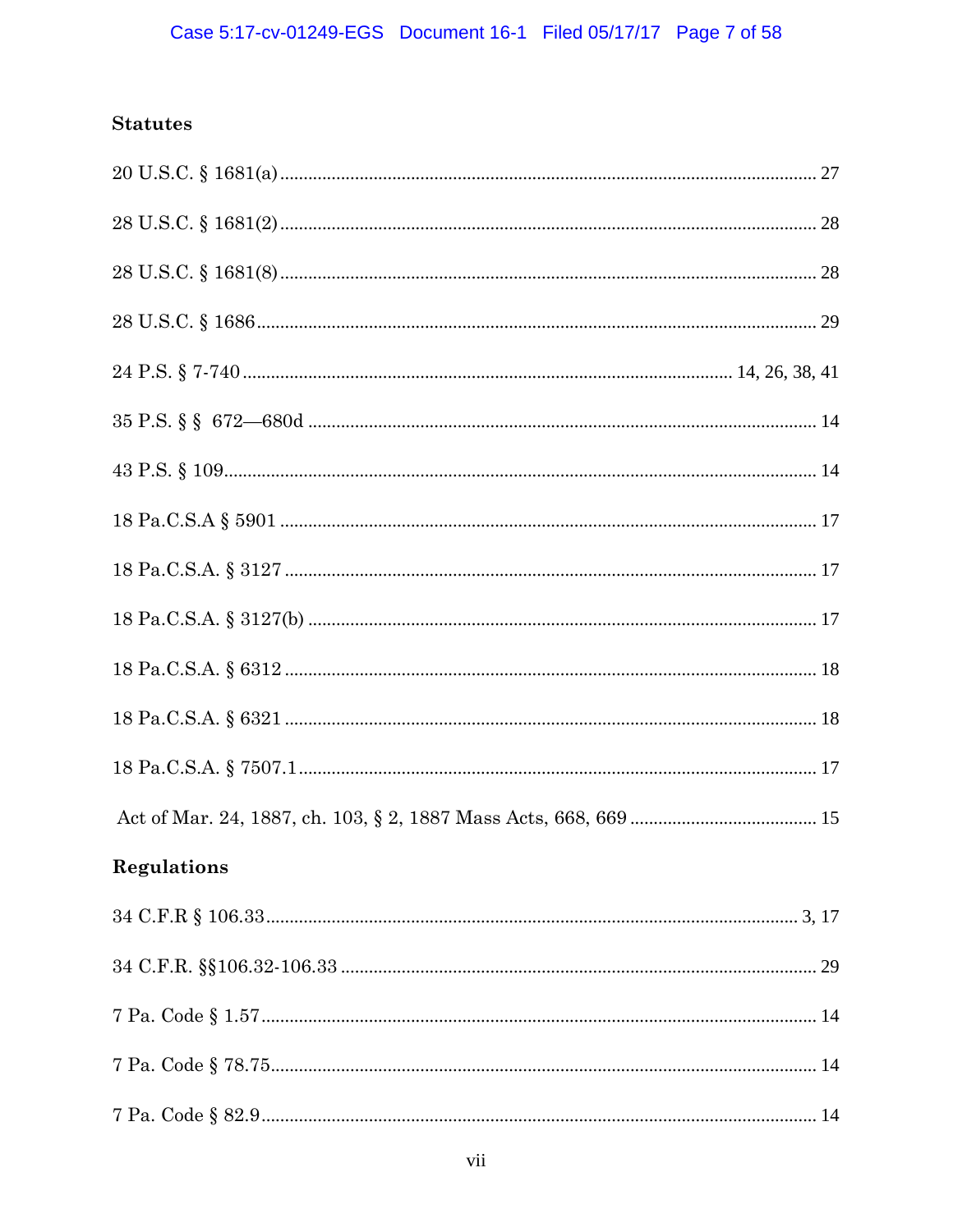# Case 5:17-cv-01249-EGS Document 16-1 Filed 05/17/17 Page 8 of 58

| <b>Other Authorities</b> |  |
|--------------------------|--|
|                          |  |
|                          |  |
|                          |  |
|                          |  |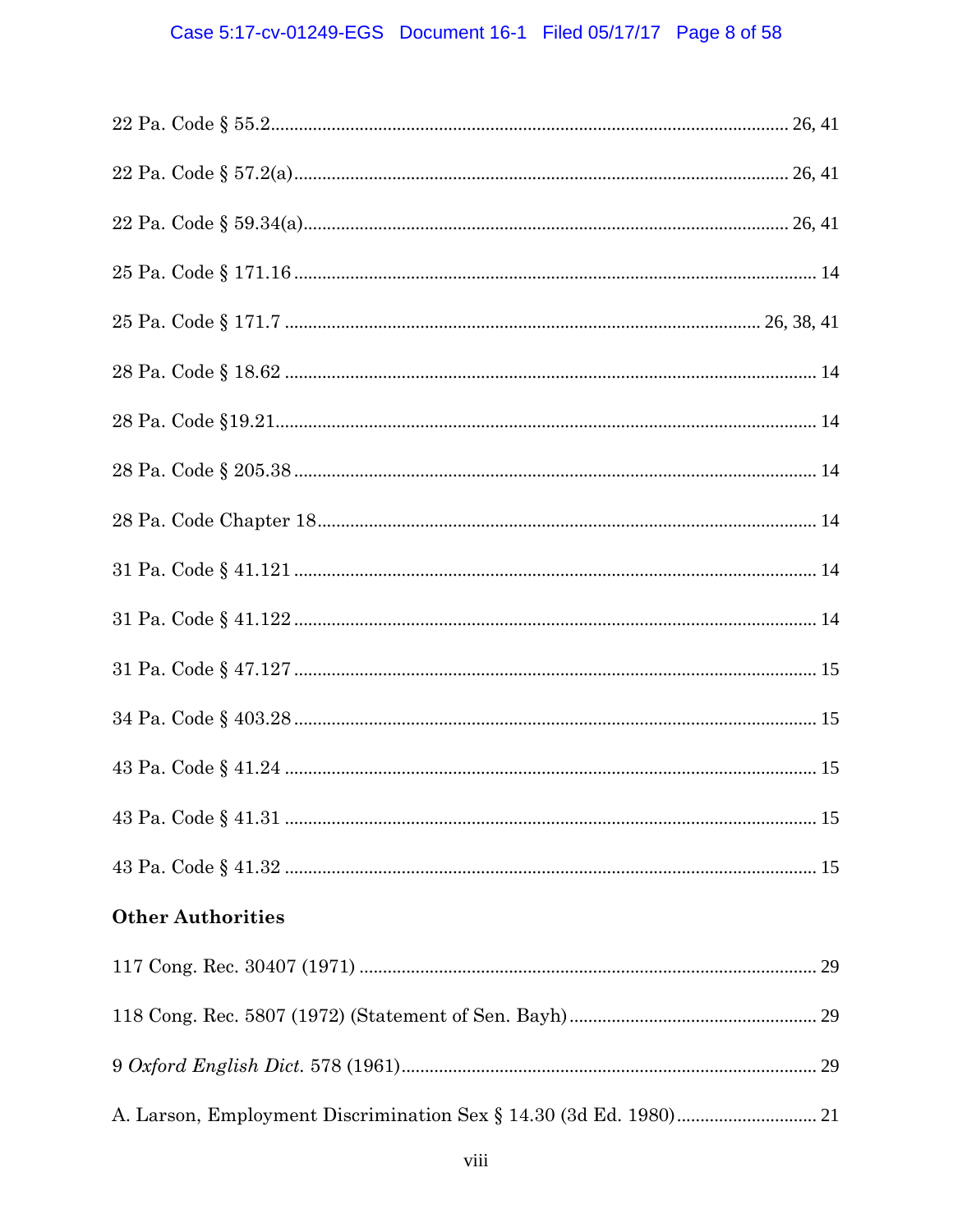# Case 5:17-cv-01249-EGS Document 16-1 Filed 05/17/17 Page 9 of 58

| American Psychological Association. Answers to your questions about<br>transgender people, gender identity, and gender expression. 1-2 (2011),<br>available at http://www.apa.org/topics/lgbt/transgender.aspx 3, 11, 29 |  |
|--------------------------------------------------------------------------------------------------------------------------------------------------------------------------------------------------------------------------|--|
| Asaf Orr, Esq., et al., National Center for Lesbian Rights, Schools in Transition:<br>A Guide for Supporting Transgender Students in K-12 Schools 5, 7                                                                   |  |
| Centers for Disease Control, Sexual Violence: Facts at a Glance<br>(2012), http://www.cdc.gov/violenceprevention/pdf/sv-datasheet-a.pdf 34                                                                               |  |
| Christopher Slobogin, Peeping Techno-Toms and the Fourth Amendment:<br>Seeing Through Kyllo's Rules Governing Technological Surveillance,                                                                                |  |
| Edward J. Bloustein, Privacy as an Aspect of Human Dignity:                                                                                                                                                              |  |
|                                                                                                                                                                                                                          |  |
| Ferdinand Schoeman, Adolescent Confidentiality and Family Privacy,<br>in PERSON TO PERSON 213, 219 (George Graham & Hugh Lafollette eds., 1989) 16                                                                       |  |
| H.R. 1652, 113th Cong. (2013),                                                                                                                                                                                           |  |
| H.R. 848, 114th Cong. (2015),<br>https://www.congress.gov/bill/114th-congress/house-bill/846/related-bills 30                                                                                                            |  |
| H.R. 998, 112th Cong. (2011),                                                                                                                                                                                            |  |
|                                                                                                                                                                                                                          |  |
|                                                                                                                                                                                                                          |  |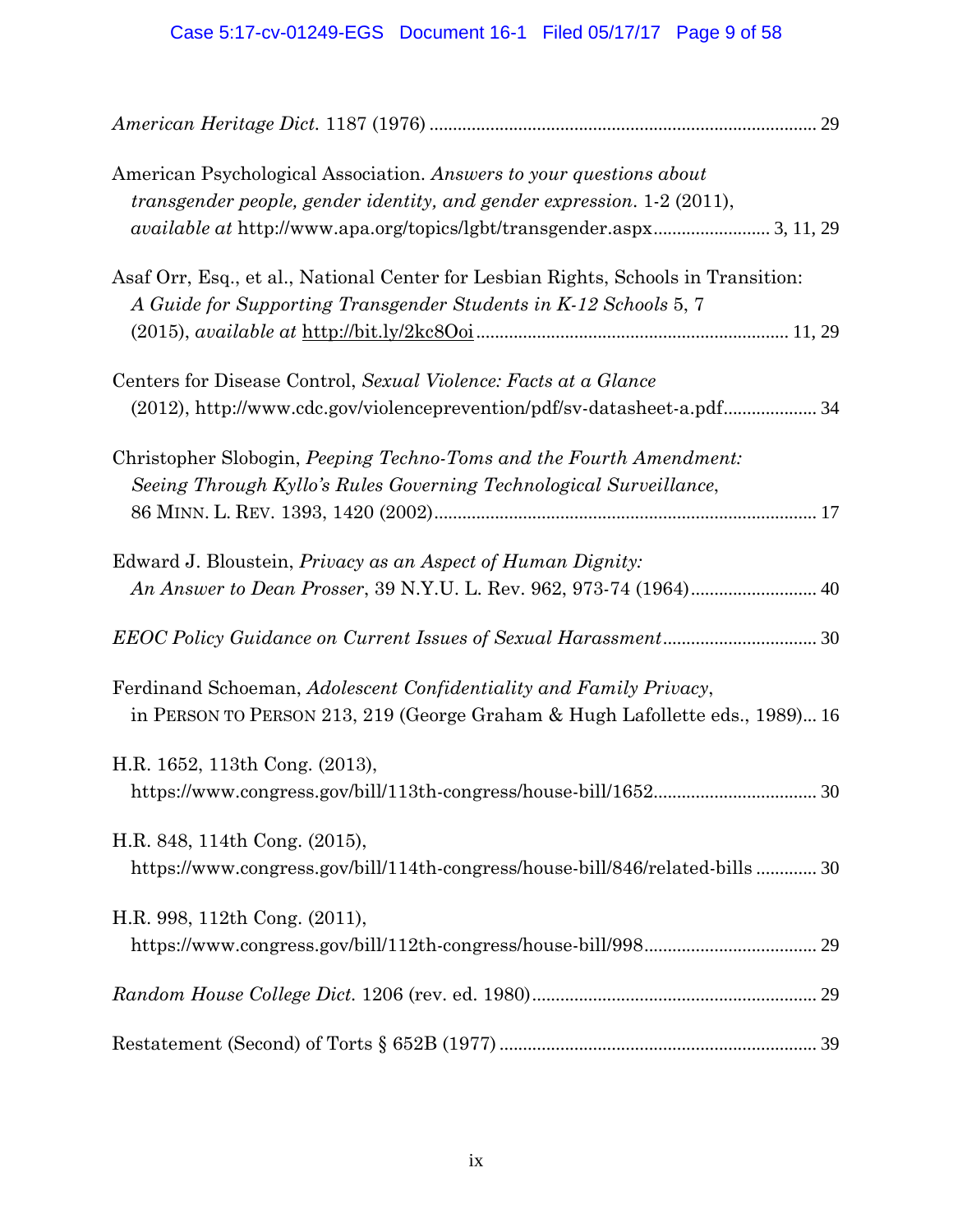# Case 5:17-cv-01249-EGS Document 16-1 Filed 05/17/17 Page 10 of 58

| Ruth Bader Ginsburg, The Fear of the Equal Rights Amendment,                                                                                      |  |
|---------------------------------------------------------------------------------------------------------------------------------------------------|--|
|                                                                                                                                                   |  |
| S. 439, 114th Cong. (2015),                                                                                                                       |  |
| S. 555, 112th Cong., (2011),                                                                                                                      |  |
| Samuel T. Summers, Jr., Keeping Vermont's Public Libraries Safe,                                                                                  |  |
|                                                                                                                                                   |  |
| U.S. Dep't of Justice, Civil Rights Division, and U.S. Dep't of Educ.,<br>Office for Civil Rights, Dear Colleague Letter on Transgender Students, |  |
| U.S. Dep't of Justice, Civil Rights Division, and U.S. Dep't of Educ.,                                                                            |  |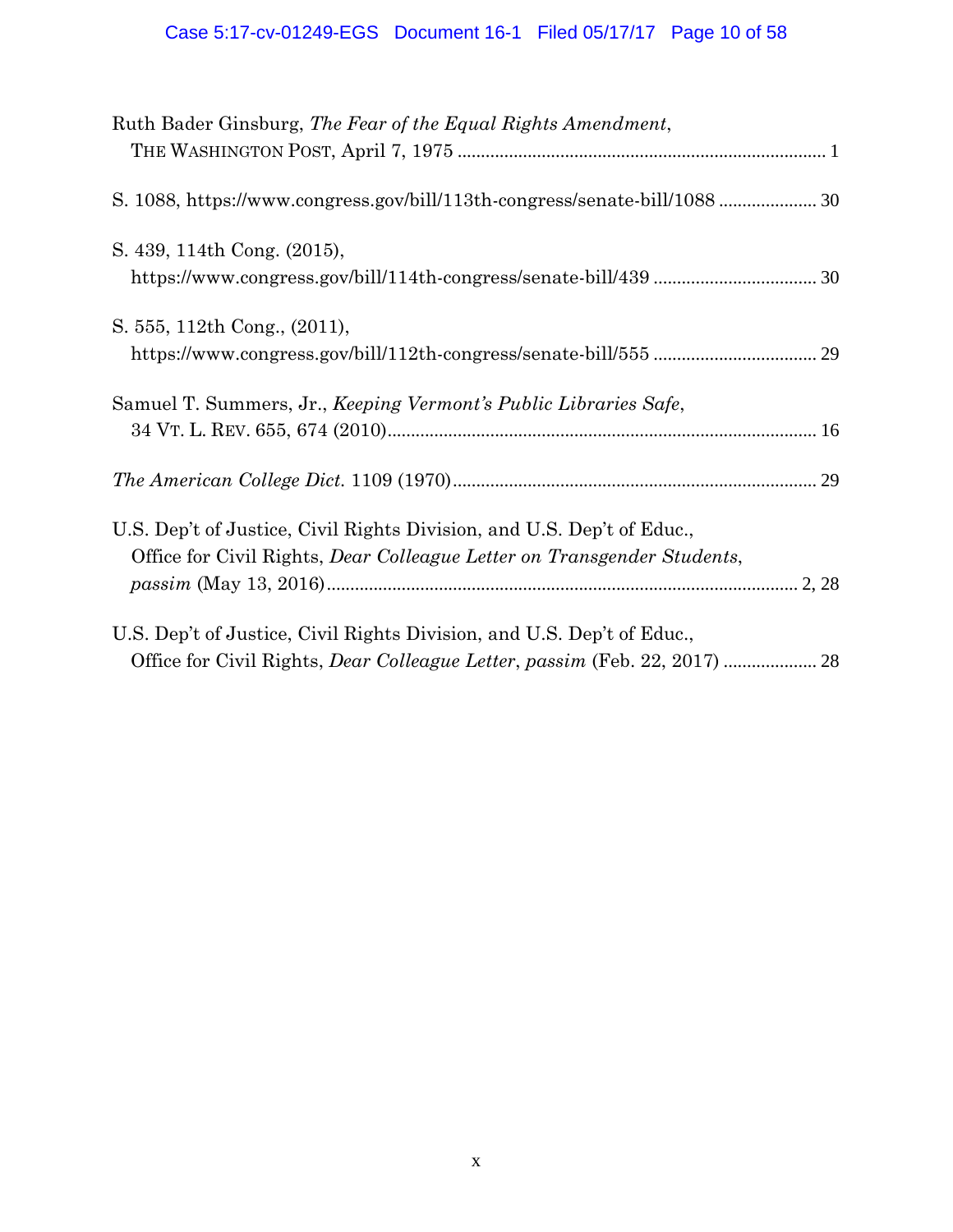## **INTRODUCTION**

As Americans, we enjoy a right to bodily privacy. We have always had separate privacy facilities for men and women, boys and girls, not because we seek to affirm affiliation with other men or with other women, but because of the differences between the two sexes and how that impacts our understanding of modesty, dignity, and an environment free from sexual harassment. Indeed, were differences between the two sexes not the defining factor in privacy facilities, there is no reason for separate spaces. In 1975, when writing a commentary for the Washington Post regarding the proposed Equal Rights Amendment, Justice Ginsburg stated with regard to the contention that restrooms would be opened to both men and women: "Separate places to disrobe, sleep, perform personal bodily functions are permitted, in some situations required, by regard for individual privacy. Individual privacy, a right of constitutional dimension, is appropriately harmonized with the equality principle." Ruth Bader Ginsburg, *The Fear of the Equal Rights Amendment*, THE WASHINGTON POST, April 7, 1975.

In light of our near universal shared understanding of personal privacy in intimate settings like locker rooms, showers, and restrooms, there have been very few cases until quite recently that raise these issues outside of the Fourth Amendment context of searches or correctional or juvenile facilities. Yet even in the complex context of searches and correctional and juvenile facilities where interests in immediate public safety and order come into play, we have recognized those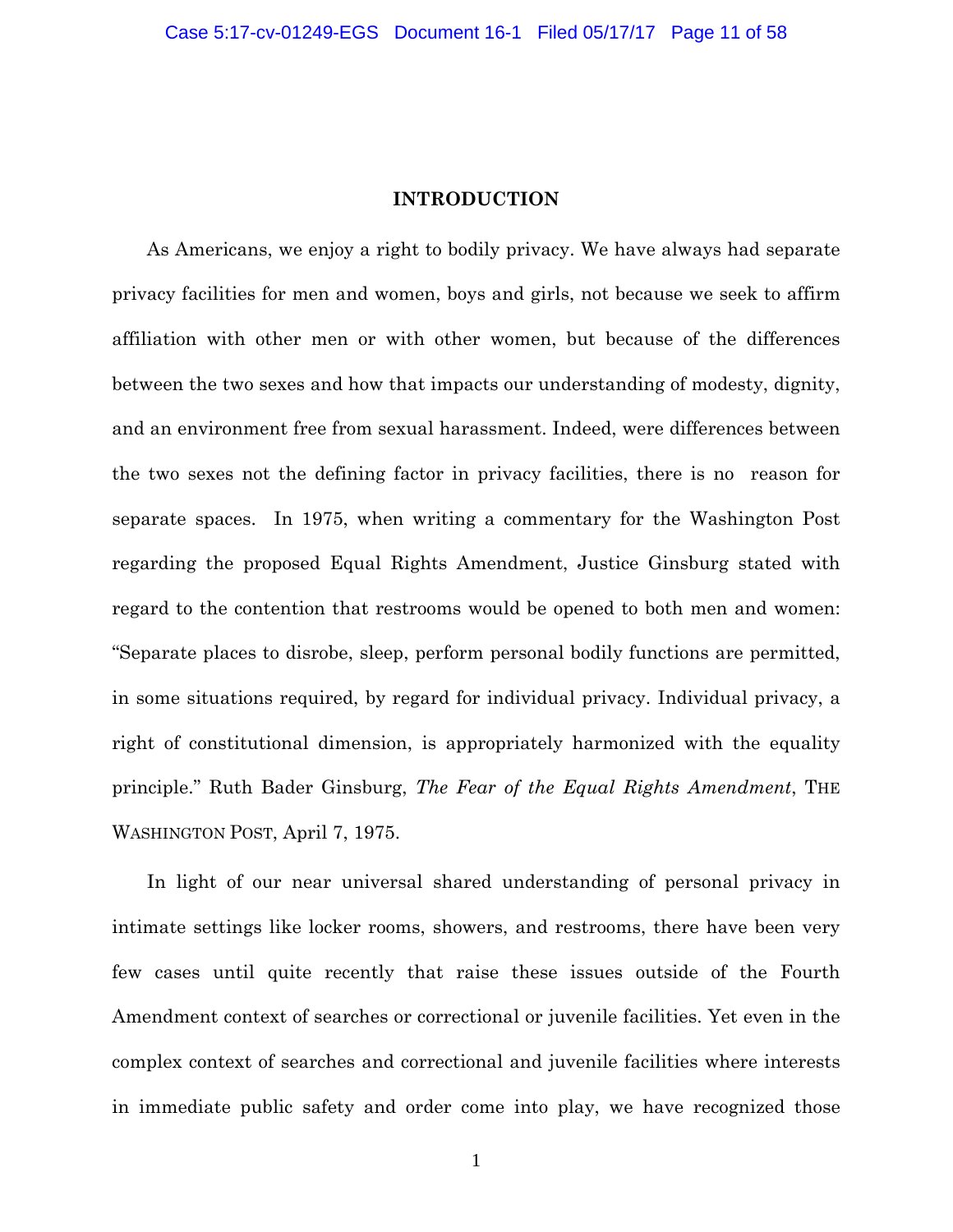### Case 5:17-cv-01249-EGS Document 16-1 Filed 05/17/17 Page 12 of 58

privacy rights—the right of our bodily privacy against seeing or being seen by someone of the opposite sex. This is all the more true for members of the general public and, in particular, our children whose care we entrust to our schools.

We have recognized a right to bodily privacy from persons of the opposite sex not only under the Fourth Amendment but also the Fourteenth Amendment. *See Doe v. Luzerne County*, 660 F.3d 169, 175-76 n.5 (3d Cir. 2011) (recognizing a Fourteenth Amendment fundamental right to bodily privacy from persons of the opposite sex viewing our partially clothed bodies). Some now seek to deconstruct the meaning of "sex" so that it is no longer grounded in human reproductive nature and objectively confirmable via the biological differences between male and female, but instead means nothing more than our subjective gender identity. Regardless of the attempt by some to manipulate language, our understanding of bodily privacy has always involved a particular sensitivity to the anatomical differences between the sexes. This expectation of bodily privacy is deeply rooted in our traditions, and the governmental violation of such privacy steals our modesty, dignity, and sexual privacy in a way that is inconsistent with ordered liberty.

It is that expectation of bodily privacy from persons of the opposite sex that animated the opposition to the now-rescinded Obama administration letter1 requiring that access to privacy facilities like locker rooms, showers, and restrooms be regulated by gender identity rather than sex. And bodily privacy is the basis for which the implementing regulations for Title IX preserve separate facilities on the

<u>.</u>

<sup>&</sup>lt;sup>1</sup> U.S. Dep't of Justice, Civil Rights Division, and U.S. Dep't of Educ., Office for Civil Rights, *Dear Colleague Letter on Transgender Students*, *passim* (May 13, 2016).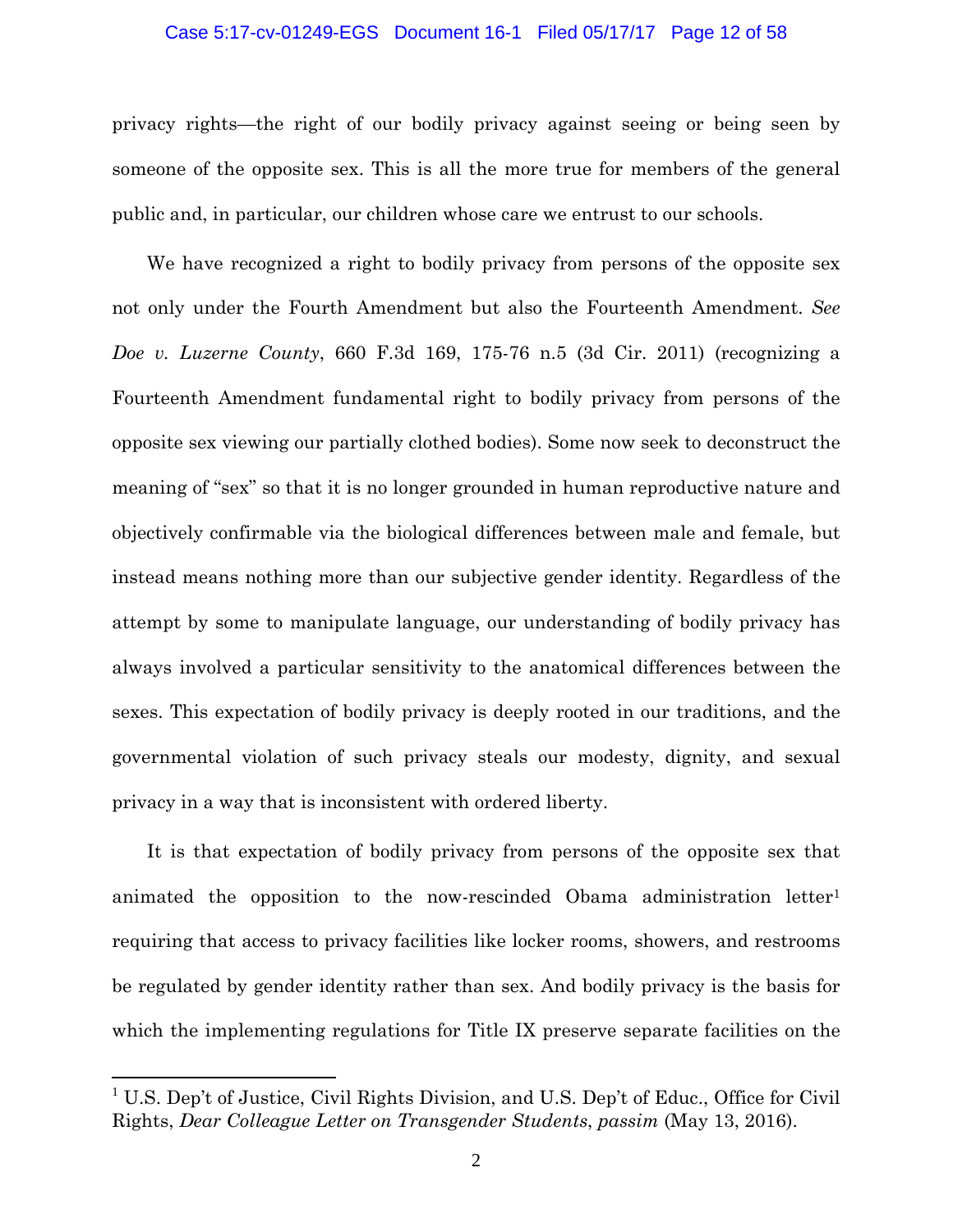### Case 5:17-cv-01249-EGS Document 16-1 Filed 05/17/17 Page 13 of 58

basis of "sex," 34 C.F.R  $\S$  106.33,<sup>2</sup> a term that has long been understood to mean biological sex. This interest in bodily privacy from persons of the opposite sex can also be found across our laws dealing with such issues as school facility requirements, building codes, and even our understanding of discrimination law. Opening up privacy facilities on the basis of gender identity rather than sex not only violates privacy but also suffers from absolute unworkability since gender identity is non-binary and many genders are neither male nor female.<sup>3</sup>

In addition to sacrificing personal privacy, permitting members of the opposite sex to enter these private spaces also constitutes sexual harassment. Plaintiffs experience loss of dignity, anxiety, stress, humiliation, embarrassment, apprehension, and distress as a result, and can no longer engage in the normal and important activities of using the restroom and changing for physical education class without such feelings due to the presence of members of the opposite sex.

In the instant case, four students of the Boyertown Area School District have brought suit as a result of the school's violation of their fundamental right to privacy, in order to reinstate biologically distinct locker rooms and restrooms. Joel Doe, while changing in the locker room discovered that there was a female behind him, wearing nothing above her waist other than a bra. When he and other students visited the assistant principal to report this incident, the assistant principal told them that they would need to tolerate people of the opposite sex in the

1

<sup>2</sup> *See also Jeldness v. Pearce,* 30 F.3d 1220, 1228 (9th Cir. 1994) (finding that Title IX provides for sex-specific toilet, shower and locker room facilities).

<sup>3</sup> *See* footnote 5 *infra*.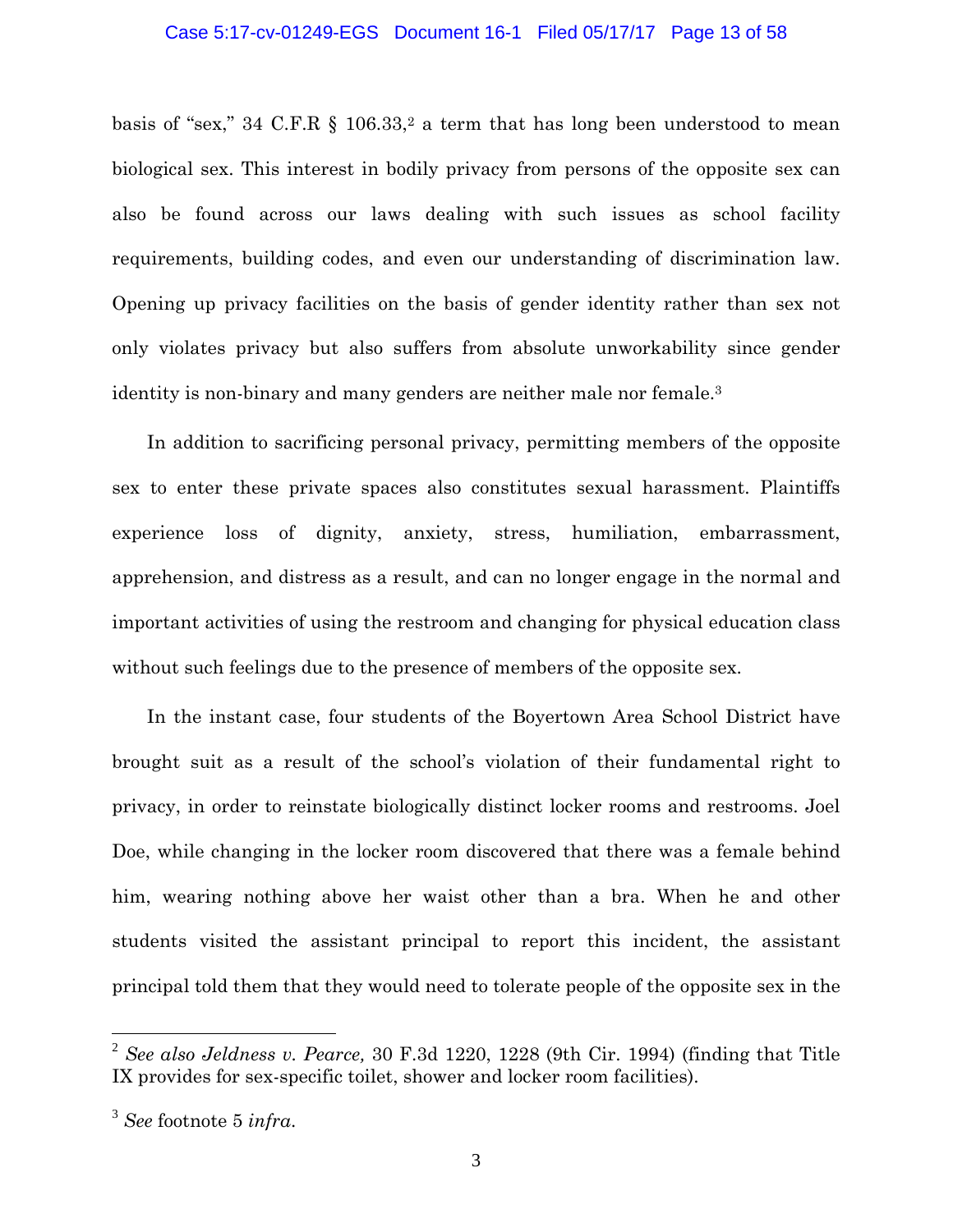### Case 5:17-cv-01249-EGS Document 16-1 Filed 05/17/17 Page 14 of 58

locker room with them and make changing with them as natural as possible. Similarly, Jack Jones, in his underwear in the locker room, discovered a female student near him. Mary Smith encountered a male student in the girls' restroom. Macy Roe fears that she will find herself in the restroom with a boy. As a result of this policy, Mary Smith will not return to Boyertown Area High School next year. Joel Doe may not return either.

Plaintiffs seek a preliminary injunction to protect their right (and that of their fellow students) to personal privacy while using privacy facilities that were designed, pursuant to state law, to be used exclusively by members of one sex.4

### **FACTS**

As set out more fully in the Verified Amended Complaint, Richard Faidley,

1

<sup>&</sup>lt;sup>4</sup> Throughout this brief, Plaintiffs refer to "sex" as biological sex, which correlates to objective indicia of sex such as chromosomes, gonads, and internal and external genitalia. Sex is objectively verifiable, binary, fixed, and defined by our human reproductive nature as either male or female.

In contrast, "gender" is used consistent with Defendants' policy to mean a selfperception of one's gender that is subjectively discerned and exists along a continuum of an increasing number of genders that exist outside of binary sex. Gender is established only by a person's self-report; there are no objective indicia that disclose one's "gender," and gender identity theory rejects male and female physiological reproductive systems as defining man and woman. Gender is fluid and may be called by any number of names: male, female, or something else as the individual may desire.

Advocates of gender identity theory will often introduce the term "intersex" into briefing, as if being intersex was an example of gender identity playing out. But it is not: intersex refers to a disorder of sexual physiological development in which there is an abnormal chromosomal complement, the development of deformed or ambiguous genitalia, or some combination of the two. Intersex conditions may be objectively diagnosed and are distinct from "genders" proposed by gender-identity theory. Intersex conditions are irrelevant to this action.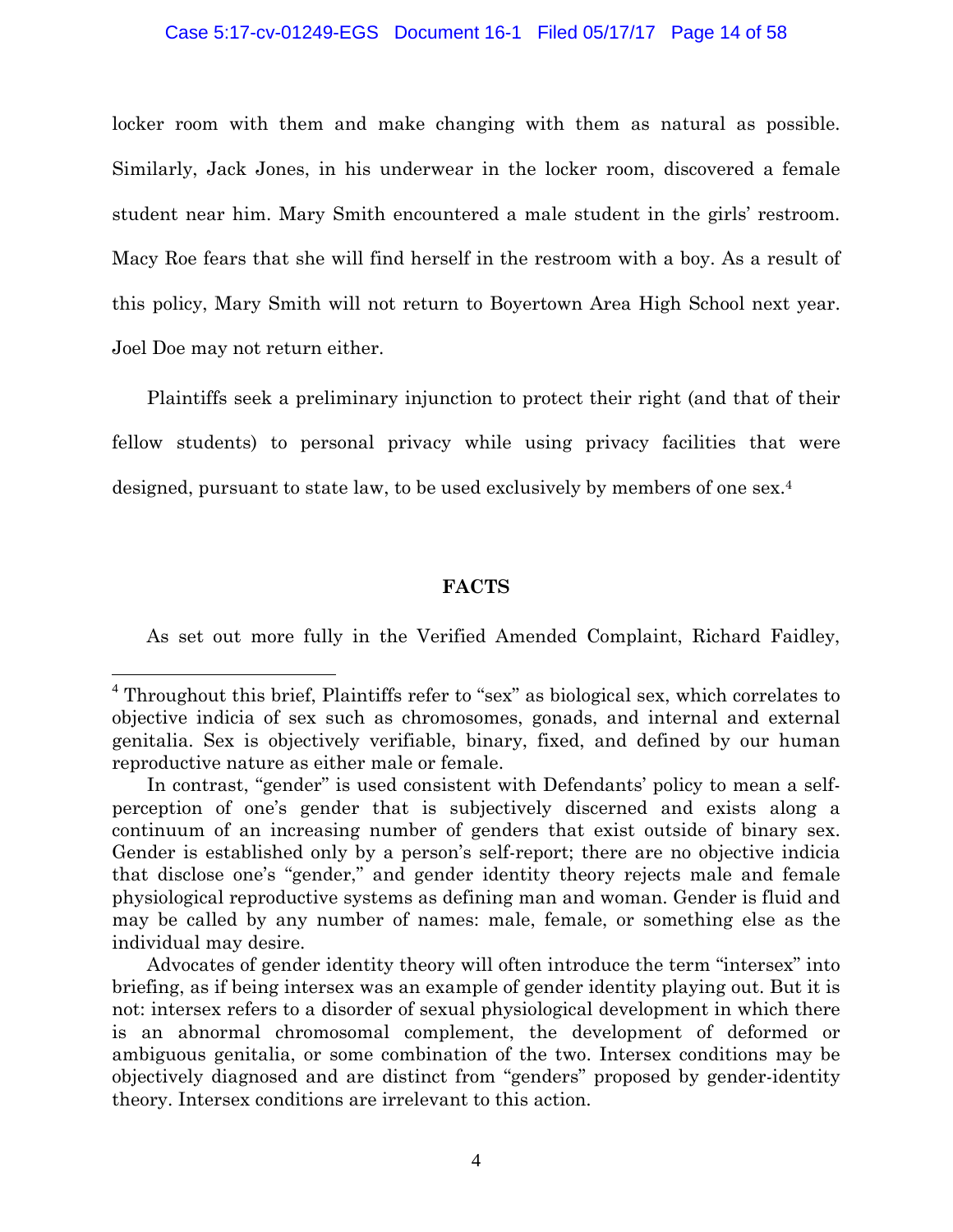#### Case 5:17-cv-01249-EGS Document 16-1 Filed 05/17/17 Page 15 of 58

Brett Cooper, and E. Wayne Foley, without parent or student notification, authorized multiple students to have unrestricted access to enter and use the privacy facilities of their choice, including those of the opposite sex. V. Compl. ¶¶ 30, 53, 59-60, 88, 111, 125. Neither these men nor the District had informed Joel Doe, Mary Smith, Jack Jones, Macy Roe, or their parents that despite the signs on locker room and restroom doors designating boys' use or girls' use, the District would no longer protect these students' reasonable expectation of privacy, or any person's reasonable expectation of privacy, from viewing or being viewed by members of the opposite sex when they were present in multi-user privacy facilities such as locker rooms, showers, and restrooms. *Id.* ¶¶ 46, 60, 88, 111, 125.

Both male and female students in the school have had their privacy rights violated, and such violations are continuing to occur. Joel Doe had his privacy violated while he was in the boys' locker room in his underwear, when he suddenly realized a female wearing nothing above her waist other than a bra was behind him. *Id.* **¶** 50-51. He experienced immediate confusion, embarrassment, humiliation, and loss of dignity upon finding himself in this circumstance and quickly put his clothes on and left the locker room. *Id*. As a result of the policy, he may not return next year. *See* Joel Doe Declaration.

Similarly, the school violated Jack Jones' right to privacy by exposing his body to a member of the opposite sex. Jones began changing in the locker room for PE class, and when he was standing in his underwear about to put his gym clothes on, he saw classmates gesturing and looking at something behind him. When he turned, he saw a female in the locker room with him. *Id.* ¶¶ 86-87. He, like Joel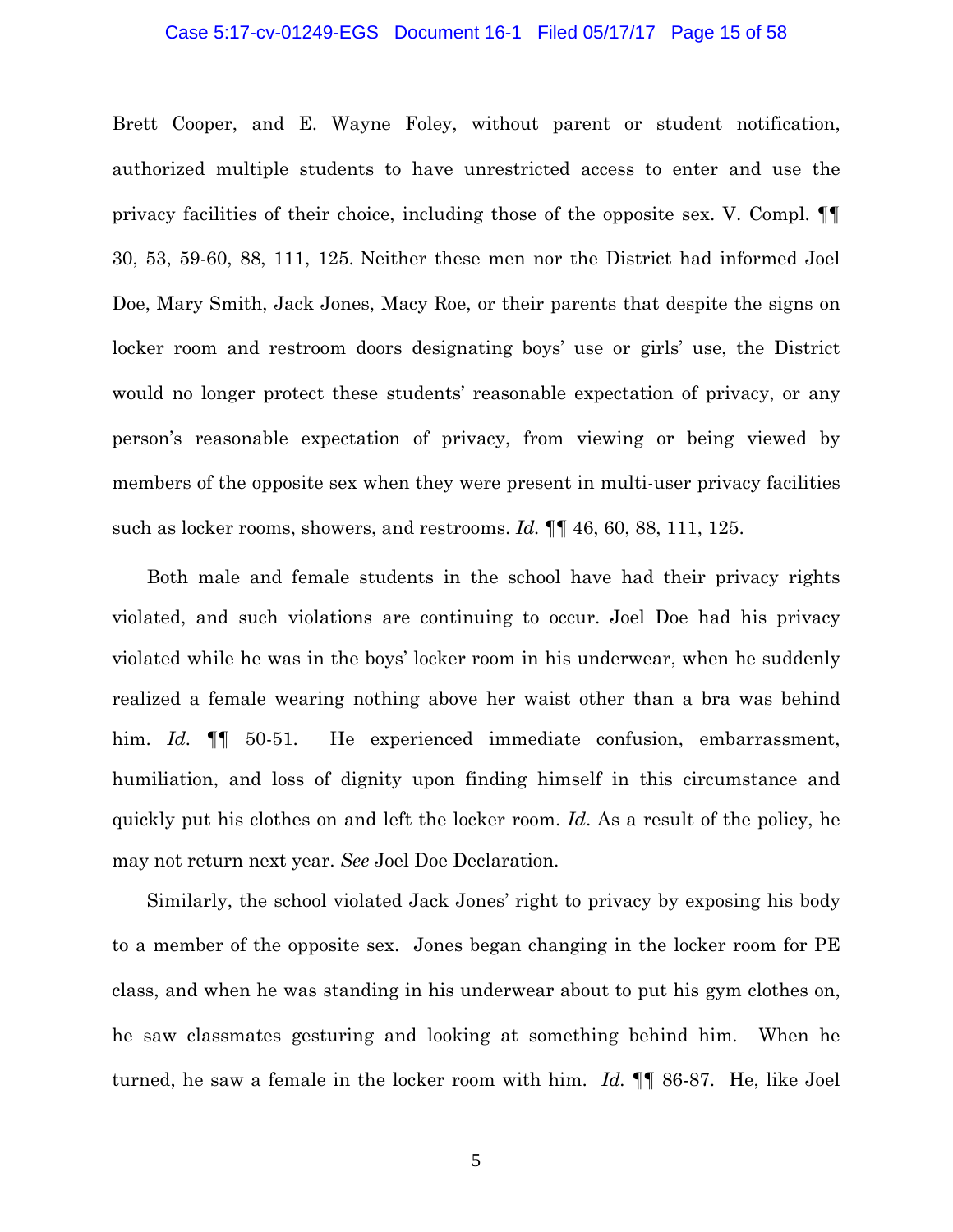### Case 5:17-cv-01249-EGS Document 16-1 Filed 05/17/17 Page 16 of 58

Doe, experienced immediate confusion, embarrassment, humiliation, and loss of dignity upon finding himself in this circumstance and quickly put his clothes on and left the locker room. *Id*.

One female plaintiff, Mary Smith, discovered a male in the girls' restroom. *Id.*  ¶¶ 99-100. She experienced immediate shock, confusion and embarrassment, and reported the incident to the school office, where she learned for the first time that the school was now permitting members of the opposite sex to use the girls' restrooms. *Id.* ¶¶ 104, 107. Mary Smith experiences anxiety, embarrassment, and stress as a direct result of Defendants' practice and actions. *Id.* ¶¶ 113-116. The District's actions have caused her to refrain from using restrooms as much as possible, stress about when and if she can use a given restroom without encountering persons of the opposite sex, and she opts to hold her bladder rather than using the school's restrooms. *Id*. This has caused an ever-present distraction throughout the school day, including during class instructional time. *Id*. Were it not for the District's actions infringing on her right to use girls' restrooms and girls' locker rooms outside of the presence of members of the opposite sex, Mary Smith would have continued going to school at Boyertown next year for her senior year. *Id.* ¶¶ 117-118. Instead, she will not return to school next year if school officials continue to violate her rights by permitting males into females' locker rooms and restrooms. *Id.* 

Another female plaintiff, Macy Roe, is distressed that she cannot attend to her personal hygiene without males present. *Id.* ¶¶ 126-128. The anxiety and stress she feels as a direct result of Defendants' practice and actions have caused her to refrain from using restrooms as much as possible, stress about when and if she can use a given restroom without running into persons of the opposite sex, and she now opts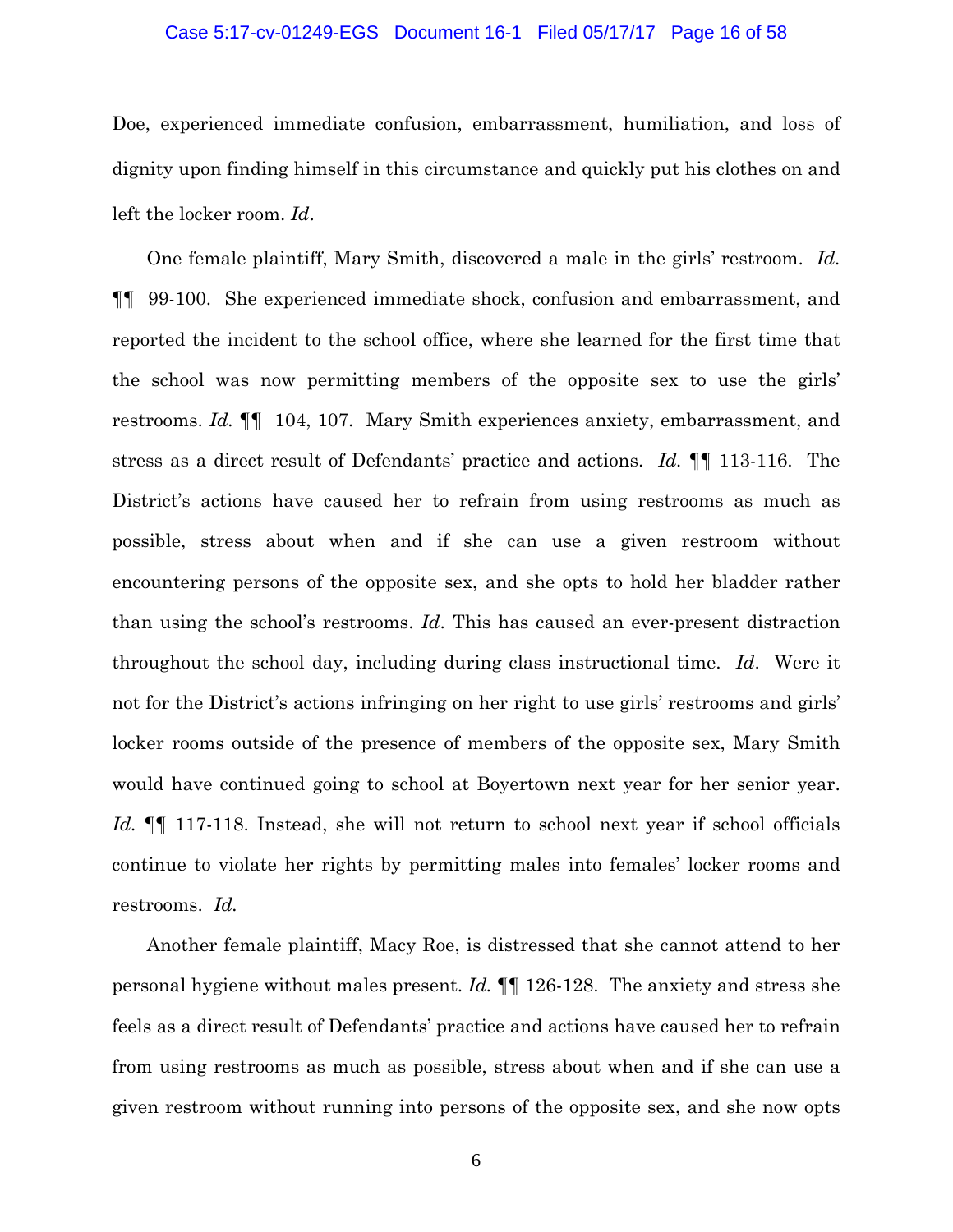### Case 5:17-cv-01249-EGS Document 16-1 Filed 05/17/17 Page 17 of 58

to hold her bladder rather than using the school's restroom. *Id*. This has caused an ever-present distraction throughout the school day, including during class instructional time. *Id.* ¶¶ 128.

The District has violated Joel Doe, Mary Smith, Jack Jones and Macy Roe's reasonable expectation of privacy to be able to use these privacy facilities without members of the opposite sex present. *Id.*  $\P$  48, 84, 102, 123. Joel Doe, Mary Smith, Jack Jones, and Macy Roe absolutely do not object to students of the same sex using privacy facilities with them regardless of how they may subjectively self-identify their gender, and they have no expectation of privacy from using these privacy facilities with members of the same-sex. *Id.* ¶¶ 49, 85, 103, 124.

As if these privacy violations were not enough for students to contend with, it got worse when the victims respectfully sought relief from the Defendants. When Joel Doe asked whether there was anything that Dr. Foley could do to protect him and other boys from this situation, Dr. Foley responded that he could not do anything at that time and that the boys would have to "tolerate it" and make it as "natural" as they possibly can. *Id.* ¶¶ 54-56. Prior to Joel Doe leaving, Dr. Foley repeated himself a second time, telling him again to be as "natural" as possible. *Id.*  ¶ 57. Joel told Jane Doe and John Doe what happened. But when they went to speak with Dr. Cooper about the privacy violation, he spoke condescendingly to them, and told them that if Joel has a problem changing with people of the opposite sex, he can just use the nurse's office. *Id*. ¶ 67.

The marginalization and shaming of Joel Doe did not stop there, however. Just about two days after the incident where Joel's right to privacy was violated, the principal of Berks Career and Technology Center (BCTS), Mr. Jenkins, pulled Joel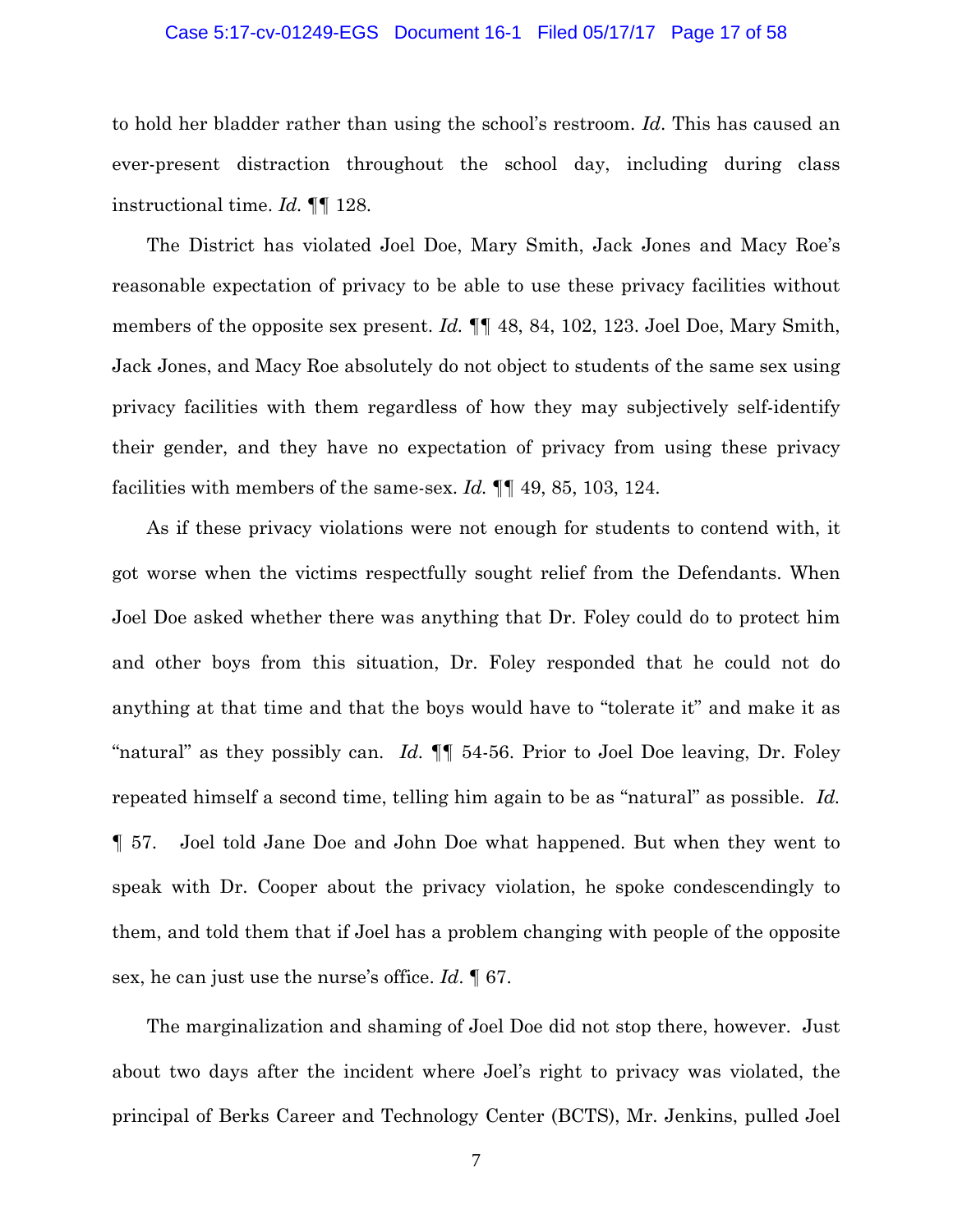### Case 5:17-cv-01249-EGS Document 16-1 Filed 05/17/17 Page 18 of 58

Doe out of class to have what Mr. Jenkins called a "casual conversation" about the incident at Boyertown Area High School and stated he wanted "to make sure none of that negativity was going to happen at his school." *Id*. ¶ 70. Joel Doe felt harassed, shamed, and bullied by the District's publication to BCTS about the incident and his concerns. *Id*. ¶ 71. Then Superintendent Faidley weighed in, telling Jane and John Doe that if Joel was uncomfortable changing with those of the opposite sex, or with using the nurse's office, he could just withdraw from school and be home schooled, while still attending vo-tech if he wished. *Id*. ¶ 72.

The District's actions have forced Joel Doe to stop changing for PE class, which has resulted in disciplinary action and poor grades by only receiving half of the day's credit for participating in street clothes rather than gym clothes. *Id*. ¶ 73. Joel stresses about when and if he can use a given restroom without running into people of the opposite sex, and he opts to hold his bladder as much as possible rather than use the school's restrooms. *Id*. ¶¶ 63-64. These daily persistent feelings of anxiety, stress, humiliation, embarrassment, apprehension, distress, and violation of privacy stay with Joel Doe and impact him throughout the day, distracting him from instructional time. *Id*. ¶ 76.

The marginalization and attacks on the dignity of these students was not limited to Joel Doe. When Mary Smith went to the office to inform them that a male was in the female restroom and to ask if her parents were told about this, Dr. Foley told Mary Smith that the District had not told parents about this and he did not offer Mary Smith any other options for her to use restrooms or locker rooms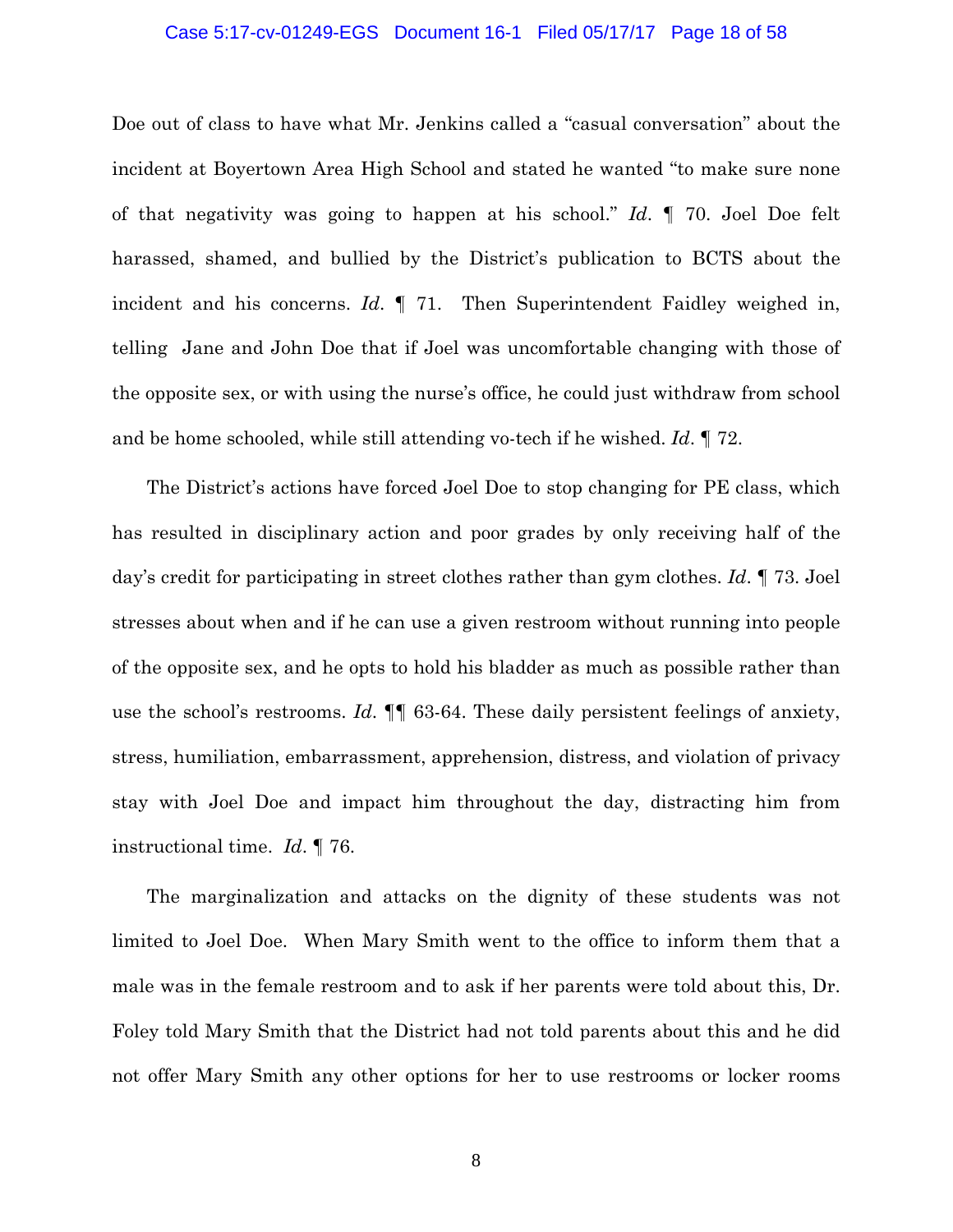### Case 5:17-cv-01249-EGS Document 16-1 Filed 05/17/17 Page 19 of 58

outside of the presence of male students. *Id.* ¶¶ 109. This pattern of hiding information and pressuring students into further violations of their privacy continued even when some parents got involved. Jack Jones reported to his parents how his privacy was violated when a female saw him in his underwear in the boys' locker room. *Id.* **[89.** Jane Jones called Dr. Cooper, who told her that girls who identify as boys are legally entitled to use privacy facilities with her son, and Dr. Cooper never offered any alternative facility to Jack Jones to use. *Id.* ¶ 90.

 Defendants created an intimidating and hostile environment for the Plaintiffs, which is having a profoundly negative effect on their access to educational opportunities, benefits, programs, and activities at their schools. Defendants fashioned an ultimatum, telling these students to either give up their right to bodily privacy or stop using the girls' or boys' privacy facilities. In both instances, Defendants are violating Plaintiffs' privacy rights and preventing them from using the facilities that, by state and federal law, are provided for use solely by one sex to ensure that students of one sex have their privacy protected from members of the opposite sex.

### **ARGUMENT**

"A party seeking a preliminary injunction must show: (1) a likelihood of success on the merits; (2) that it will suffer irreparable harm if the injunction is denied; (3) that granting preliminary relief will not result in even greater harm to the nonmoving party; and (4) that the public interest favors such relief." *Conestoga*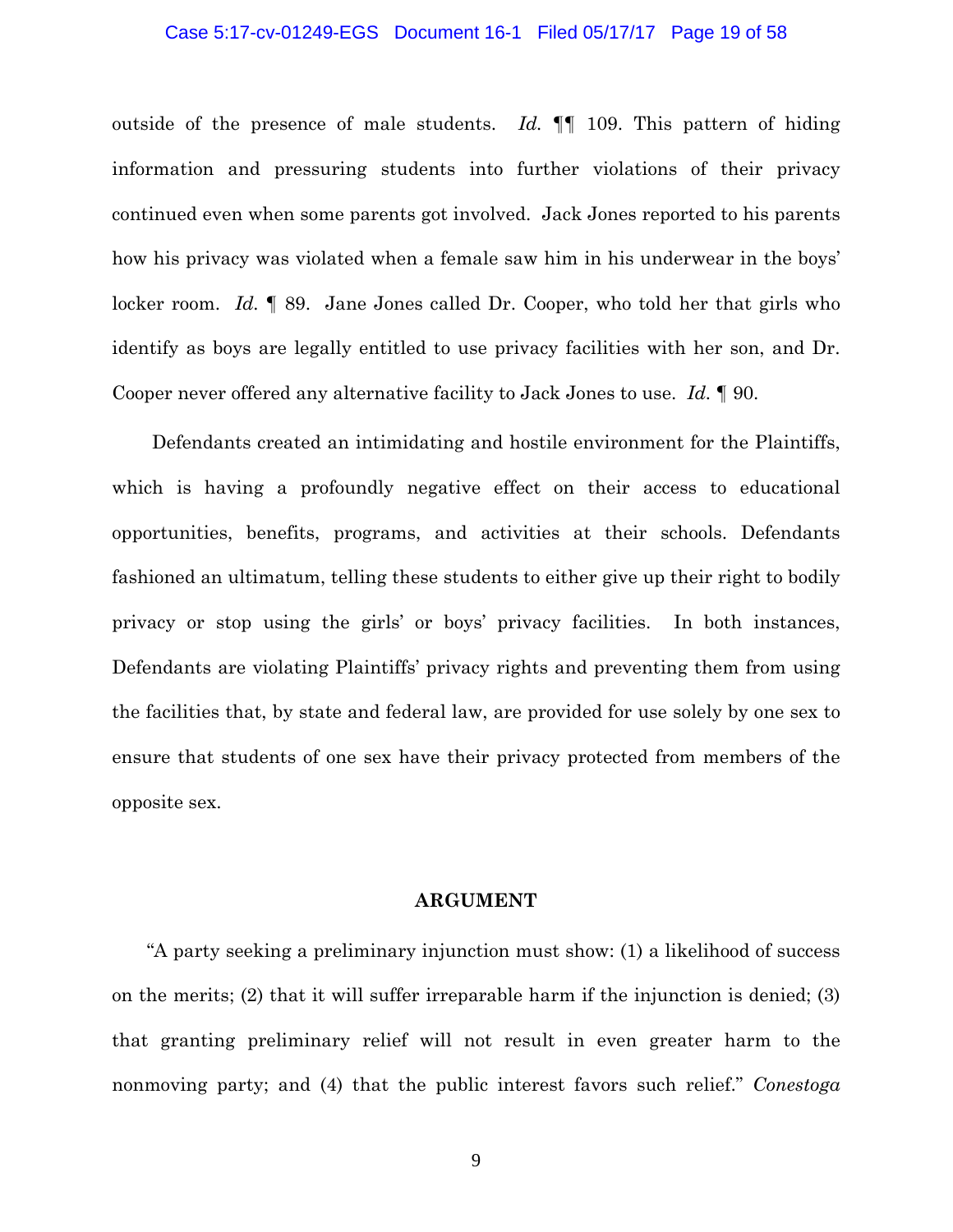*Wood Specialties Corp. v. Sec'y of the U.S. Dep't of Health & Human Servs*., 724 F.3d 377, 382 (3d Cir. 2013), *rev'd sub nom on other grounds*, *Burwell v. Hobby Lobby Stores, Inc*., 134 S.Ct. 2751 (2014) (quoting *Kos Pharms., Inc. v. Andrx Corp*., 369 F.3d 700, 708 (3d Cir. 2004)). Plaintiffs satisfy this standard.

## I. **Plaintiffs Will Likely Succeed on the Merits.**

 $\overline{a}$ 

# A.**The Policy Violates the Fundamental Right to Bodily Privacy from Persons of the Opposite Sex.**

Defendants adopted a policy that separates privacy facilities like locker rooms and restrooms based on students' subjective perception of their own gender rather than, as has been our universal tradition, on the basis of their sex. In doing so, Defendants have transformed those facilities designed to protect persons based on the anatomical differences between the two sexes into places of vulnerability where our children expose themselves and are exposed to persons of the opposite sex in various states of undress. Proponents of the policy suggest this is necessary in order to respect those who identify with the opposite sex.5 But respect never requires us to

 $5$  A policy that separates our privacy facilities on the basis of gender identity rather than sex also suffers from absolute unworkability. While sex is binary, gender identity is non-binary and often fluid, therefore further deconstructing any logically consistent understanding of male and female. If privacy facilities are to be provided on the basis of gender identity, it necessarily excludes those who describe themselves as neither male nor female or both or fluid or somewhere in between. Furthermore, it also destroys any possibility of maintaining any distinctions in privacy facility use because one person would have the legal right to use any locker room, shower, or restroom based on their self-perception at any given time, since to deny them use of a facility consistent with their sex would be "sex discrimination," but to deny them the use of the opposite-sex's facility would be to engage in "gender identity" discrimination. Further, rather than constituting a binary replacement for biological sex that conveniently dictates which of the two separate facilities we use, gender identity theory defies binary categories and is entirely unworkable for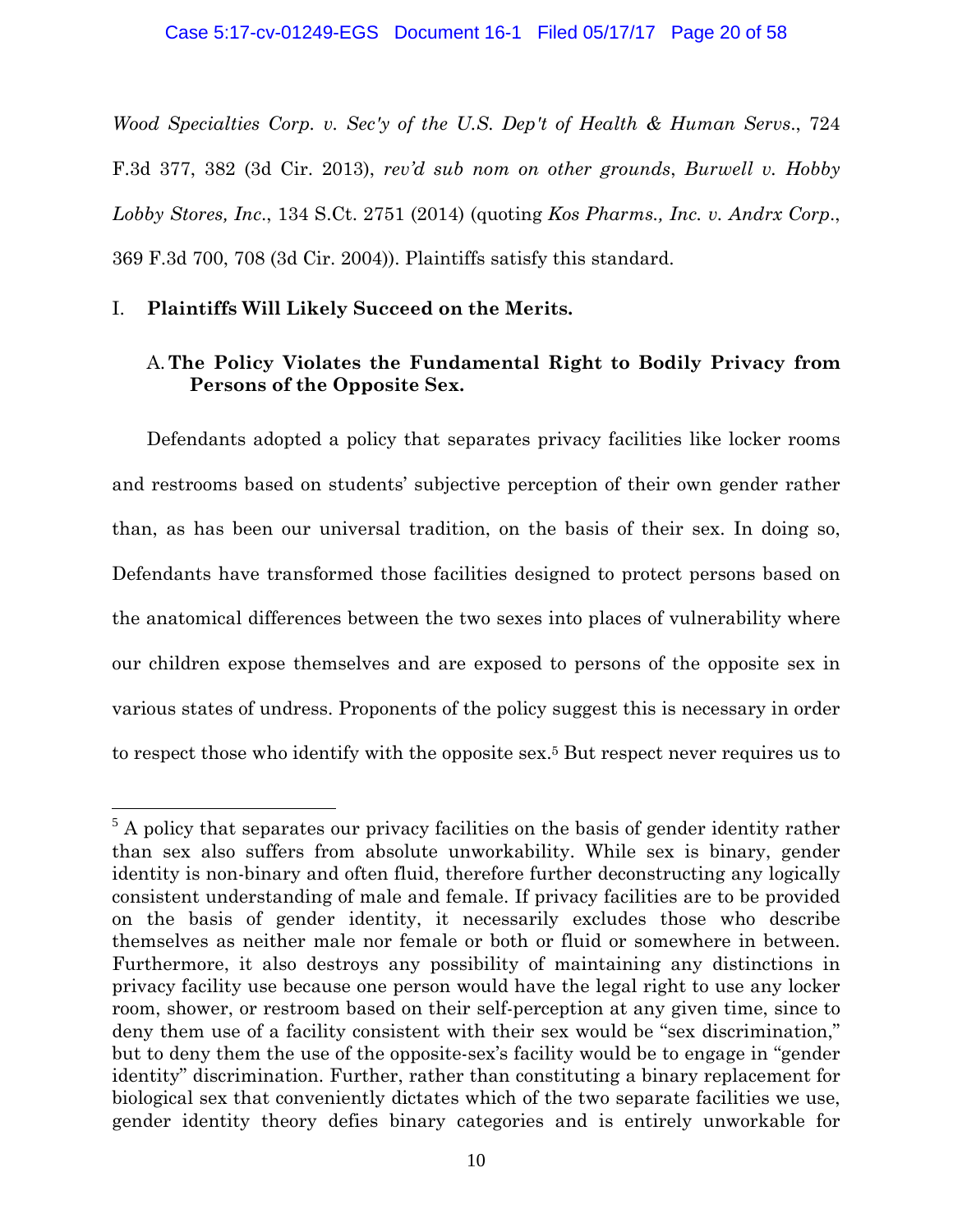### Case 5:17-cv-01249-EGS Document 16-1 Filed 05/17/17 Page 21 of 58

ignore important distinctions like our differences in anatomy between the two sexes. Nor does a person's prerogative to live out their beliefs about gender justify infringing the fundamental right of privacy.

One has a "constitutionally protected privacy interest in his or her *partially*  clothed body." *Luzerne County*, 660 F.3d at 175-76 n.5 (emphasis added).6 *Accord Canedy v. Boardman*, 16 F.3d 183, 185 (7th Cir. 1994) (recognizing that the "right to privacy is now firmly ensconced among the individual liberties protected by our Constitution"); *Poe*, 282 F.3d at 138 (recognizing a "right to privacy in one's unclothed or partially unclothed body"). A "reasonable expectation of privacy" exists "particularly while in the presence of members of the *opposite sex*." *Luzerne County*, 660 F.3d at 177 (emphasis added). "The desire to shield one's unclothed figure from

maintaining distinct privacy facilities. *See, e.g*., American Psychological Association. Answers to your questions about transgender people, gender identity, and gender *expression*. 1-2 (2011), *available at* http://www.apa.org/topics/lgbt/transgender.aspx (explaining that "Genderqueer is a term that some people use who identify their gender as falling outside the binary constructs of 'male' and 'female.'" Other terms "include androgynous, multigendered, gender nonconforming, third gender, and two-spirit people." These "often include a sense of blending or alternating genders. Some people who use these terms to describe themselves see traditional, binary concepts of gender as restrictive."); Asaf Orr, Esq., et al., National Center for Lesbian Rights, Schools in Transition: *A Guide for Supporting Transgender Students in K-12 Schools* 5 (describing gender and gender identity as falling on a "gender spectrum") and 7 (defining "gender identity" as "a personal, deeply-felt sense of being male, female, both or neither") (2015), *available at* http://bit.ly/2kc8Ooi.

1

6 The Sixth Circuit located this right in the Fourth Amendment, *see Brannum v. Overton Cnty. Sch. Bd*., 516 F.3d 489, 494 (6th Cir. 2008), but this circuit as well as the Second and Ninth Circuit located this right in the Fourteenth Amendment, *see Luzerne County*, 660 F.3d at 176 n.5; *Poe v. Leonard*, 282 F.3d 123, 136-39 (2d Cir. 2002) (locating this right in the Fourteenth Amendment); *York v. Story*, 324 F.2d 450, 454-56 (9th Cir. 1963). But the contours of the right are the same regardless of the constitutional basis. *See Luzerne County*, 660 F.3d at 176 n.5.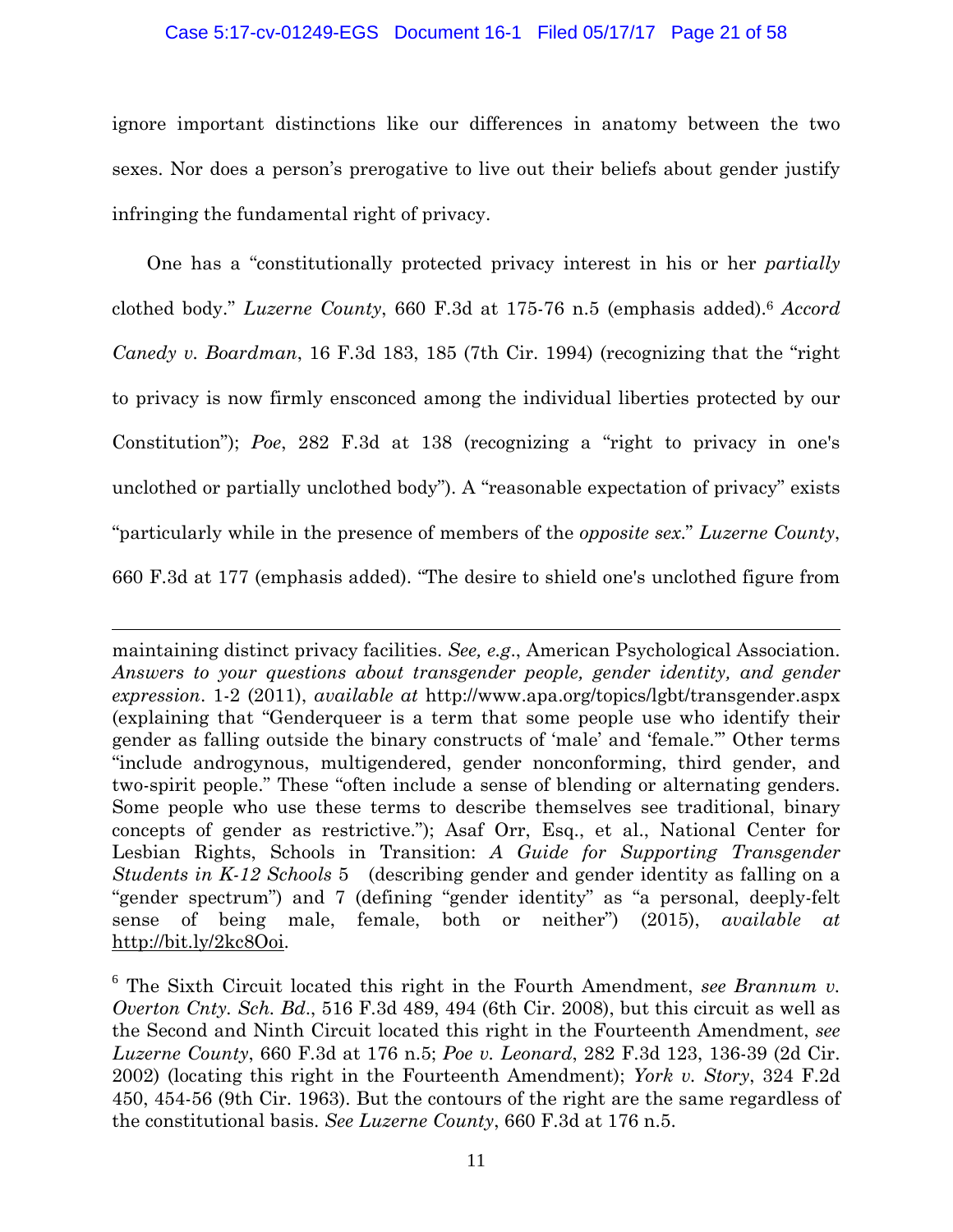### Case 5:17-cv-01249-EGS Document 16-1 Filed 05/17/17 Page 22 of 58

views of strangers, and *particularly* strangers *of the opposite sex*, is impelled by elementary self-respect and personal dignity." *York*, 324 F.2d at 455 (9th Cir. 1963) (emphasis added).

Even though the District's policy is unwritten, Defendants apply it expansively: Plaintiffs have seen this policy apply in restrooms and locker rooms, and according to the logic of the policy, it would apply in the showers as well. Students undress in front of each other in these settings. Indeed, Joel Doe and Jack Smith were both in the midst of changing when they saw a girl, and in Doe's case, the girl was wearing nothing above her waist other than a bra. V. Compl. ¶¶ 50-51; 86-87. The right to have a private space to take care of private functions starts at the door of the restroom or locker room. Therefore, Plaintiffs are not afforded their rights to privacy. S*ee Koeppel v. Speirs*, No. 9-902 / 08-1927, 2010 Iowa App. LEXIS 25, at \* 16 (Iowa Ct. App. Jan. 22, 2010) (holding that viewing a person in a bathroom would be sufficient to support an intrusion of privacy, even if they aren't viewed on a toilet, because "it is sufficient that the seclusion of the bathroom, a private area, was intruded upon"); *See also, Borse v. Piece Goods Shop, Inc*., 963 F.2d 611, 621 (3d Cir. 1992) (holding that the collection of urine samples may constitute an invasion of privacy if "it involves the use of one's senses to oversee the private activities of another" since the performance in public of such activities are "generally prohibited by law as well as social custom." Both "visual or aural observation" were of concern.) Both visual and aural observation are implicated by the use of restrooms in Boyertown.

Privacy in restrooms, let alone locker rooms and showers, is paramount. "[M]ost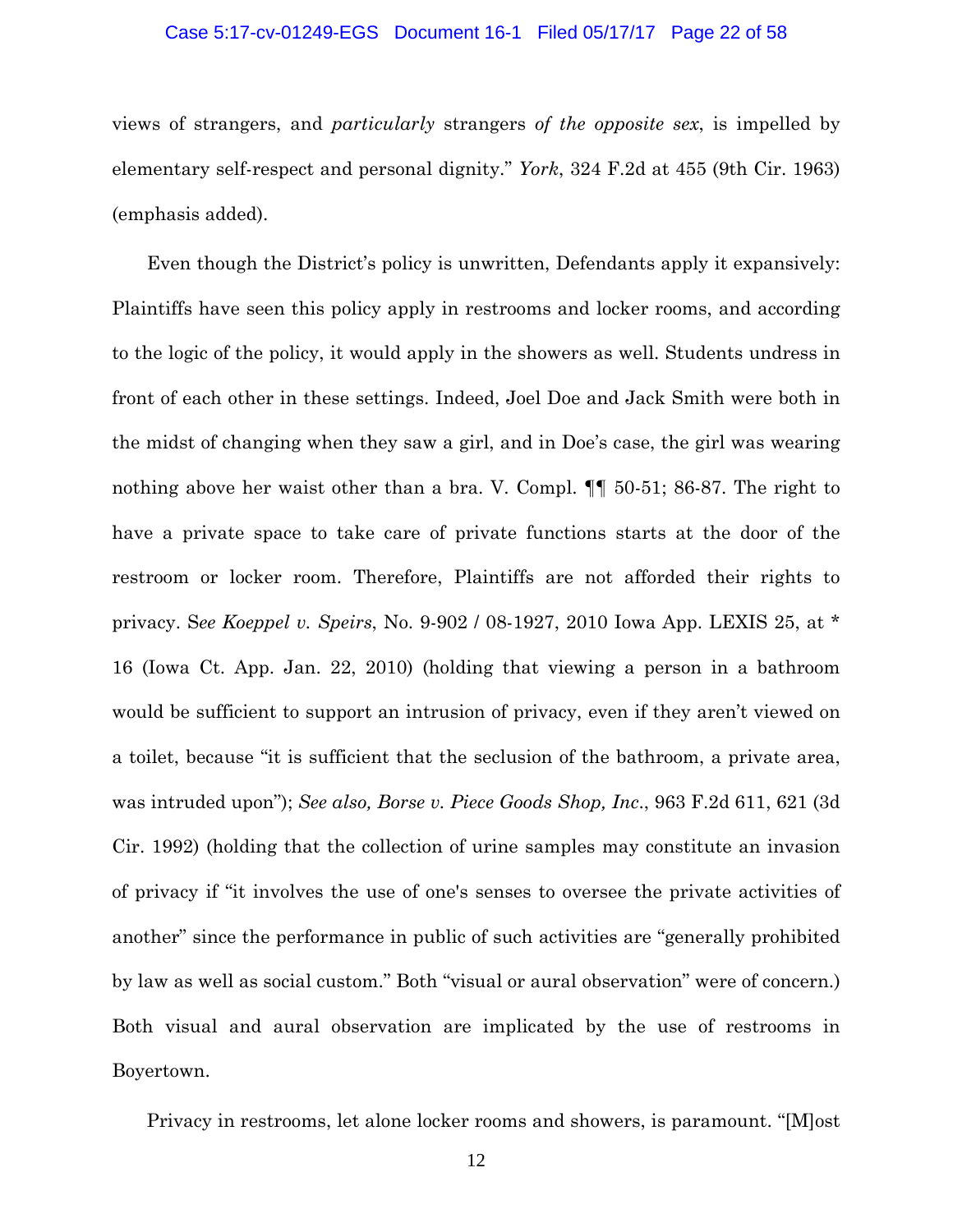### Case 5:17-cv-01249-EGS Document 16-1 Filed 05/17/17 Page 23 of 58

people have 'a special sense of privacy in their genitals, and involuntary exposure of them in the presence of people of the other sex may be especially demeaning and humiliating.'" *Fortner v. Thomas*, 983 F.2d 1024, 1030 (11th Cir. 1993) (quoting *Lee v. Downs*, 641 F.2d 1117, 1119 (4th Cir. 1981)). That feeling is magnified for teens, who are "extremely self-conscious about their bodies[.]" *Cornfield v. Consol. High Sch. Dist. No. 230*, 991 F.2d 1316, 1323 (7th Cir. 1993). Their "adolescent vulnerability intensifies the . . . intrusiveness of the exposure." *Safford Unified Sch. Dist. No. 1 v. Redding*, 557 U.S. 364, 375 (2009). Forcing minors to risk exposing their bodies to the opposite sex is an "embarrassing, frightening, and humiliating" experience. *Id*. at 366. That is why Mary Smith walked out of the restroom in shock after discovering a boy and why both she and Joel Doe may not return next year. V. Compl. ¶¶ 99-100; 113-118; and Joel Doe Declaration.

The Constitution prohibits Defendants from placing students in situations where their bodies or private, intimate activities may be exposed to the opposite sex or where these students will use privacy facilities with someone of the opposite sex. Fundamental rights like these are "deeply rooted in this Nation's history and tradition" and "implicit in the concept of ordered liberty," such that "neither liberty nor justice would exist if they were sacrificed." *Washington v. Glucksberg*, 521 U.S. 702, 721 (1997). It is impossible to conceive of ordered liberty in the midst of the injustice of government pushing or pressuring our children to change clothing, shower, or use the restroom in the presence of the opposite sex. This violates students' dignity, autonomy, and self-respect, and causes them to experience shame, fear, and humiliation. Our history and tradition, along with our concept of ordered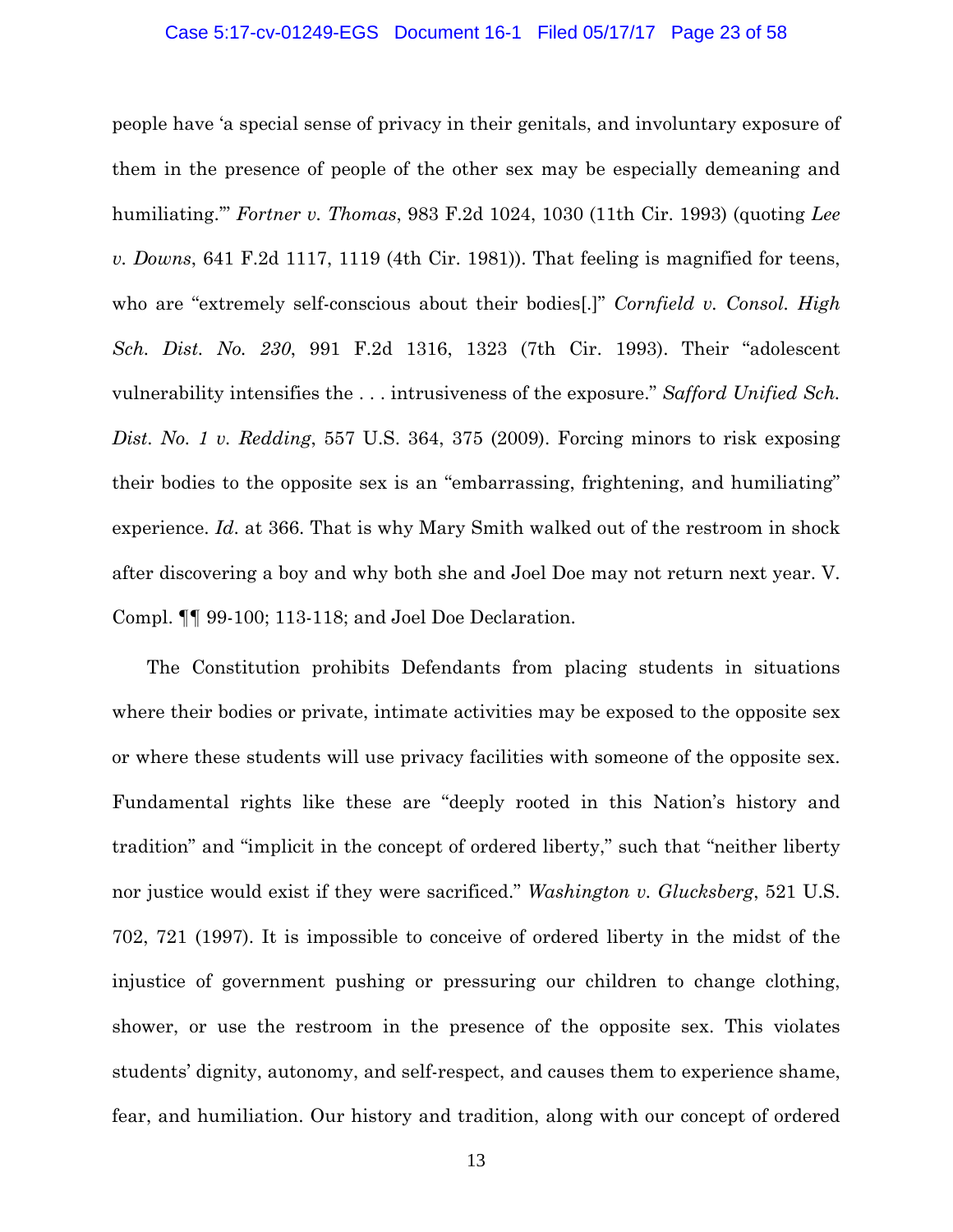liberty, does not give government such intrusive and demeaning power.

# 1. **Our History and Tradition: We Actively Avoid Intimate Exposure, Especially for Our Children.**

Defendants' policy conditions use of locker rooms, showers, and multi-user restrooms on students' relinquishment of their right to bodily privacy. But the District may not use its substantial power and influence over those students in its care to condition the use of necessary privacy facilities upon surrendering their fundamental rights. This is a radical departure from our traditions, both in law and practice, of protecting separate spaces between the two sexes where they can perform private or intimate functions and often enter into a various states of undress.

The requirement of separate facilities for men and women is not only found throughout Pennsylvania law7 but is reflected in our national experience. We

 $\overline{a}$ 

<sup>&</sup>lt;sup>7</sup> Our understanding of personal privacy from persons of the opposite sex is so universal as to require the use of separate facilities on the basis of sex in a myriad of contexts. *See* Public School Code of 1949, 24 P.S. § 7-740 (requiring that privacy facilities "shall be suitably constructed for, and used separately by the sexes"). *See also* 43 P.S. § 109 (requiring application of industrial sanitation code to all employers, which involves separate restrooms); 7 Pa. Code  $\S$  1.57 (requiring separate facilities for meat packers); 7 Pa. Code § 78.75 (separate restrooms at eating establishments); 7 Pa. Code § 82.9 (requiring separate facilities on the basis of sex for seasonal farm labor, "distinctly marked 'for men' and 'for women' by signs printed in English and in the native languages of the persons" using those facilities); 28 Pa. Code § 18.62 (requiring "separate dressing facilities, showers, lavatories, toilets and appurtenances for each sex" at swimming pools); 25 Pa. Code § 171.16 (requiring schools to follow the provisions of the Public Bathing Law (35 P. S. § § 672—680d) and 28 Pa. Code Chapter 18 (requiring separate privacy facilities at swimming and bathing places); 28 Pa. Code §19.21 (requiring separate restrooms on the basis of sex at camps); 28 Pa. Code § 205.38 (requiring separate restrooms at long term care facilities); 31 Pa. Code  $\S$  41.121 (requiring separate privacy facilities for each sex on railroads); 31 Pa. Code § 41.122 (requiring separate bathrooms to be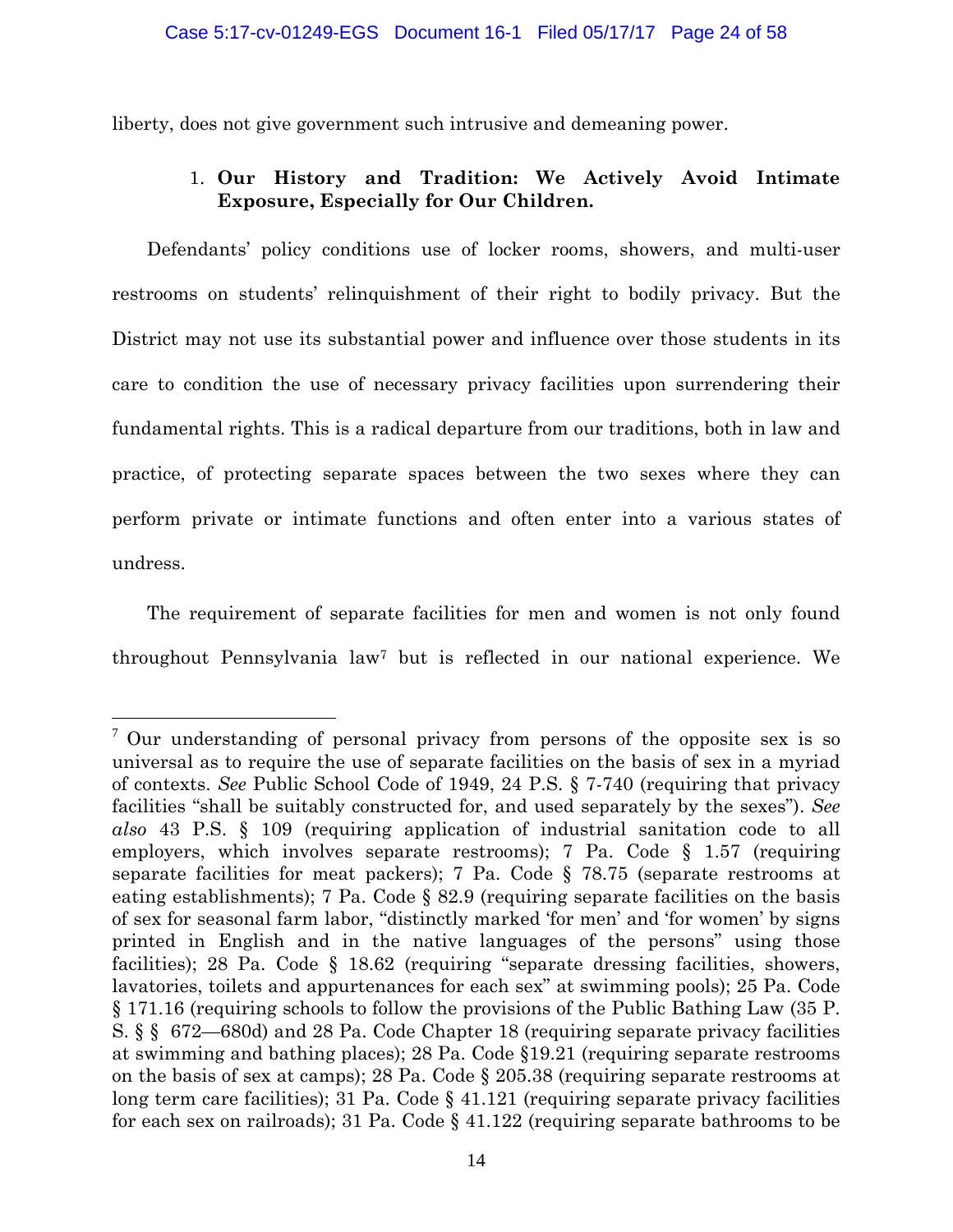### Case 5:17-cv-01249-EGS Document 16-1 Filed 05/17/17 Page 25 of 58

recognize "society's undisputed approval of separate public rest rooms for men and women based on privacy concerns. The need for privacy justifies separation. . . ." *Faulkner v. Jones*, 10 F.3d 226, 232 (4th Cir. 1993). When women began working in factories, the law began mandating sex-specific facilities. Massachusetts adopted the first such law, in 1887. *See* Act of Mar. 24, 1887, ch. 103, § 2, 1887 Mass Acts, 668, 669. Later, when public buildings began offering multi-toilet restrooms, they designated one for men and one for women and this became an American norm based on the real and relevant differences between the sexes. This is why "same-sex restrooms [and] dressing rooms" are allowed "to accommodate privacy needs," and why "white only rooms," which have no basis in bodily privacy, are illegal. *Chaney v. Plainfield Healthcare Ctr.*, 612 F.3d 908, 913 (7th Cir. 2010). Females "using a women's restroom expect[] a certain degree of privacy from . . . members of the opposite sex." *State v. Lawson*, 340 P.3d 979, 982 (Wash. App. 2014). Specifically, teenagers are "embarrass[ed] . . . when a member of the opposite sex intrudes upon them in the lavatory." *St. John's Home for Children v. W. Va. Human Rights Comm'n*, 375 S.E.2d 769, 771 (Vir. 1988).

Students "have a significant privacy interest in their unclothed bodies" at

<u>.</u>

provided for each sex and clearly designated and forbidding any person to use or frequent a toilet room assigned to the opposite sex); 31 Pa. Code  $\S$  47.127 (same); 34 Pa. Code § 403.28 (requiring restrooms for each sex); 43 Pa. Code § 41.24 (designating the entrance of "retiring rooms" to be clearly marked by sex and preventing opposite sex entry); 43 Pa. Code § 41.31 (requiring separate toilet rooms "for each sex" which shall be clearly designated and that "no person shall be permitted to use or frequent a toilet room assigned to the opposite sex"); 43 Pa. Code § 41.32 (requiring partitions separating toilet rooms on account of sex, which shall be "soundproof").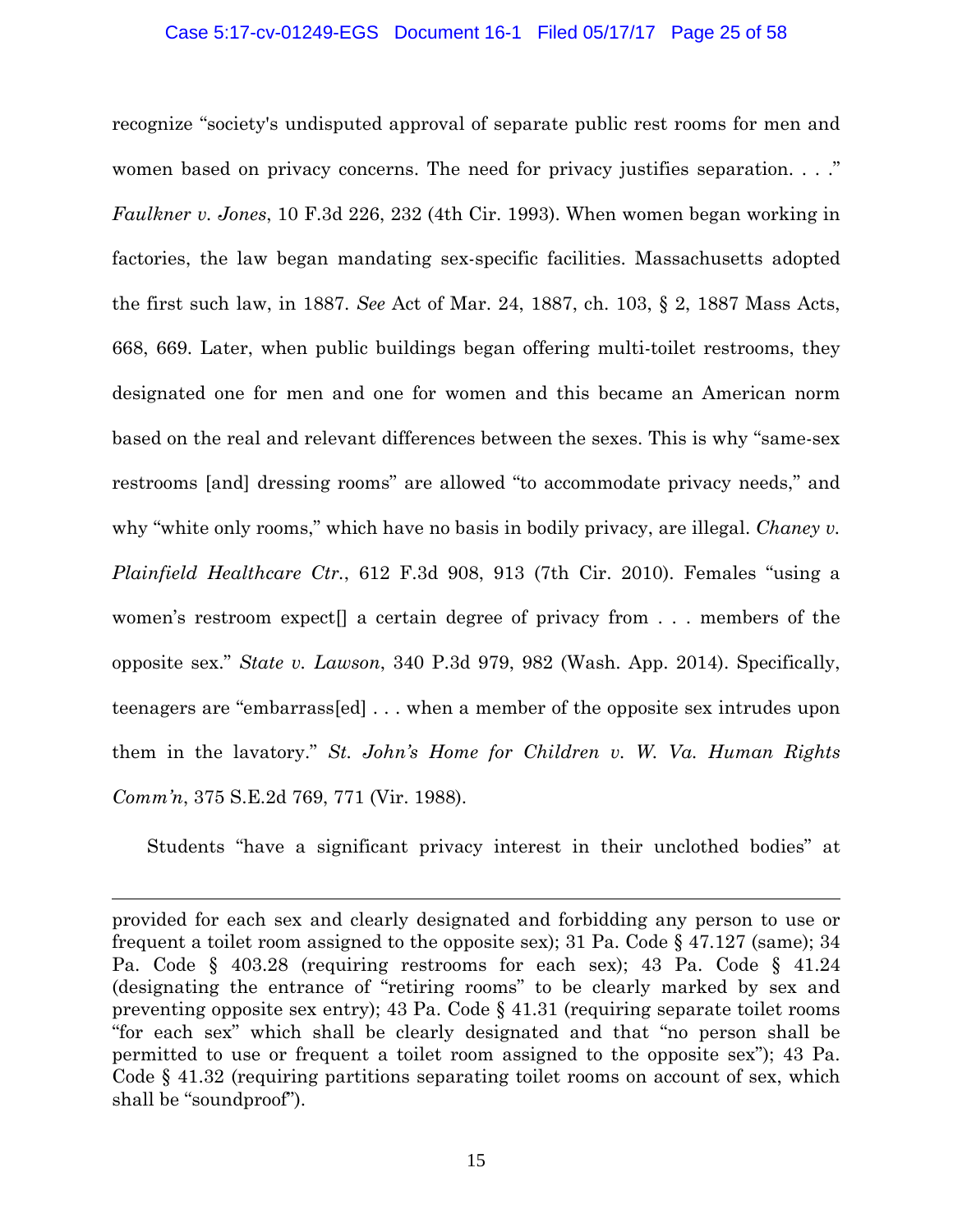### Case 5:17-cv-01249-EGS Document 16-1 Filed 05/17/17 Page 26 of 58

school. *Beard v. Whitmore Lake Sch. Dist.*, 402 F.3d 598, 604 (6th Cir. 2005). The privacy right is implicated *anytime* the government forces one to undress, but "it is generally considered a greater invasion to have one's naked body viewed by a member of the opposite sex." *Canedy*, 16 F.3d at 185. Thus, while students may be strip searched by same-sex teachers, opposite-sex teachers may not conduct the search. *Cornfield*, 991 F.2d at 1320. Government cannot force minors to endure the risk of intimate exposure to the opposite sex. "[P]rivacy matters" to children and is "central to their development and integrity." Samuel T. Summers, Jr., *Keeping Vermont's Public Libraries Safe*, 34 VT. L. REV. 655, 674 (2010) (quoting Ferdinand Schoeman, *Adolescent Confidentiality and Family Privacy*, in PERSON TO PERSON 213, 219 (George Graham & Hugh Lafollette eds., 1989)). Allowing opposite-sex persons to view adolescents in restrooms and locker rooms, which exist exclusively so that intimate and private activities can take place, risks their "permanent emotional impairment" under the mere "guise of equality." *City of Phila. v. Pa. Human Relations Comm'n*, 300 A.2d 97, 103 (Pa. Commw. Ct. 1973).

Students' right to privacy explains why a girl's locker room has always been "a place that by definition is to be used exclusively by girls and where males are not allowed." *People v. Grunau*, No. H015871, 2009 WL 5149857, \*3 (Cal. Ct. App. Dec. 29, 2009). "Unquestionably, a girls' locker room is a place where a normal female should, and would, reasonably expect privacy, especially when she is performing quintessentially personal activities like undressing, changing clothes, and bathing." Id. (recognizing the important privacy rights of a student who was showering, even while wearing a bathing suit). It is that profound recognition of space for privacy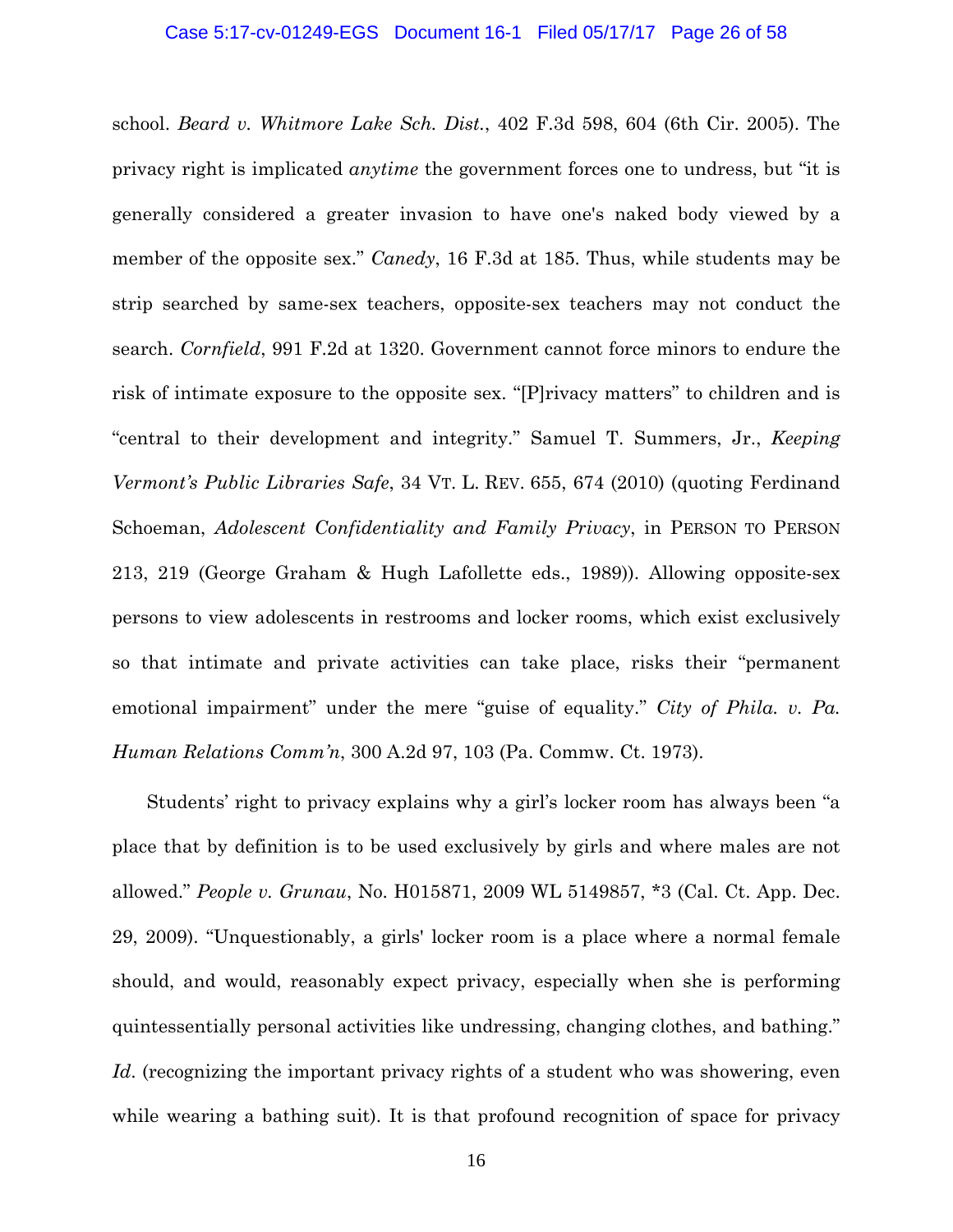### Case 5:17-cv-01249-EGS Document 16-1 Filed 05/17/17 Page 27 of 58

from the opposite sex that inspired the Title IX regulation that provided for privacy facilities to continue to be separated on the basis of sex. *See* 34 C.F.R. § 106.33. That continued norm is why the Kentucky Supreme Court observed that "there is no mixing of the sexes" in school locker rooms and restrooms. *Hendricks v. Commonwealth*, 865 S.W.2d 332, 336 (Ky. 1993).

Our standards with regard to restrooms are consistent with our larger understanding of privacy. Our law has always protected against having one's partially or fully unclothed body unwillingly exposed to the opposite sex or to be exposed to someone else's unclothed body. Civil lawsuits against "Peeping Toms" date from colonial times, *see*, Christopher Slobogin, *Peeping Techno-Toms and the Fourth Amendment: Seeing Through Kyllo's Rules Governing Technological Surveillance*, 86 MINN. L. REV. 1393, 1420 (2002), and personal privacy is also recognized in the context of criminal law, *see, e.g., Livingwell, Inc. v. Pennsylvania Human Relations Com'n*, 606 A.2d 1287, 1289 (Pa. Commw. Ct. 1992) (quoting 18 Pa.C.S.A. § 5901 to make the point that "certain conduct . . . between genders is inappropriate. For example, it is a misdemeanor to commit open lewdness because those who observe it 'would be affronted or alarmed.'"). *See also* 18 Pa.C.S.A. § 7507.1 (regarding viewing or filming a person in a state of undress without their consent in a place where a person "would have a reasonable expectation of privacy"); 18 Pa.C.S.A. § 3127 (regarding the exposure of genitalia in circumstances where a person should know that it "is likely to offend, affront or alarm"). Criminal protections are heightened for children. *See, e.g.,* 18 Pa.C.S.A. § 3127(b) (increasing the severity of an indecent exposure charge based on age). While our courts have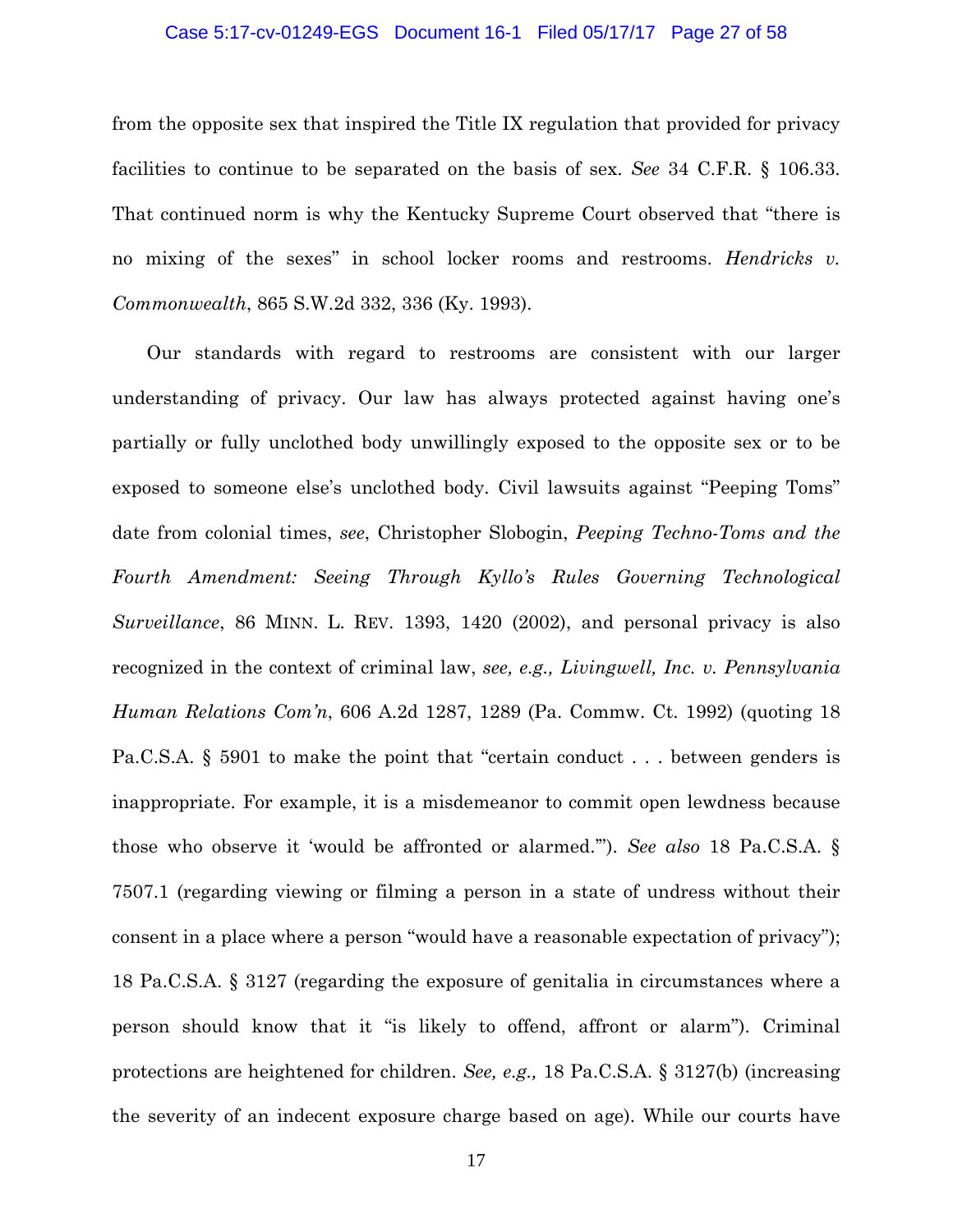### Case 5:17-cv-01249-EGS Document 16-1 Filed 05/17/17 Page 28 of 58

held that pornography involving adults is legal and cannot be banned, it is illegal to possess, distribute, or even view images of naked children. *See* 18 Pa.C.S.A. § 6312. Additionally, nearly every state (including Pennsylvania) has a law criminalizing "sexting," which is when a minor sends a naked picture of himself or herself via electronic means. *See, e.g.,* 18 Pa.C.S.A. § 6321. In sum, the right to bodily privacy historically merited protection over the past centuries and across a broad swath of the law.

### 2. **The Policy Infringes Plaintiffs' Fundamental Privacy Rights.**

## a. **Opening Locker Rooms, Showers, and Restrooms to Persons of the Opposite Sex Violates Privacy.**

In order to show respect to all members of our society, we have passed laws to protect the reasonable expectation of bodily privacy from members of the opposite sex in those very few areas where the differences between the sexes is all that matters, such as in privacy facilities. At the same time, where sex is irrelevant, we have passed laws to curb unjust discrimination. The ideal of stamping out discrimination is undermined when we disregard the important differences between men and women and violate their bodily privacy. In *Livingwell*, Pennsylvania courts recognized that employers may hire on the basis of sex to vindicate "a juvenile's 'privacy interest'" that "would be violated if required to . . . disrobe and shower in front of a staff member of the opposite sex." *Livingwell*, 606 A.2d at 1290 (citing *Philadelphia v. Pennsylvania Human Rights Comm'n*, 300 A.2d 97). "[W]here there is a distinctly private activity involving exposure of intimate body parts, there exists an implied bona fide public accommodation qualification which may justify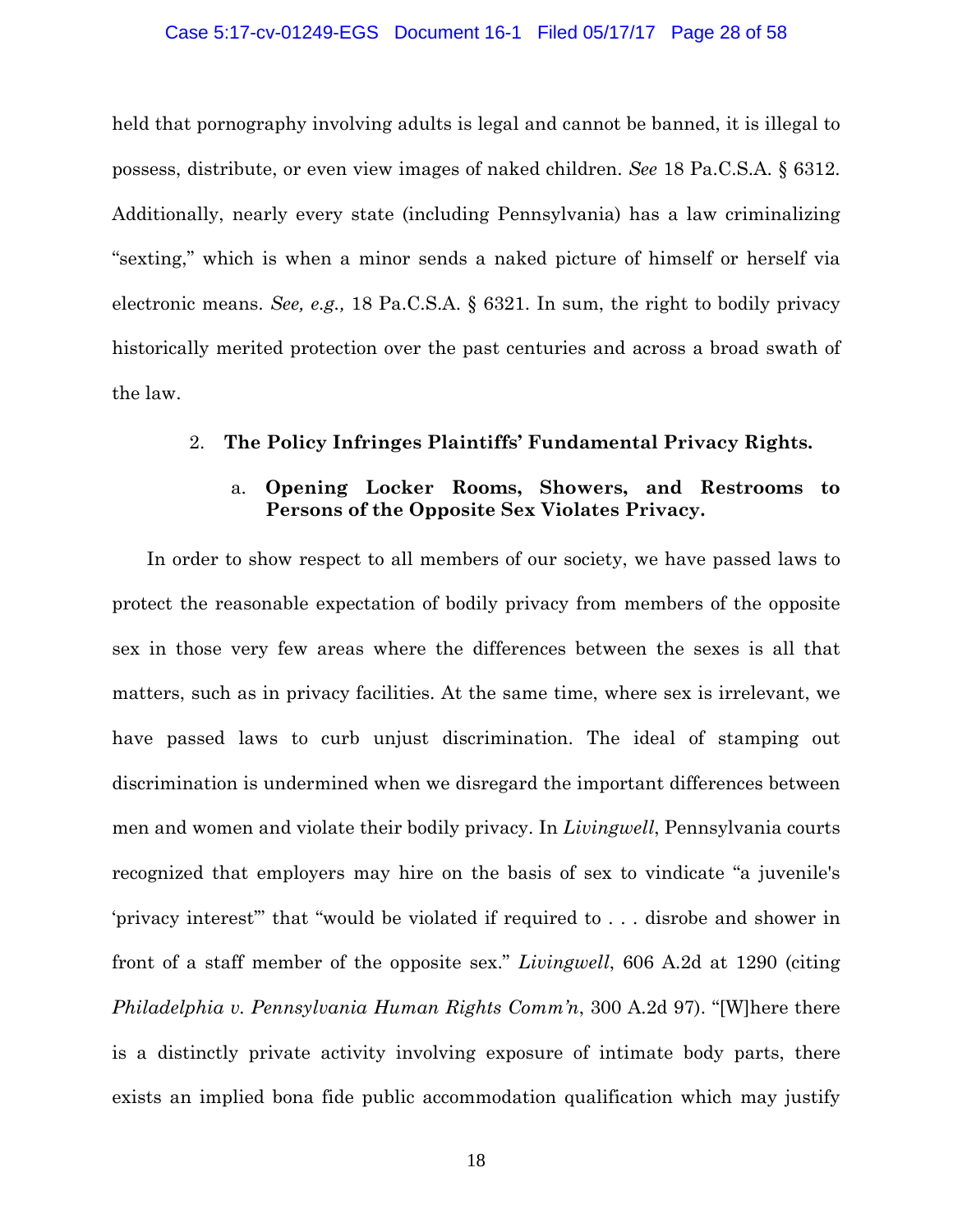### Case 5:17-cv-01249-EGS Document 16-1 Filed 05/17/17 Page 29 of 58

otherwise illegal sex discrimination. Otherwise . . . such sex segregated accommodations such as bathrooms, showers and locker rooms, would have to be open to the public." *Livingwell*, 606 A.2d at 1291. "The standard for recognizing a privacy interest as it relates to one's body is not limited to protecting one where there is an exposure of an 'intimate area,' but such a right may also be recognized where one has a reasonable basis to be protected against embarrassment or suffer a loss of dignity because of the activity taking place." *Id*. "To hold otherwise would mean that separate changing rooms in factories, mines and construction sites where workers change from street clothes to work clothes and back and where 'intimate areas' are not exposed, would not be permitted." *Id*. at 1293 n.6.

In *Livingwell*, the court upheld a women-only health club since its female customers "assume awkward and compromising positions, and move themselves in a way which would embarrass them if men were present." *Id*. at 1292. The court explained that no intimate area need be exposed or touched in order to afford protection, but instead the women's "modesty" interest was sufficient. *Id*. The court reasoned that "in relation to one's body, there are societal norms, i.e., a spectrum of modesty, which one either follows or respects, and if one is required to breach a modesty value, one becomes humiliated or mortified." *Id*. Testimony in that case established that even exercising in front of men would have been detrimental.

> Psychologically it would be a very unhealthy experience because it would generate anxiety, shame, and embarrassment, and a painful level of self-awareness which is likened to the experience of feeling disfigured or disabled in the sense that one is exposed and vulnerable and there isn't a whole lot that can be done to alter the perception of the observer. It is a very difficult and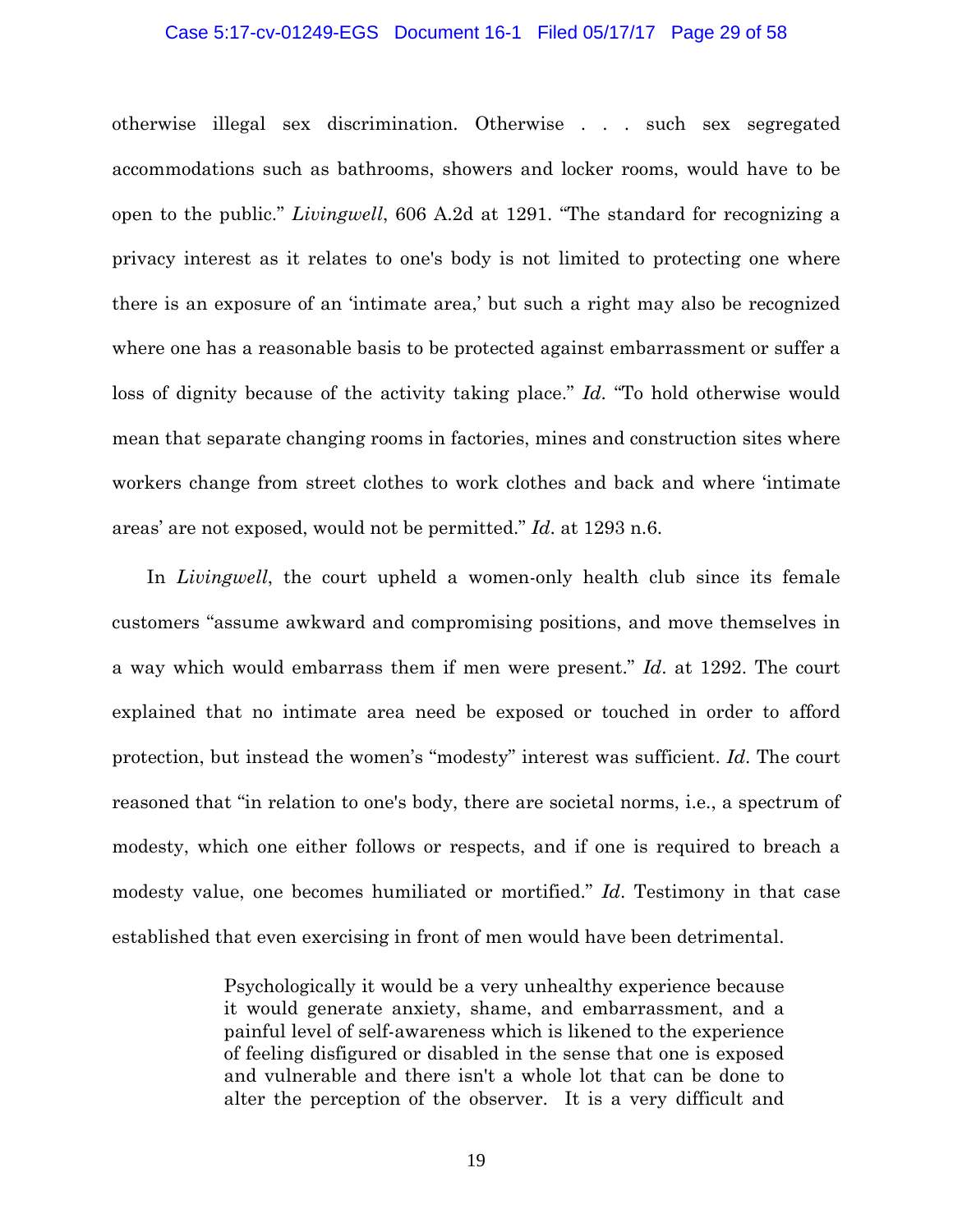stressful experience to be on the spot in that way.

*Id*. at 1293.

The court went on to explain that "[j]ust because 'intimate areas' of these women's bodies are not exposed does not mean that they do not have a privacy interest worthy of recognition. The uncontroverted evidence is that if men were admitted, these women would suffer from extreme embarrassment, anxiety or stress and would not continue to exercise at" the club. *Id*. at 1293 (footnote omitted). Our case is even stronger on this point: unlike the commercial adult customers in *Livingwell*, Plaintiffs are adolescents who are compelled to attend school--and use school-regulated facilities--under the force of law. It is no stretch to say the Plaintiffs should have fully private locker rooms and restrooms and not be put in the vulnerable position of seeking partial shelter behind a curtain or stall door under a standard that opens common areas of a locker room or restroom to any member of the opposite sex. This is all the more true when in Pennsylvania where "[p]rivacy interests are not determined by the lowest common denominator of modesty that society considers appropriate. What is determinative is whether a reasonable person would find that person's claimed privacy interest legitimate and sincere, even though not commonly held." *Id*. at 1293. It is scarcely unreasonable to keep males out of all areas of the girls locker rooms and restrooms, and vice versa. But now at Boyertown, the loss of privacy has affected Plaintiffs' use of restrooms and locker rooms and may result in two Plaintiffs not returning next year. V. Compl. ¶¶ 63-64; 93-95; 113-118; 126-128; Joel Doe Declaration. A third plaintiff,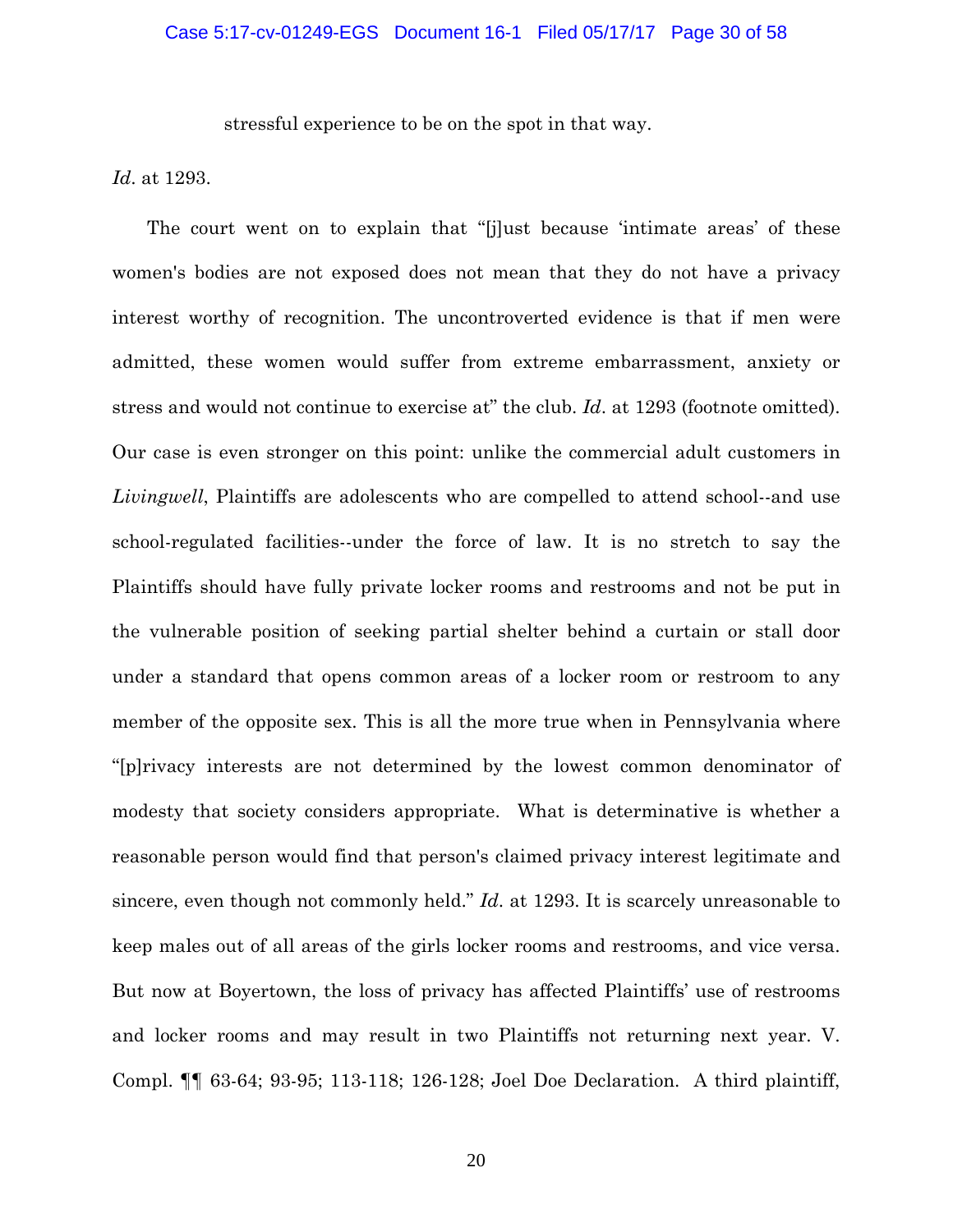Macy Roe, is a senior who graduates this year.

As the court explained, some limitations on our sex discrimination laws are appropriate. "Laws forbidding discrimination in hiring on the basis of sex do not purport to erase all differences between the sexes. . . . The biological difference between men and women . . . are the facts that justify limiting personal contact under intimate circumstances to those of the same sex." *Id*. (quoting *City of Philadelphia*, 300 A.2d at 103 n.7). "[T]he purpose of the sex provisions of the Civil Rights Act is to eliminate sex discrimination in employment, not to make over the accepted mores and personal sensitivities of the American people in the more uninhibited image favored by any particular commission or court or commentator." *Livingwell*, 606 A.2d at 1293 (quoting A. Larson, Employment Discrimination Sex § 14.30 (3d Ed. 1980)).

The *Livingwell* court cited the very situation here as manifestly in need of protection. In fact, the situation which Plaintiffs and the other students face is far worse, since they are put in the position of undressing in front of or using the toilet in the presence of persons of the opposite sex. Far from being an issue of discrimination, this case is about protecting children's dignity and personal privacy. Therefore, our fundamental right to bodily privacy must limit the actions of local bodies, like school boards, from enacting policies that violate this interest.

The Supreme Court acknowledged this right to privacy in *United States v. Virginia*, 518 U.S. 515 (1996)*.* The Court ruled that women must be enrolled on equal terms with men at the Virginia Military Institute but also stated that the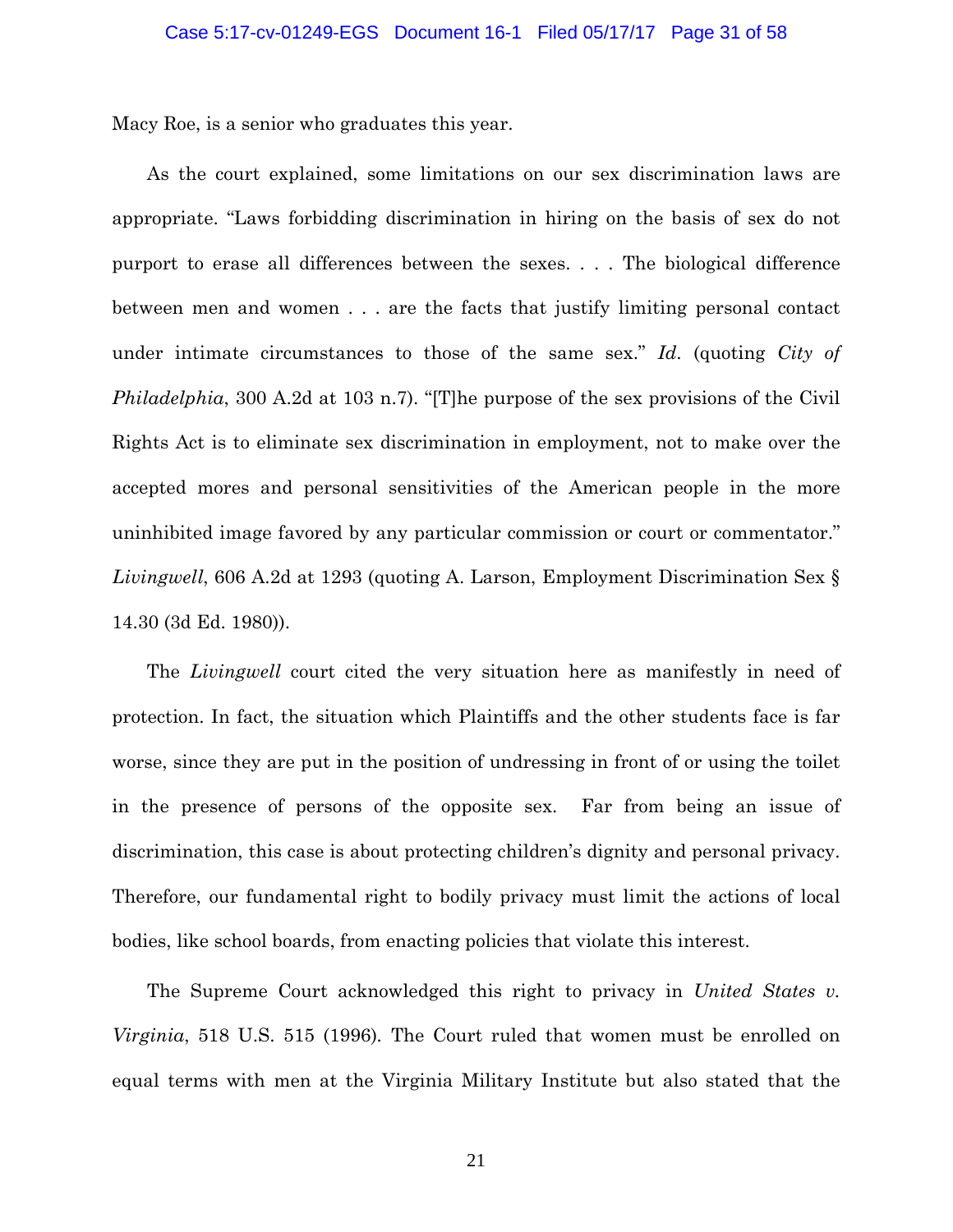### Case 5:17-cv-01249-EGS Document 16-1 Filed 05/17/17 Page 32 of 58

school must protect the right to bodily privacy of each student: "Admitting women to VMI would undoubtedly require alterations necessary to afford members of each sex privacy from the other sex in living arrangements. . . ." *Id*. at 551.

This understanding of the law was recognized in *Brooks v. ACF Industries, Inc*., 537 F.Supp. 1122 (S.D. W.Va. 1982), where the court permitted an employer to hire only men as janitors because of the male employees' "privacy rights that would have been violated by a female's entering and performing janitorial duties" in the locker rooms (along with the bath areas and restrooms) "during their use thereof." *Id*. at 1132. "[T]o protect those rights, those male employees were entitled to insist that defendant not assign" someone of the opposite sex to be there. *Id*. The court recognized "the right of the hundreds of male employees who use the three bathhouses" described as locker rooms, showers, and toilet areas "during any given shift not to be required to undress, dress, shower and perform the grosser biological functions in the presence and view of a female engaged in the performance of janitorial duties assigned to her." *Id*. at 1128. It is the same right with regards to persons of the opposite biological sex that is at stake in the present controversy.

Similarly, in *Norwood v. Dale Maint. Sys., Inc.*, 590 F. Supp. 1410, 1415-16 (N.D. Ill. 1984), the privacy violation arising from compelled risk of intimate exposure trumped Title VII's bar on sex-based employment discrimination. Women in men's restrooms, and vice versa, "would cause embarrassment and increased stress" and would be an "extreme" privacy invasion. *Id*. at 1417. The privacy violation caused by encountering an opposite-sex person in one's restroom thus

22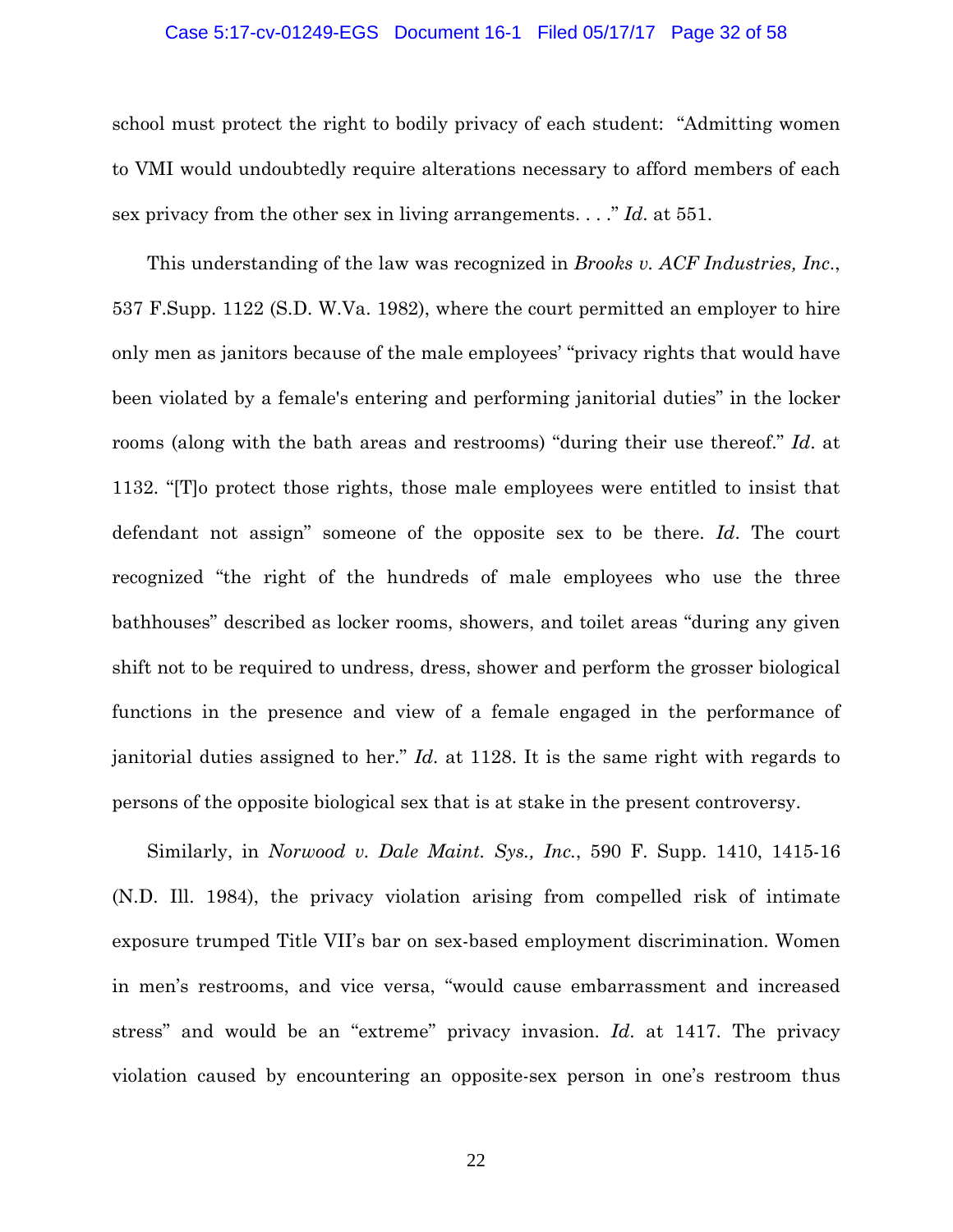### Case 5:17-cv-01249-EGS Document 16-1 Filed 05/17/17 Page 33 of 58

justified the employer instituting a biological sex requirement for restroom attendants. *Id*. "[T]he presence of unrelated males in [areas] where intimate bodily functions take place is a cause of stress to females." *Torres v. Wis. Dep't of Health & Soc. Servs.*, 859 F.2d 1523, 1531 (7th Cir. 1988) (citation omitted). This is because of the "real . . . differences between men and women." *Id*. at 1527.

Considering the long history of personal privacy, it is not merely Plaintiffs that are concerned. While some students may choose to suffer the embarrassment and frustration caused by the policy rather than fight powerful school administrators who hide the policy from parents and ask students to make it natural, or push back and endure the miseries of peer pressure, that does not excuse violating their rights. Each of those student's rights are violated by this policy that tramples students' dignity interests, strips away modesty and privacy, and leaves them humiliated and vulnerable in privacy facilities. Because the policy infringes on the fundamental right to privacy in one's unclothed body and the right to be free from state compelled risk of exposure to the opposite sex, it is unconstitutional unless it survives strict scrutiny. *See Reno v. Flores*, 507 U.S. 292, 301-02 (1993) (discussing the standard for Substantive Due Process).

# b. **Self-identity with the Opposite Sex Does Not Alter the Analysis.**

Opening school locker rooms, showers, and restrooms to persons of the opposite sex violates the privacy rights of all students, not just the ones who are brave enough to take a stand. In a recent case here in Pennsylvania where biological female who identified as a male challenged a school policy barring use of the men's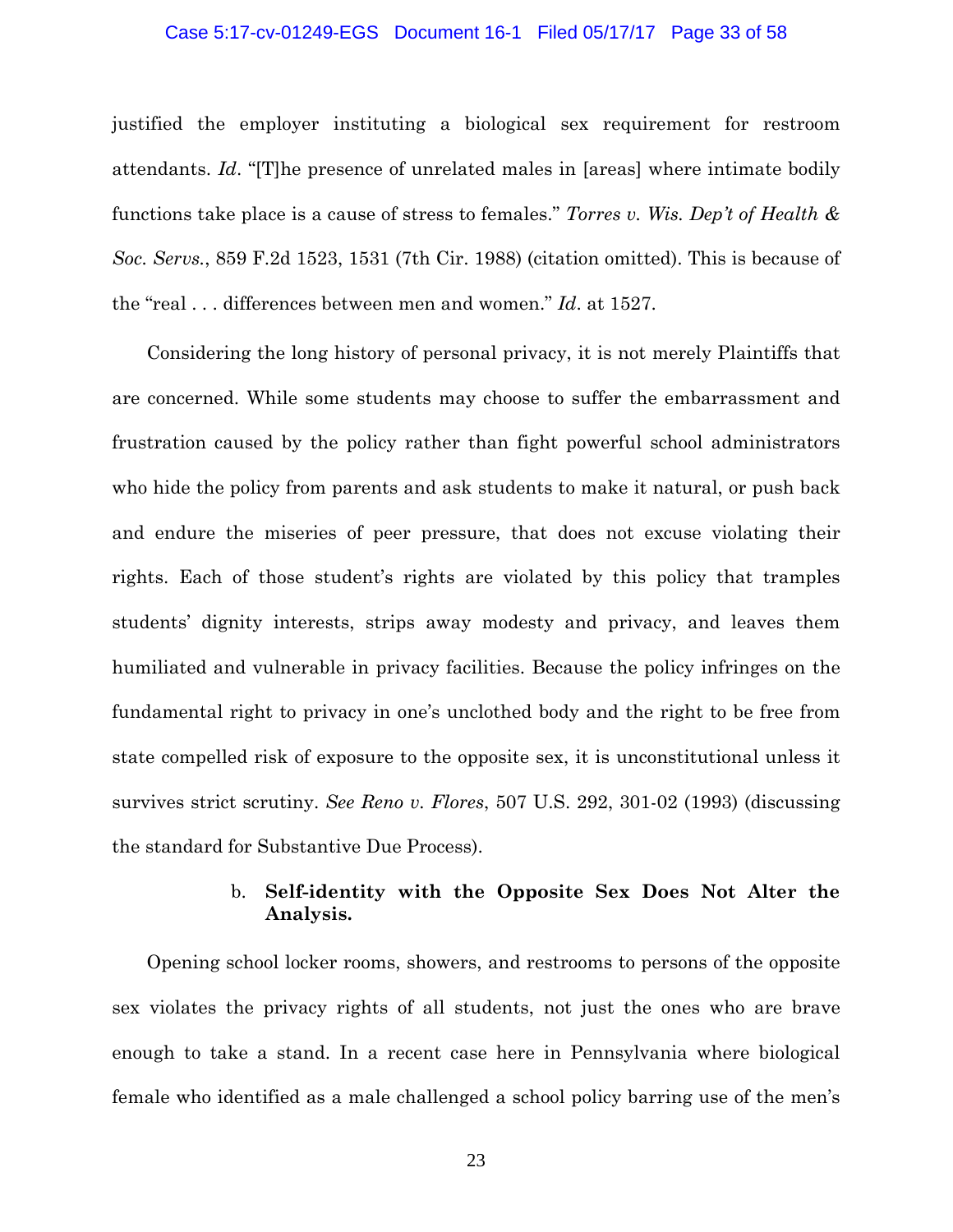### Case 5:17-cv-01249-EGS Document 16-1 Filed 05/17/17 Page 34 of 58

locker rooms and restrooms, the court recognized the University's interest "in providing its students with a safe and comfortable environment for [using the restroom and locker room] . . . consistent with society's long-held tradition of performing such functions in sex-segregated spaces based on biological or birth sex," *Johnston v. University of Pittsburgh of Commonwealth System of Higher Education*, 97 F. Supp. 3d 657, 668 (W.D. Pa. 2015), as well as in ensuring "the privacy of its students to disrobe and shower outside of the presence of members of the opposite sex." *Id*. at 669. The court noted that, while the question of whether students may use opposite-sex facilities is new, "the applicable legal principles are well-settled." *Id*. at 668. The court approved of "separating students by sex based on biological considerations—which involves the physical differences between men and women for restroom and locker room use."

Similarly, in the Title VII context, courts have recognized the rights of privacy of restroom users. For instance, the Tenth Circuit found no Title VII violation when a female-identifying male was fired because he used women's restrooms. *Etsitty v. Utah Transit Auth.*, 502 F.3d 1215, 1224 (10th Cir. 2007). The employee argued that "the use of women's restrooms is an inherent part of [his] status [as transgender]." *Id*. But the employee's prerogative to live out their beliefs about gender does not justify violating other people's right to privacy in bathrooms from members of the opposite sex. The court noted other restroom users' interests, and ruled Title VII does not require allowing biological males who identify as female to use the women's restroom. *Id*. The Eighth Circuit concluded likewise in *Sommers v. Budget Mktg., Inc.*, 667 F.2d 748, 748-50 (8th Cir. 1982), finding no Title VII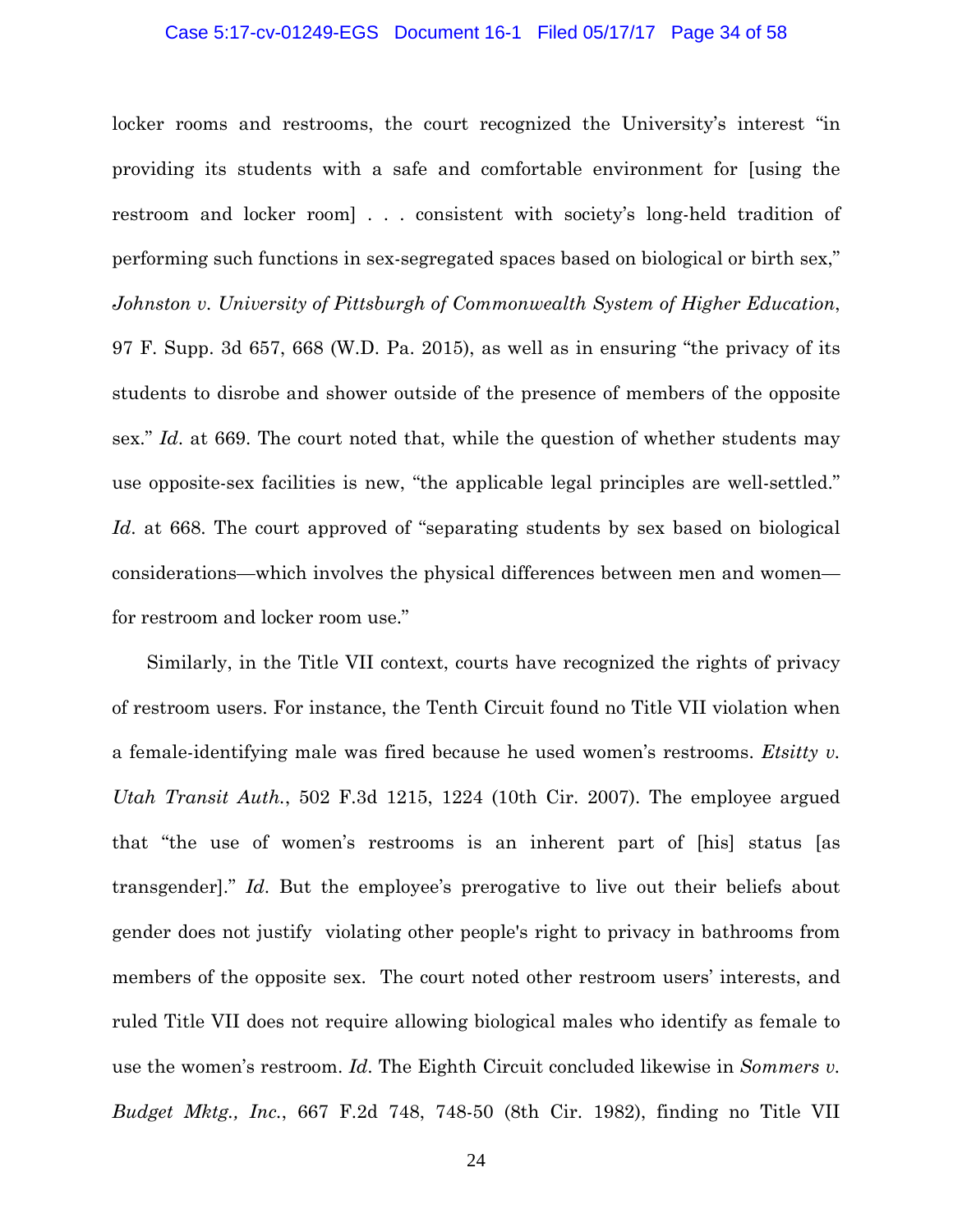### Case 5:17-cv-01249-EGS Document 16-1 Filed 05/17/17 Page 35 of 58

violation when an employer discharged a man who identified as a female who insisted on using the women's restroom. *Id*. at 748-50. The court agreed that his presence in the women's restroom threatened the female employees' privacy rights. *Id. See also Goins v. West Group, Inc*., 635 N.W.2d 717 (Minn. 2001) (ruling that a state law that parallels Title VII was not violated when an employer refused to allow a man identifying as a woman to use the women's restroom).

Separating restroom and locker room access based on gender identity, as the school has done, rather than protecting the integrity of these facilities on the basis of sex, requires students to attend to intimate bodily needs and change clothing in the presence of opposite-sex persons at a delicate time of life. *See Rider v. Pennsylvania*, 850 F.2d 982, 986 n.6 (3d Cir. 1988). The right to privacy does not permit this outcome.

### 3. **The Policy Fails Strict Scrutiny.**

Defendants' policy harms Plaintiffs and all students because they are effectively denied use of the locker rooms, showers, and restrooms designed for exclusive use by their sex unless they surrender their fundamental right to bodily privacy. This new policy was foisted upon the students in a way constituting sexual harassment and official bullying, and its continuation flies in the face of our deeply rooted tradition of personal privacy from persons of the opposite sex.

Because the policy infringes a fundamental right, it may only continue if it survives strict scrutiny. Thus Defendants must show that the policy serves a compelling interest and uses the least restrictive means of furthering that interest. *Reno*, 507 U.S. at 301-02.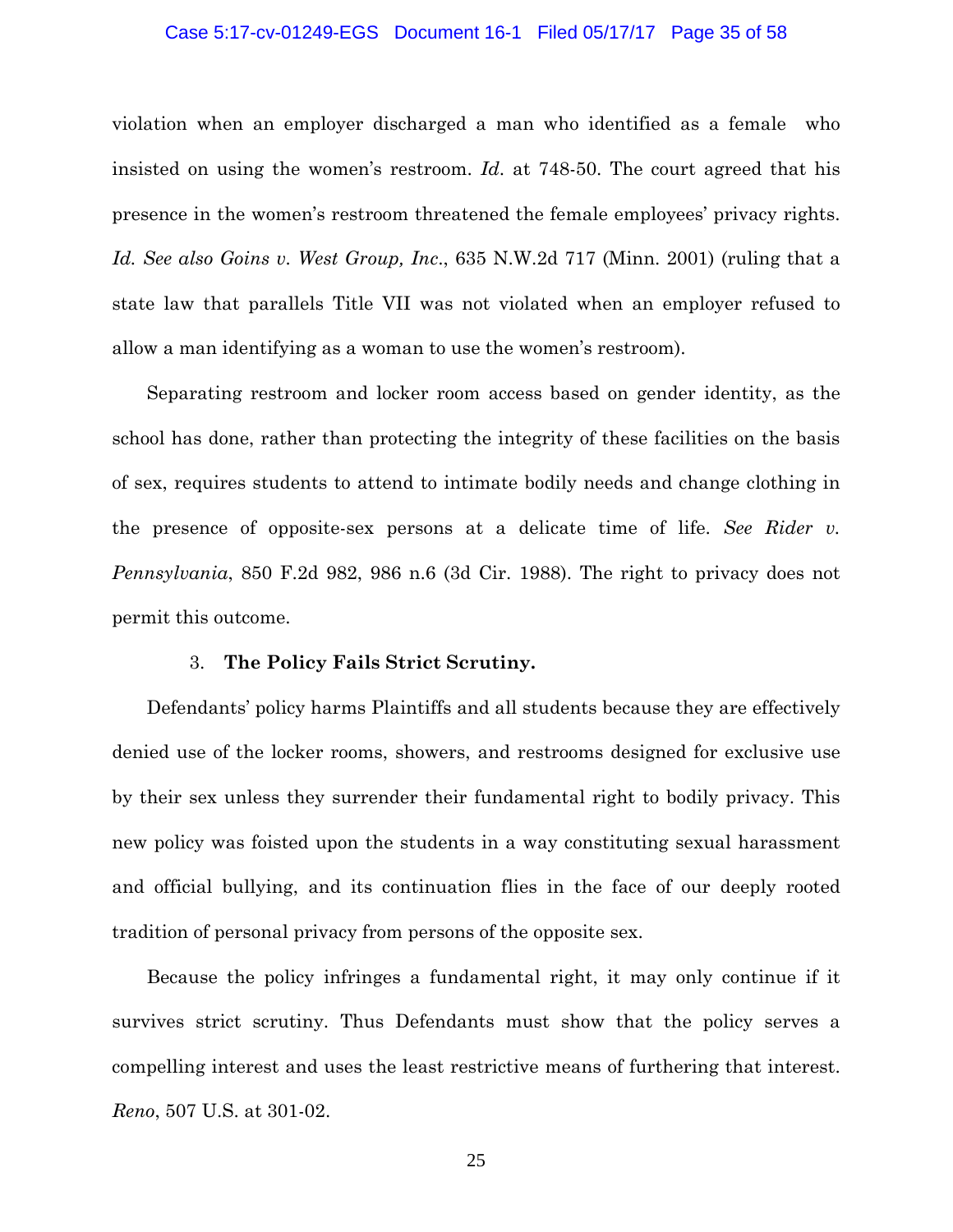### Case 5:17-cv-01249-EGS Document 16-1 Filed 05/17/17 Page 36 of 58

No compelling interest justifies obligating students to accept members of the opposite sex into locker rooms, showers, and restrooms that are properly reserved to the use of one sex under federal and state law. Indeed, the state's interest is exactly the opposite, as Pennsylvania law governing this school requires that facilities "shall be suitably constructed for, and used separately by, the sexes." Public School Code of 1949, 24 P.S. § 7-740. Defendants' policy violates the requirement of separate privacy facilities and denies Plaintiffs and all students the right to the protections afforded them in using such a sex separated facility, instead conditioning the use of the "boys'" and "girls'" locker rooms, showers, and restrooms on surrendering the right to bodily privacy from persons of the opposite sex. *See also*  25 Pa. Code § 171.7 (requiring separate privacy facilities "for each sex" in schools). *Accord* 22 Pa. Code § 55.2 (same for private elementary schools); 22 Pa. Code § 57.2(a) (same for private secondary schools); 22 Pa. Code § 59.34(a) (same for private special education schools).

Even if there were a compelling interest in endorsing students' gender identity, it is scarcely the least restrictive means to effectuate this through policies that violate student privacy. Our constitution simply does not allow one person's prerogative to live as they wish to result in forcing others to give up rights dear to them. A much more tailored solution to support those who may be uncomfortable using a multi-user facility with others of the same sex would be to provide singleuser accommodations. Such accommodations would meet this small number of students' needs without violating the rights of others. Therefore, Defendants have not employed the least restrictive means.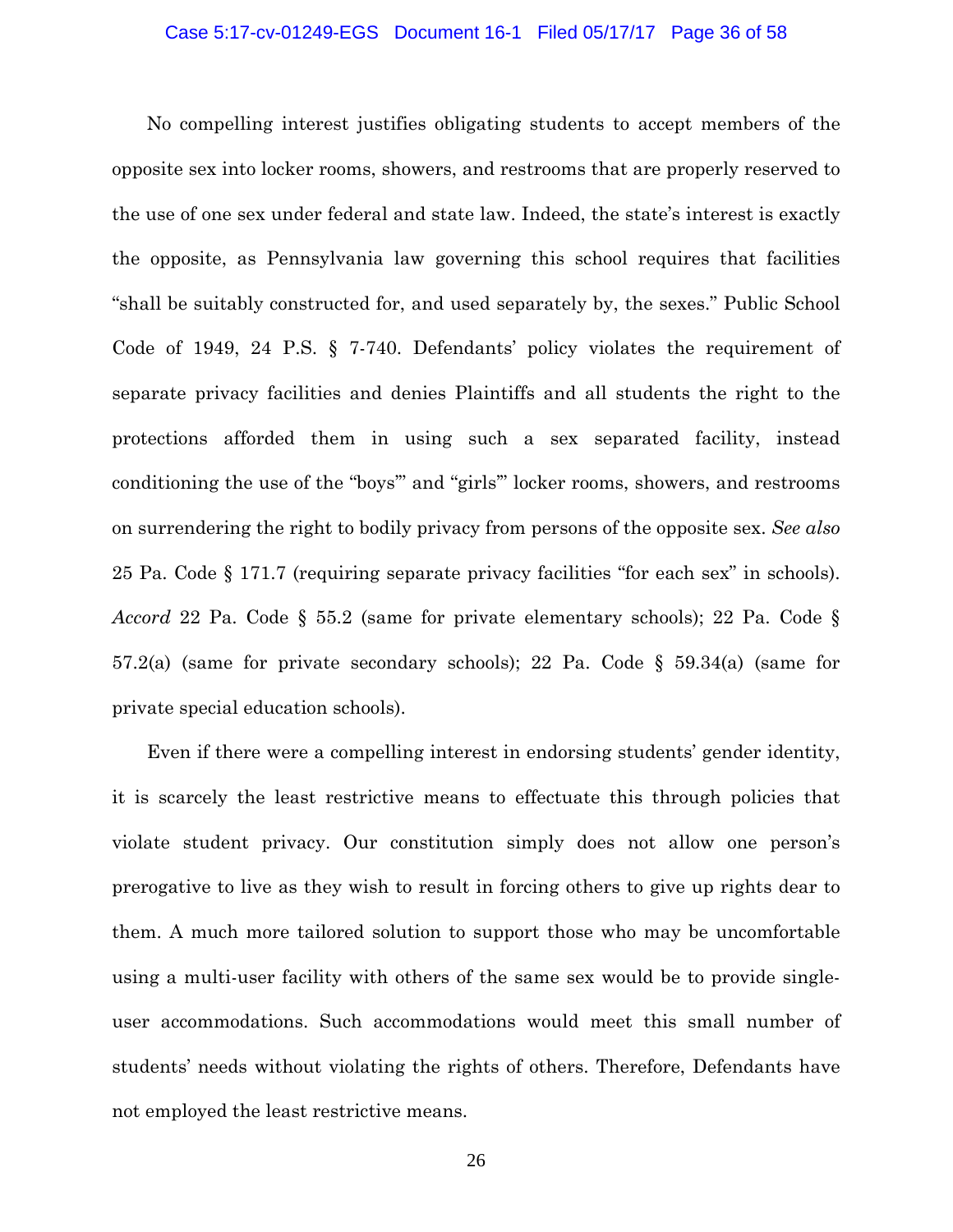### Case 5:17-cv-01249-EGS Document 16-1 Filed 05/17/17 Page 37 of 58

Because the current policy burdens students' right to bodily privacy, serves no compelling interest, and does not employ the least restrictive means, it fails strict scrutiny. Plaintiffs are, therefore, likely to succeed on the merits.

## B.**The Policy Violates Title IX by Turning Locker Rooms, Showers, and Restrooms into Sexually Harassing Environments.**

Title IX provides that "[n]o person in the United States shall, on the basis of sex, be excluded from participation in, be denied the benefits of, or be subjected to discrimination under any education program or activity receiving Federal financial assistance[.]" 20 U.S.C. § 1681(a). The District violates Title IX by no longer having locker rooms, showers, and restroom separated on the basis of sex, because allowing biological girls into boys' facilities and biological boys into girls' facilities creates a hostile environment on the basis of sex. Put simply, Defendants' redefinition of the term "sex" in Title IX makes it impossible for the District to comply with the statute.

Title IX protects students' right to an education free from a hostileenvironment. A student has a right "to sue a school under Title IX for 'hostile environment' harassment." *Dejohn v. Temple University*, 537 F.3d 301, 316 n.14 (3d Cir. 2008) (quoting *Saxe v. State College Area Sch. Dist.*, 240 F.3d 200, 205-06 (3d Cir. 2000)). "To recover in such a case, a plaintiff must establish 'sexual harassment [ ] that is so severe, pervasive, and objectively offensive, and that so undermines and detracts from the victims' educational experience, that [he or she is] effectively denied equal access to an institution's resources and opportunities.'" *Dejohn*, 537 F.3d at 316 n.14 (quoting *Saxe*, 240 F.3d at 205-06). Plaintiffs satisfy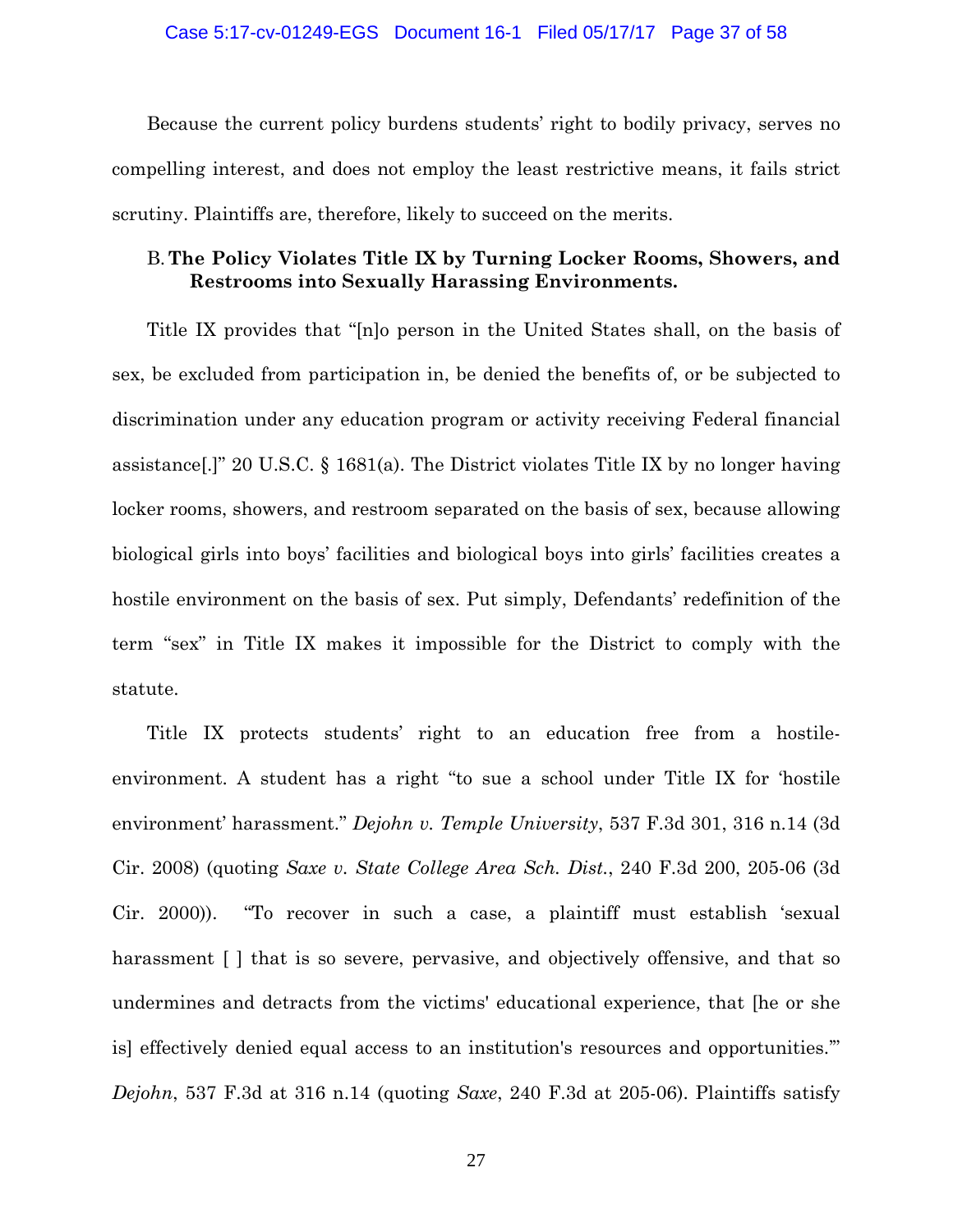each element.

 $\overline{a}$ 

### **1. Title IX Protections are on the Basis of Sex, Not Gender Identity.**

Some schools originally relied on the Obama administration's letter suggesting that Title IX required schools to open privacy facilities on the basis of gender identity rather than on sex. This letter took the position that "sex" under Title IX included gender identity. *See* U.S. Dep't of Justice, Civil Rights Division, and U.S. Dep't of Educ., Office for Civil Rights, *Dear Colleague Letter on Transgender Students*, *passim* (May 13, 2016)). However, the Trump administration rescinded that guidance, pointing out that the former guidance fails to "explain how the position is consistent with the express language of Title IX," U.S. Dep't of Justice, Civil Rights Division, and U.S. Dep't of Educ., Office for Civil Rights, *Dear Colleague Letter*, *passim* (Feb. 22, 2017)), which consistently recognizes that there are two sexes, male and female. The District's policy, like the former guidance, fails to conform with Title IX, which was was created to prevent discrimination on the basis of "sex," a term we have long understood to refer to our biological sex and reproductive nature.

Title IX's language uses the phrases "one sex," "the other sex," and "both sexes."8 The regulations likewise require that facilities "of one sex" shall be

<sup>8</sup> *See*, 28 U.S.C. § 1681(2) (some educational institutions admit "students of both sexes"); 28 U.S.C. § 1681(8) (if certain sex-specific activities are provided "for one sex," reasonably comparable ones must be provided to "the other sex"); 28 U.S.C. § 1686 (authorizing "separate living facilities for the different sexes").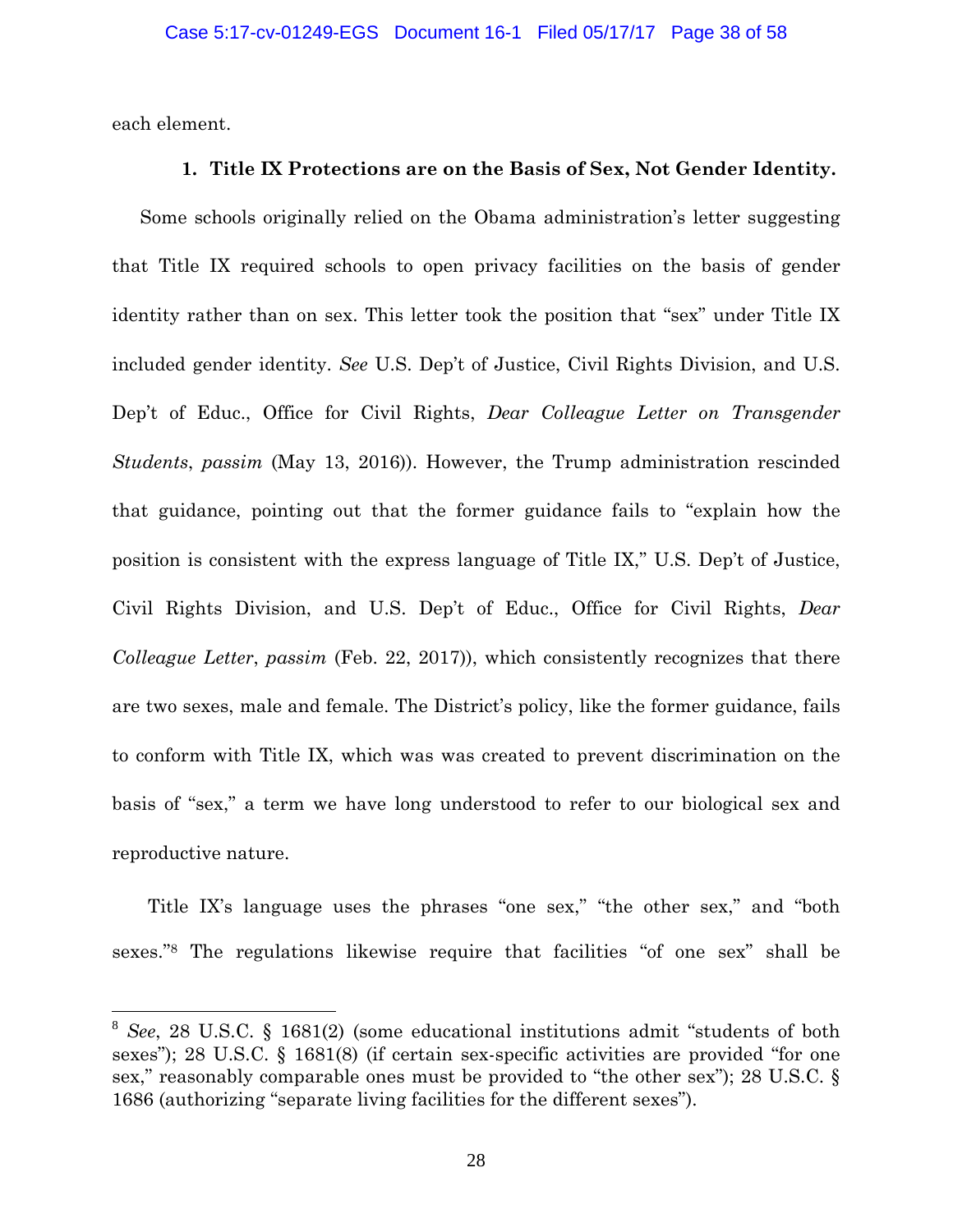### Case 5:17-cv-01249-EGS Document 16-1 Filed 05/17/17 Page 39 of 58

comparable to those for "the other sex." 34 C.F.R. §§106.32-106.33. This language explicitly emphasizes the binary view of sex, not "gender identity," which is nonbinary.9 Also, dictionaries from when Title IX and its regulations were enacted define "sex" as referring to the physiological distinctions between males and females, particularly with respect to their reproductive functions.10 Title IX's legislative history leaves no doubt that Congress intended "sex" to mean *biological sex*. Title IX's sponsor stated that the bill would not require co-ed dormitories or locker rooms. *See* 117 Cong. Rec. 30407 (1971). The legislative record also confirms that Title IX allows differential treatment among the biological sexes, such as "classes for pregnant girls . . ., in sport facilities *or other instances where personal privacy must be preserved*." 118 Cong. Rec. 5807 (1972) (Statement of Sen. Bayh) (emphasis added). Moreover, Congress did not advance a bill that would have created gender identity directives in the educational context.11 Congress again refused to advance this bill, and the elimination of sex-distinct restrooms and locker

 $\overline{a}$ 

<sup>9</sup> See footnotes 4 and 5 *supra*.

<sup>10</sup> *See, e.g.*, *Random House College Dict.* 1206 (rev. ed. 1980) ("either the male or female division of a species, esp. as differentiated with reference to the reproductive functions"); *American Heritage Dict.* 1187 (1976) ("The property or quality by which organisms are classified according to their reproductive functions"); *The American College Dict.* 1109 (1970) ("the sum of the anatomical and physiological differences with reference to which the male and the female are distinguished ..."); 9 *Oxford English Dict.* 578 (1961) ("[t]he sum of those differences in the structure and function of the reproductive organs on the ground of which beings are distinguished as male and female, and of the other physiological differences consequent on these.").

 $11$  H.R. 998, 112th Cong. (2011), https://www.congress.gov/bill/112th-congress/housebill/998; S. 555, 112th Cong., (2011), https://www.congress.gov/bill/112thcongress/senate-bill/555.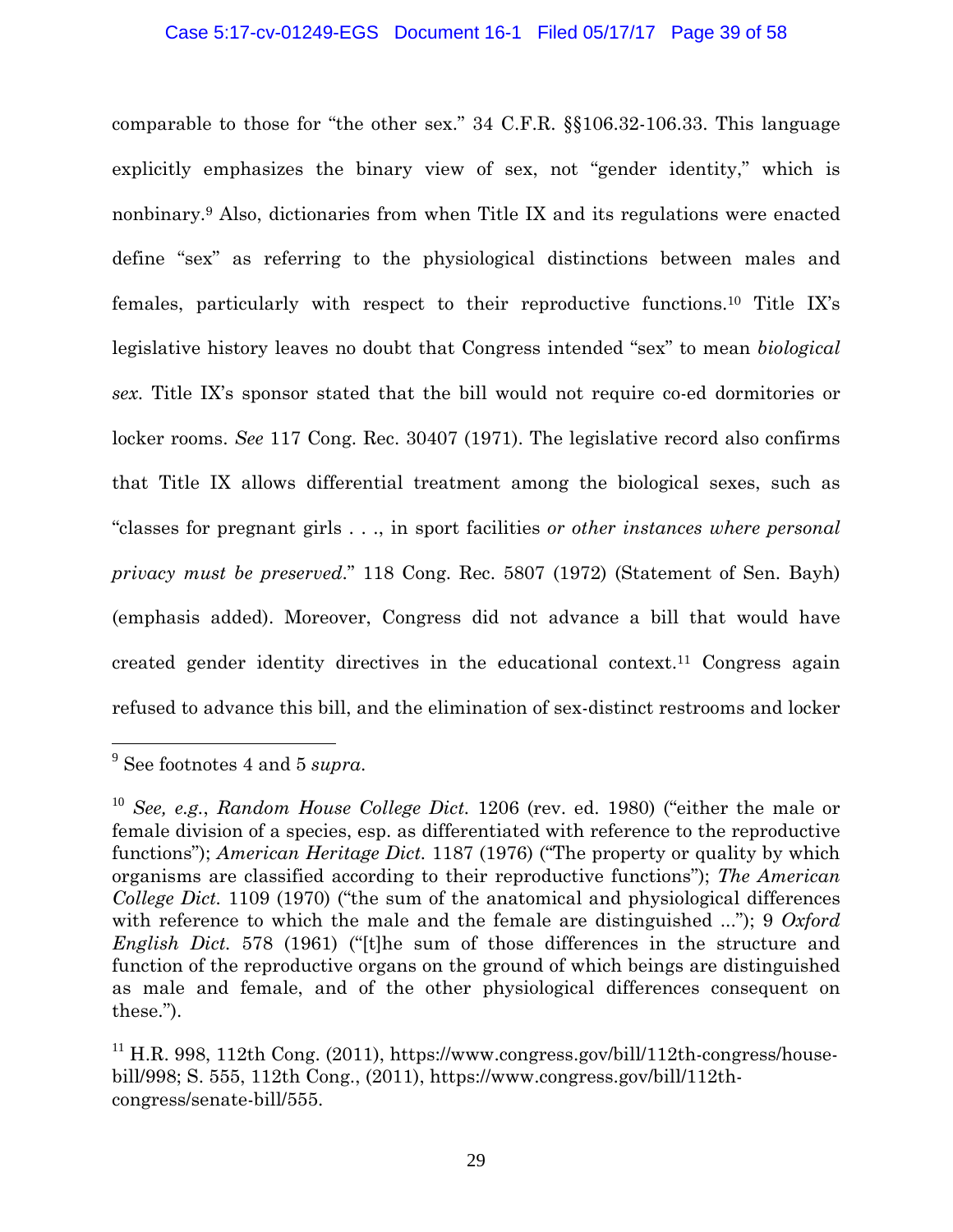rooms it would lead to in 201312 and 201513. The plain language of Title IX, contemporary dictionary definitions, legislative history, and subsequent Congressional inaction on gender identity in schools all communicate that Congress intended to preserve distinct privacy facilities on the basis of sex, not theories of gender identity.

# 2. **The Policy Subjects Plaintiffs and Other Students to Sexual Harassment.**

Defendants' policy subjects Plaintiffs and other students to an environment where all multi-user locker rooms, showers, and restrooms are designated on the basis of subjective gender identity, thus opening up these facilities to persons of the opposite sex, as Doe, Smith, and Jones have personally experienced. It is wellsettled that employers who permit members of the opposite sex into privacy facilities create a hostile environment and constitutes sexual harassment.

The *EEOC Policy Guidance on Current Issues of Sexual Harassment* says the "Commission believes that a workplace in which sexual slurs, displays of 'girlie' pictures, and other offensive conduct abound can constitute a hostile work environment even if many people deem it to be harmless or insignificant."<sup>14</sup> That standard must take on added weight when the Boyertown District replaces a pinup picture with a real female who disrobes in the male locker room. In addition, the

<u>.</u>

 $12$  H.R. 1652, 113th Cong. (2013), https://www.congress.gov/bill/113thcongress/house-bill/1652; S. 1088, https://www.congress.gov/bill/113thcongress/senate-bill/1088.

 $^{13}$  H.R. 848, 114th Cong. (2015), https://www.congress.gov/bill/114th-congress/housebill/846/related-bills; S. 439, 114th Cong. (2015),

https://www.congress.gov/bill/114th-congress/senate-bill/439.

<sup>&</sup>lt;sup>14</sup> https://www.eeoc.gov/policy/docs/currentissues.html.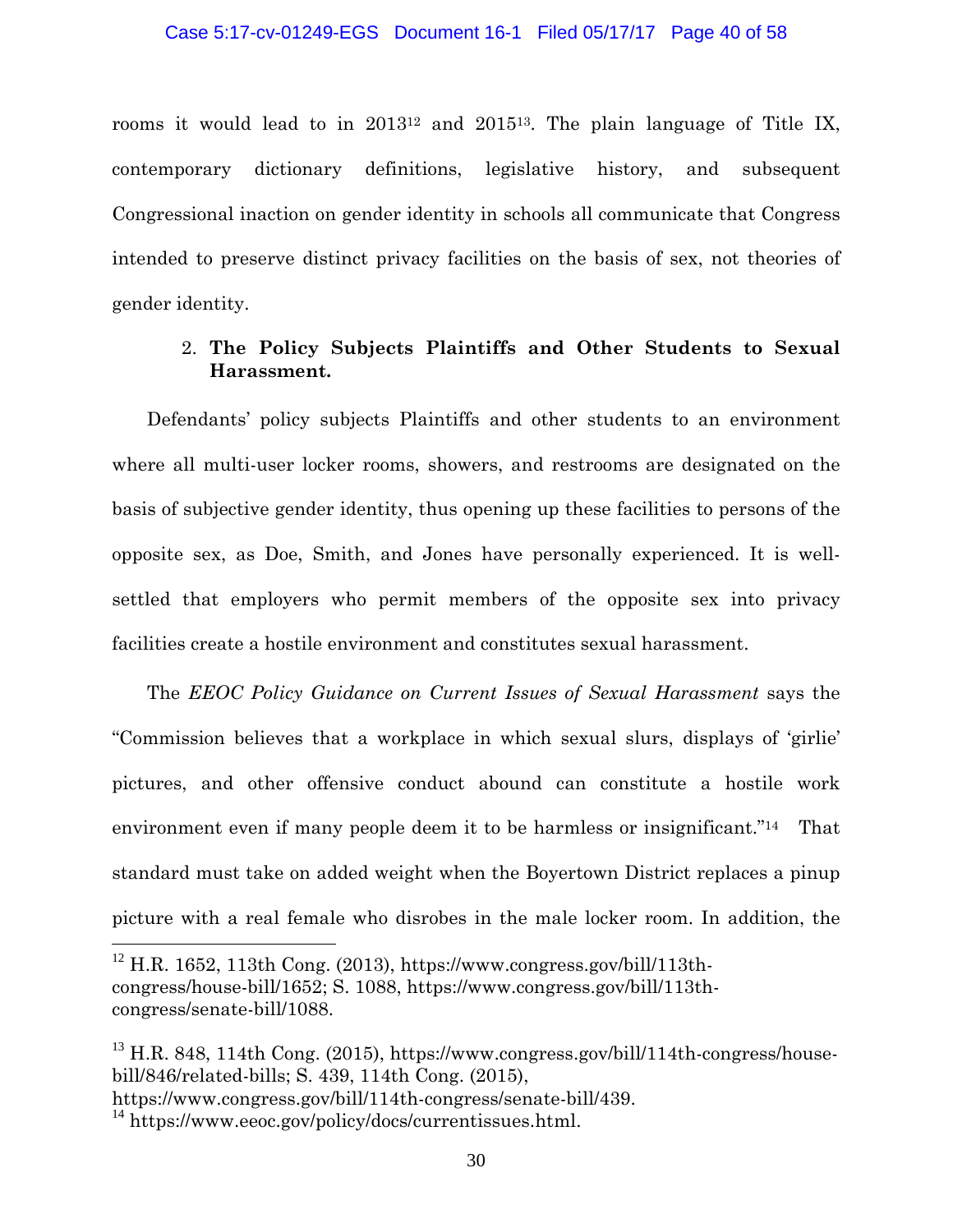### Case 5:17-cv-01249-EGS Document 16-1 Filed 05/17/17 Page 41 of 58

plaintiffs here are also subject to unconsented exposure of themselves to members of the opposite sex.

The Second Circuit affirmed, in an unreported but instructive case upholding a jury verdict, that a company created a hostile environment when it allowed male cleaners inside the women's locker room while female employees were changing clothes. *See Lewis v. Triborough Bridge & Tunnel Auth.*, 31 F. App'x 746 (2d Cir. 2002). Similarly, the Washington Appeals Court held that, even in the context of a nude dance club, a jury could find a sexually harassing environment where an employer entered into a dressing room and restroom where a waitress was present. *See Schonauer v. DCR Entm't, Inc.*, 905 P.2d 392, 401 (Wash. Ct. App. 1995). Notably, there is no evidence that the waitress was unclothed. And while he was present in the restroom, she was in a stall, but she stated, "His presence made me extremely uncomfortable." *Id*. at 396. The male's presence "intensified" "the hostile and offensive nature of that environment." *Id*. at 401. Mary Smith, Macy Roe, Joel Doe, and Jack Jones are school students. Certainly, schools should not employ policies which leave students less privacy than a waitress gets working in a nude dance club. They deserve to obtain an education at school without being placed in the hostile and offensive environment created by the District.

In *Washington v. White*, 231 F. Supp. 2d 71, 80-81 (D.D.C. 2002), the court held that a female entering the men's locker room "on five to ten occasions," even though the employer had issued a reprimand to the female employee at one point, was sufficient to create a hostile work environment, resulting in sexual harassment. The plaintiff felt "embarrassed and uncomfortable" by the intrusions, one of which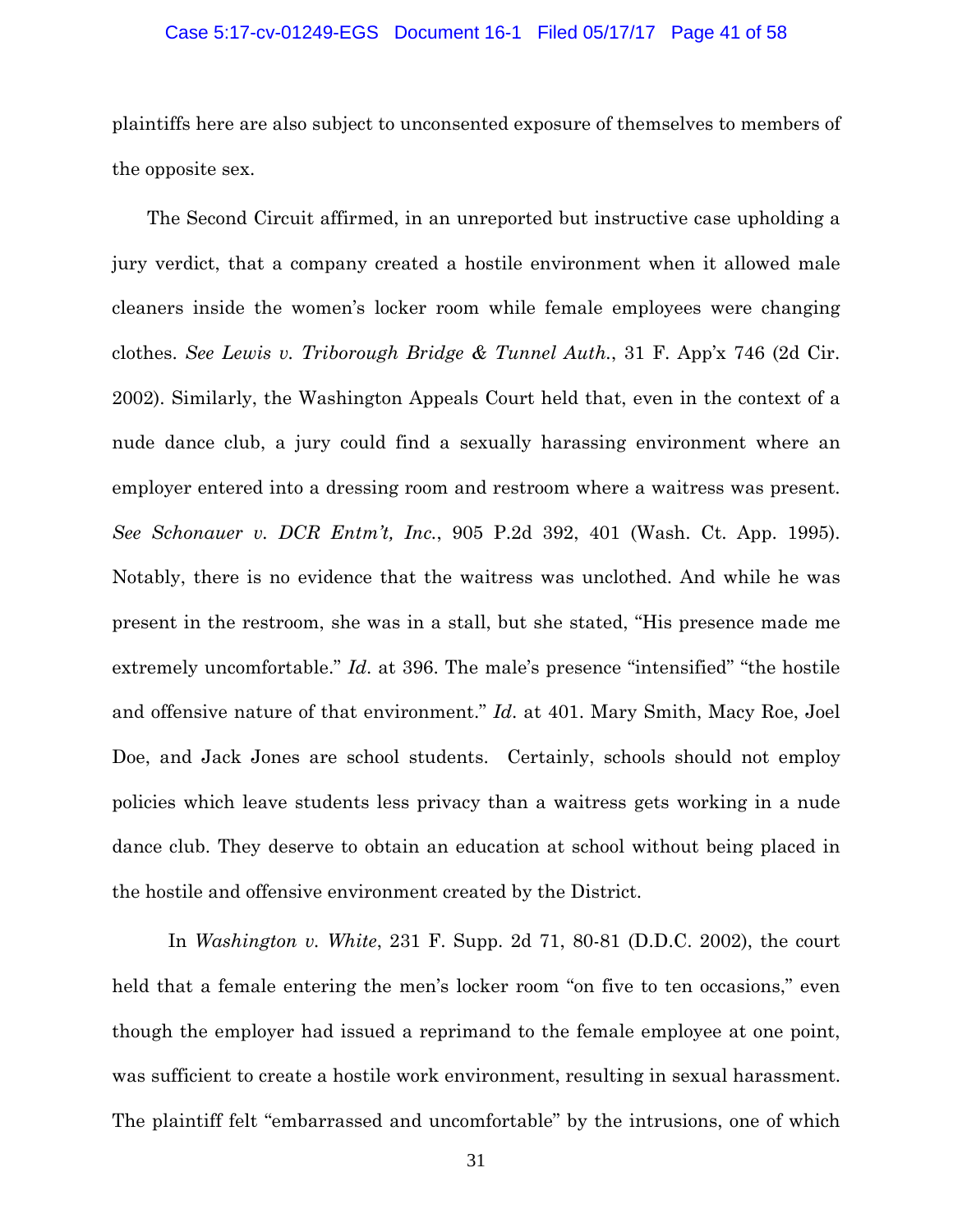### Case 5:17-cv-01249-EGS Document 16-1 Filed 05/17/17 Page 42 of 58

occurred when the female employee entered as he was taking off his shirt. *Id*. at 73.

 A reasonable student would find the environment hostile and harassing. "Unquestionably, a girls locker room is a place where a normal female should, and would, reasonably expect privacy, especially when she is performing quintessentially personal activities like undressing, changing clothes, and bathing." *Grunau*, 2009 WL 5149857, at \*3. "[A] normal female who was showering in a girls locker room would unhesitatingly be shocked, irritated, and disturbed" if she saw a biological male "gazing at her, no matter how briefly he did so." *Id*.

The same is true for restrooms. A woman's right to bodily privacy does not spring into existence, or cease to exist, depending on what a man believes about the nature of his own internal sense of "gender identity." Her right to bodily privacy is hers and hers alone. Likewise, a man's right to bodily privacy does not exist or cease existing depending on the beliefs or intentions of a woman who seeks to use the men's restroom. Even the act of permitting employees tasked with cleaning a restroom while members of the opposite sex are present, though they are not in the facility to be a voyeur or commit some other crime, would constitute an "extreme" violation of privacy by their presence in that facility. *See Norwood*, 590 F. Supp. at 1417 (noting that opposite-sex persons permitted in restrooms while used by others, even if only to clean, "would cause embarrassment and increased stress in both male and female washroom users" and recognizing "the invasion of privacy that would be created [by the practice] would be extreme"); *Id*. at 1418 (noting that many search for another restroom if an opposite-sex person is present); *Id*. at 1422 (holding that "privacy would be invaded" if women are allowed into men's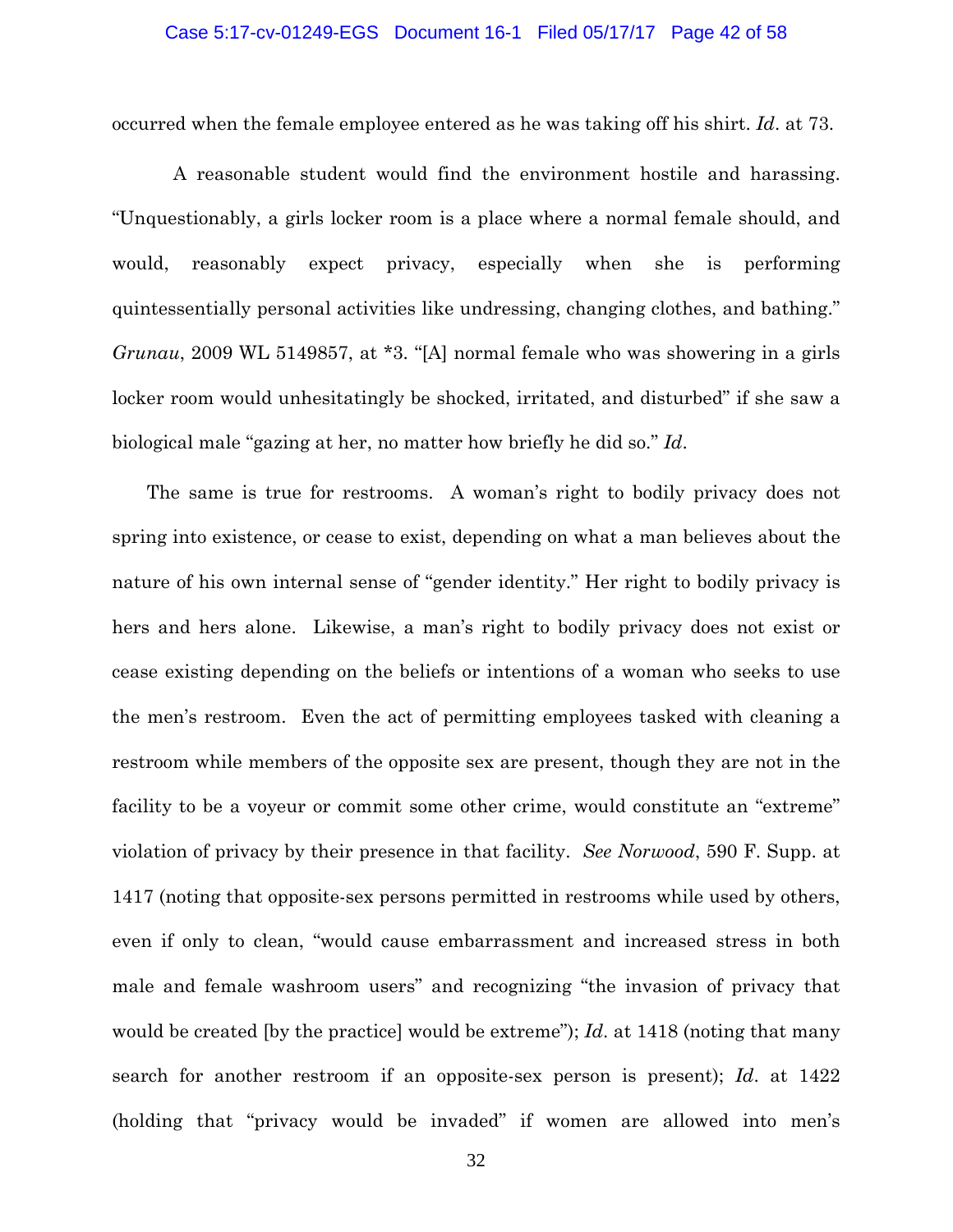restrooms).

Plaintiffs and other students are likewise subject to a hostile environment—and far more frequently than in the cases just cited. Every time they use the locker room or multi-user restrooms, an opposite sex person may be present or enter at any time and intrude upon the privacy of those who are entitled to the privacy protection of their sex-specific facility. In fact, as is the case of the male Plaintiffs, both were in a state of undress with a biological female, and in the case of Doe, the biological female was wearing nothing above her waist other than a bra. Despite Defendants' admonition to make this natural, there is nothing natural about what these students are asked to do. The policy is an extreme violation of privacy, creates a hostile and offensive environment, and causes Plaintiffs and other students suffer humiliation, loss of dignity, stress, apprehension, fear, and anxiety.

## 3. **The Harassment Is Based On Sex.**

Federal and state law unequivocally contemplates separate privacy facilities for boys and girls, and when persons enter their respective facilities, they are doing so to preserve their privacy. But when a student enters a privacy facility for the opposite sex under the authority of Defendants' policy, that student is not seeking privacy from the opposite sex but to be affirmed in their identification with the opposite sex. It is because the policy specifically provides for students to use the privacy facilities of the opposite sex that students are experiencing harassment. The assistant principal seemed to understand the shocking nature of what he was asking Joel Doe and the other students visiting him to do when he told them to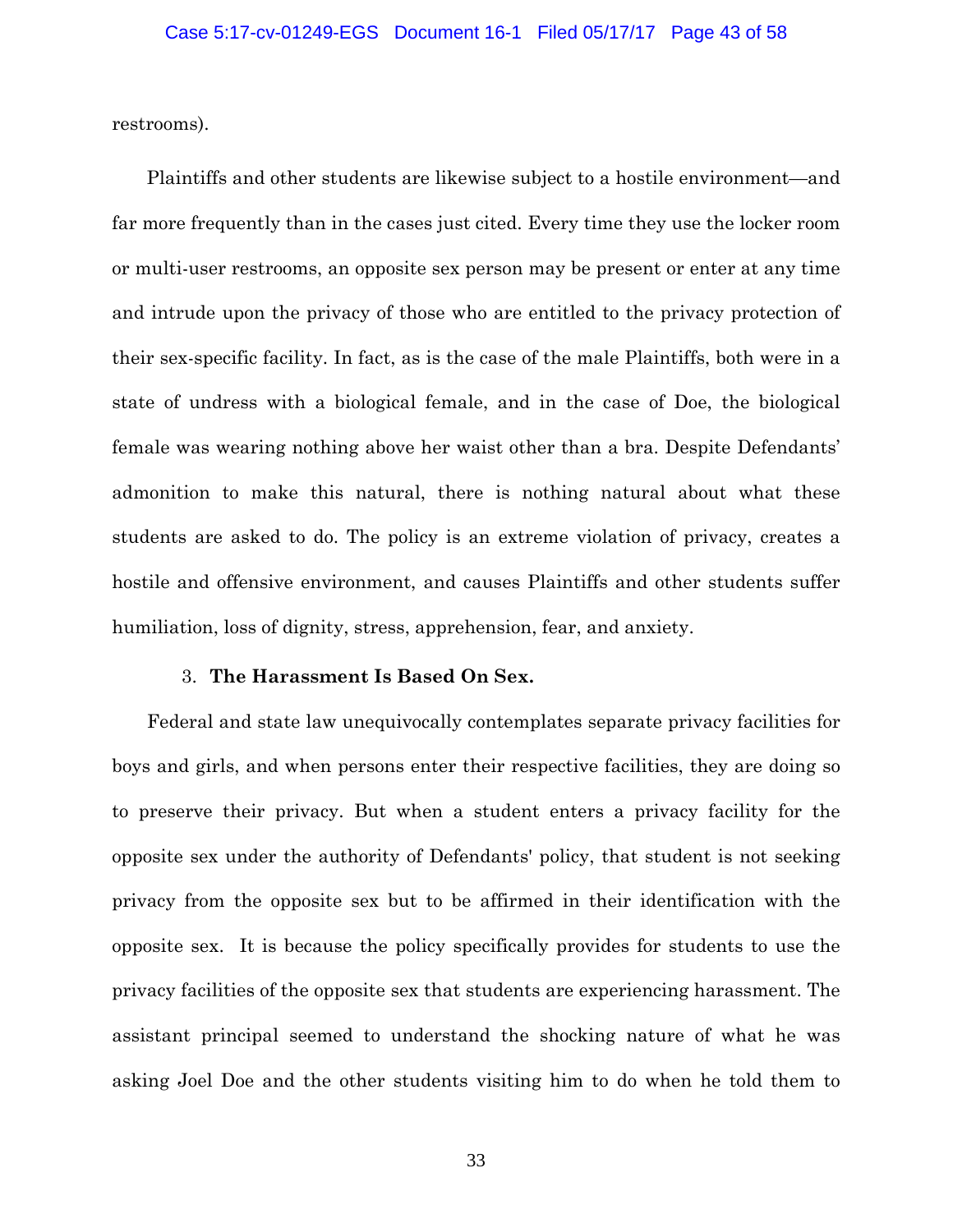### Case 5:17-cv-01249-EGS Document 16-1 Filed 05/17/17 Page 44 of 58

make using the locker room with a biological girl wearing a bra as natural as possible. *See* V. Compl. ¶¶ 56-57, 61. This harassment has everything to do with sex.

While all Plaintiffs experience humiliation, anxiety, intimidation, fear, stress, and loss of dignity, female Plaintiffs experience added anxiety as a result of feminine changes occurring during adolescence. With the onset of menstruation, girls have feminine hygiene needs that many teenage girls prefer not to share even with those of their own sex. Attending to these needs with males present is humiliating. Also, females are far more likely to be victims of sexual assault than males. A recent study, cited by the Centers for Disease Control, reveals that nearly 12% of high school girls reported having been sexually assaulted.15 Female Plaintiffs are concerned that, because of the policy, males could enter not because they identify with the opposite sex but to take advantage of the policy for lewd purposes. And because the policy removes the longstanding societal assumption that biological males should not be in girls' facilities, female Plaintiffs cannot even question the presence of a biological male in their locker room or restroom. There is thus no method for excluding males who have lewd intentions until *after* the damage is done. At bottom, this policy harasses students by asking them to share facilities designed for personal privacy from persons of the opposite sex with members of the opposite sex. And while this causes the students to feel vulnerable and violated for a number of reasons, all of those reasons have to do with sex.

 $\overline{a}$ 

<sup>15</sup> Centers for Disease Control, *Sexual Violence: Facts at a Glance* (2012), http://www.cdc.gov/violenceprevention/pdf/sv-datasheet-a.pdf.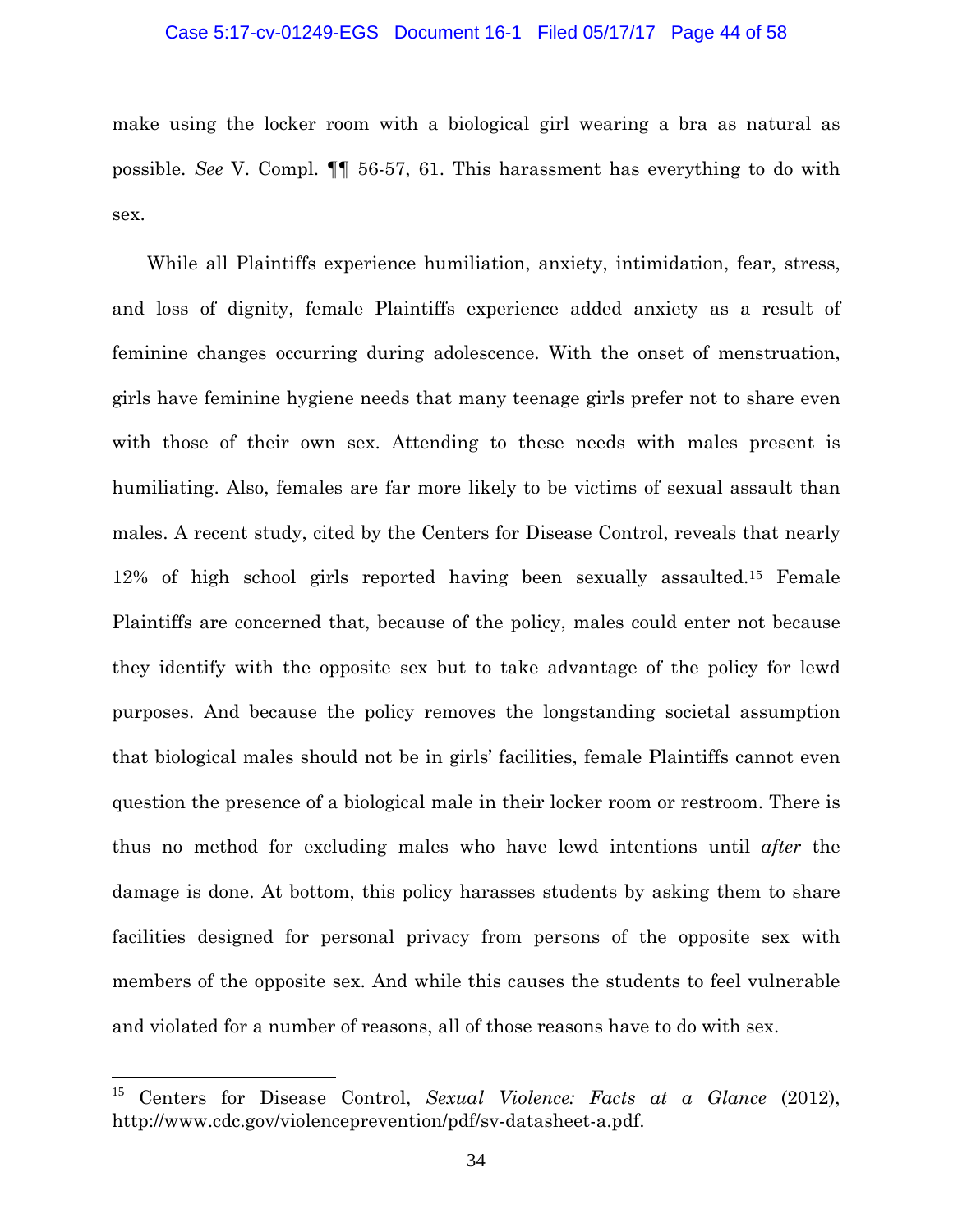### 4. **The Harassment is Severe, Pervasive, and Objectively Offensive.**

"[I]n order for conduct to constitute harassment under a 'hostile environment' theory, it must both: (1) be viewed subjectively as harassment by the victim and (2) be objectively severe or pervasive enough that a reasonable person would agree that it is harassment." *Saxe*, 240 F.3d at 205. Clearly Plaintiffs suffer humiliation, fear, anxiety, stress, and dignity loss caused by the policy, whereby they have experienced persons of the opposite sex in privacy facilities designed for only one sex. Moreover, they fear that they will continue to experience future sexual harassment by finding themselves in similar situations in the future should they use these multi-user facilities. Therefore, Plaintiffs satisfy the subjective prong.

"[T]he objective prong of this inquiry must be evaluated by looking at the 'totality of the circumstances.' 'These may include . . . the frequency of the discriminatory conduct; its severity; whether it is physically threatening or humiliating, or a mere offensive utterance; and whether it unreasonably interferes with an employee's work performance." *Id.* (citing *Harris v. Forklift Systems, Inc.*, 510 U.S. 17, 23 (1993)). These standards, continuing to reference employment, have been imported into the Title IX context. *See id*. That is why our courts have gone on to restate the "work performance" phrase to read that the harassment "so undermines and detracts from the victims' educational experience, that [he or she is] effectively denied equal access to an institution's resources and opportunities." *Dejohn*, 537 F.3d at 316 n.14 (quoting *Saxe*, 240 F.3d at 205-06). Plaintiffs satisfy this standard.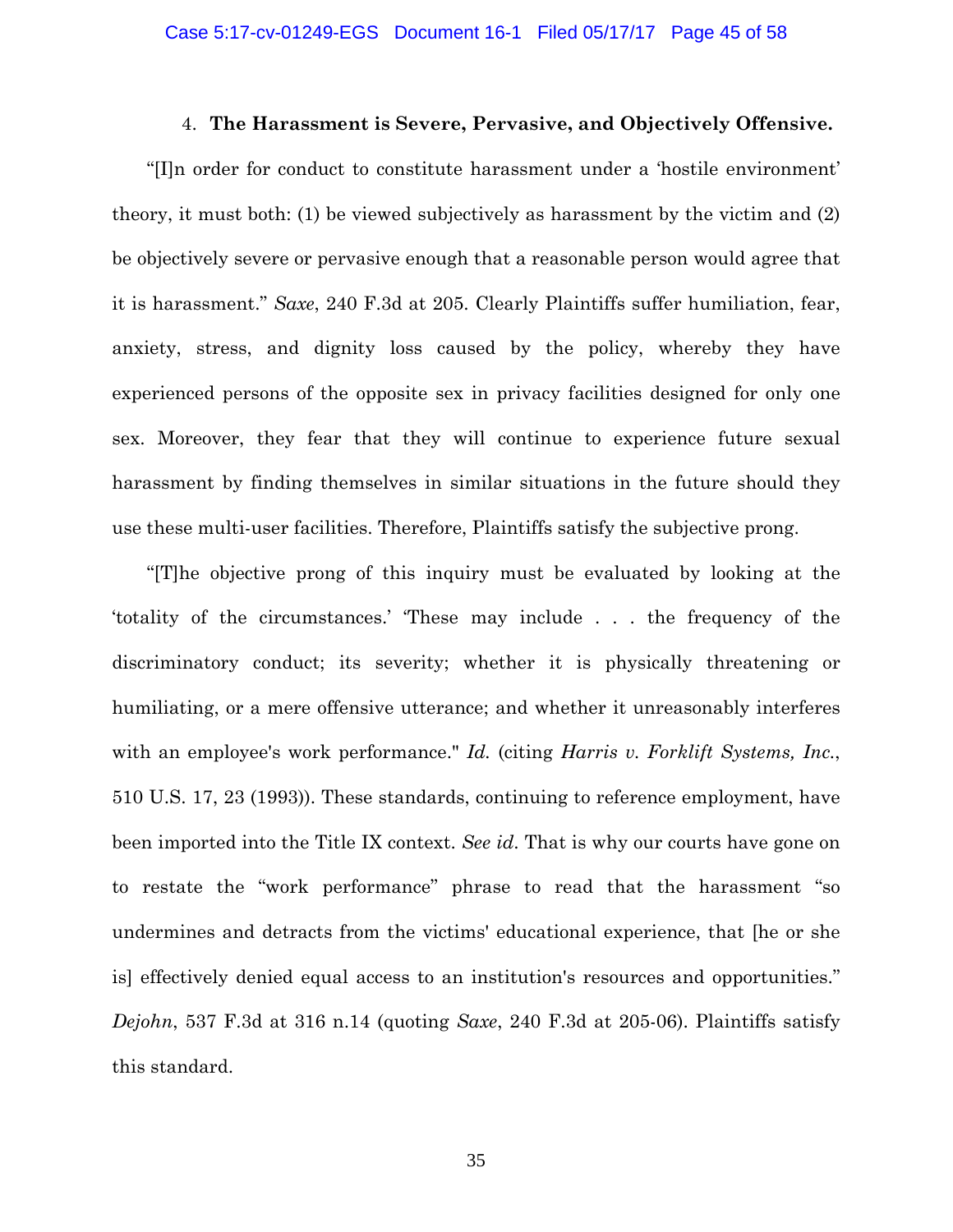### a. **The Harassment is Frequent and Severe.**

Whether harassment is "severe or pervasive" turns on how egregious or frequent the offending conduct is. Conduct need not be *both* severe *and* pervasive. One or the other suffices. Yet both are present here. If Plaintiffs wish to use the locker rooms, showers, or multi-user restrooms, they know that students of the opposite sex may be present or walk in on them. This is not an isolated occurrence that the school has since fixed. This is not a situation of the school passively permitting intrusive behavior initiated by students. Instead, this is now the policy of the school--making it unquestionably pervasive. And it is severe, because school policy dictates that no privacy facility at the school will be exclusively limited to members of one sex. No student should have to change in front of persons of the opposite sex or be in a vulnerable or even exposed state in a restroom with someone of the opposite sex in order to use those facilities.

This violates students' privacy rights and places them at risk of "permanent emotional impairment." *City of Philadelphia*, 300 A.2d at 103; *see also New Jersey Div. of Youth & Family Servs. v. M.R.*, No. A-5931-11T3, 2014 WL 1977014, at \*6 (N.J. Super. Ct. App. Div. May 16, 2014) (allowing teen girl to be unclothed and shower with a biological male risked mental and emotional injury).

### b. **The Harassment is Threatening and Humiliating.**

Every day of the school year, Plaintiffs are denied the use of these facilities unless they face the prospect of being viewed or viewing a person of the opposite sex while attending to personal, private needs, resulting in humiliation, fear, anxiety, stress, and dignity loss. And while the school coerces them to make this humiliation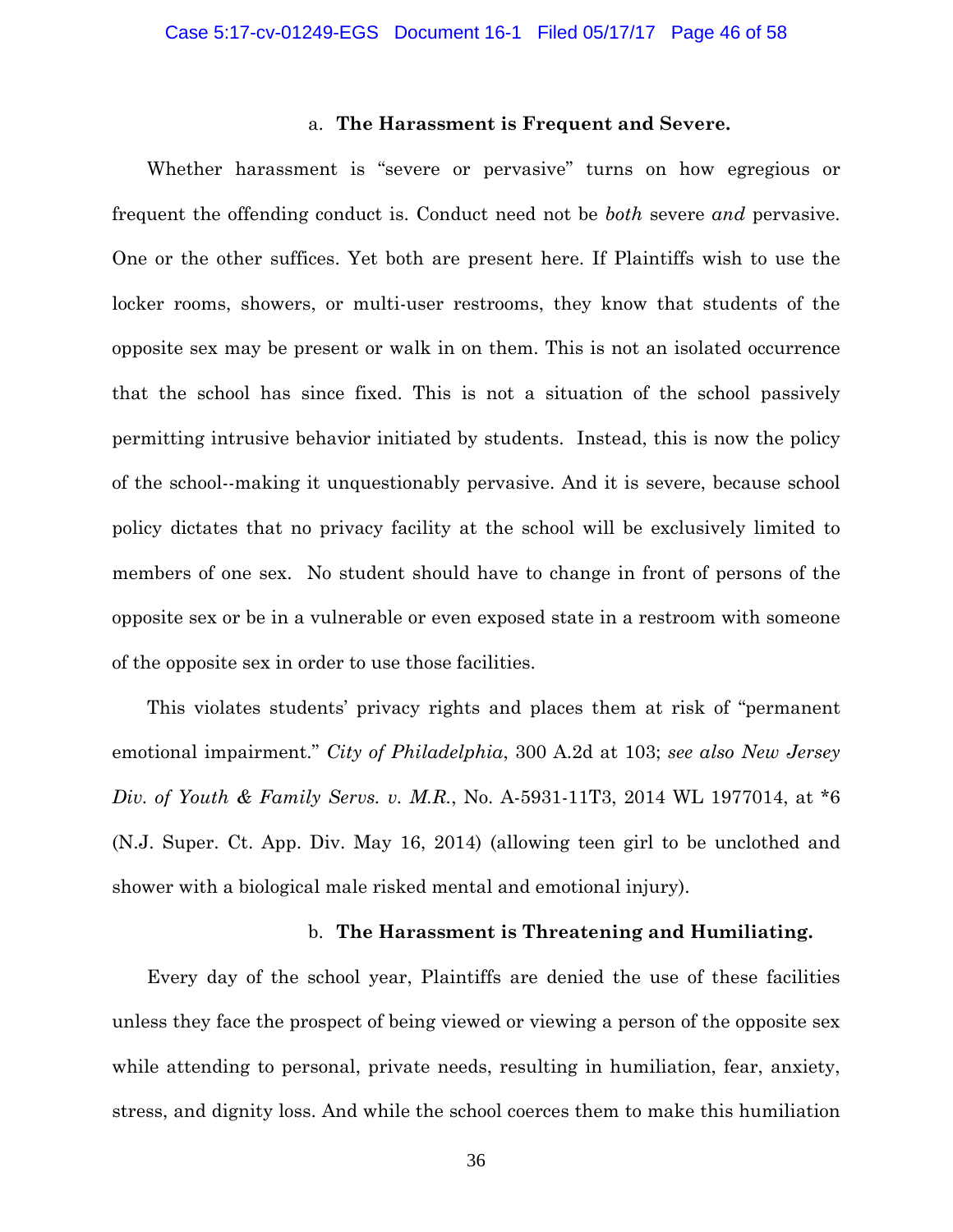natural, they are threatened with infringement of their dignity and privacy rights for simply using facilities that are designed to be used exclusively by their sex.

# c. **The Harassment Effectively Denies Access to School Resources.**

A school is responsible for a victim's harassment, when the harassment "so undermines and detracts from the victims' educational experience, that [he or she is] effectively denied equal access to an institution's resources and opportunities." *Dejohn*, 537 F.3d at 316 n.14 (quoting *Saxe*, 240 F.3d at 205-06). This is undeniably the case here because the school's policy now dictates that Plaintiffs can only use the locker rooms, showers, and restrooms if they are willing to share these spaces with persons of the opposite sex. For this reason, Plaintiffs have been avoiding these facilities and exercising great care to avoid opposite sex persons in those facilities.

While plaintiffs typically must show that those with authority to fix the hostile situation know about it and did not remedy it--that they demonstrated "deliberate indifference" to a third party's improper behavior, *Gebser v. Lago Vista Indep. Sch. Dist.*, 524 U.S. 274, 290 (1998), here no such showing need be made because the Defendants are being *deliberate and intentional* in authorizing--now by vote of the school board--access to privacy facilities by the opposite sex--which as demonstrated above creates a hostile environment. This is not the typical case involving a situation where a school knows about harassment initiated by one student on another, and the school fails to take appropriate action to bring the student's independent action to a halt. Here, by contrast, it is Defendants themselves that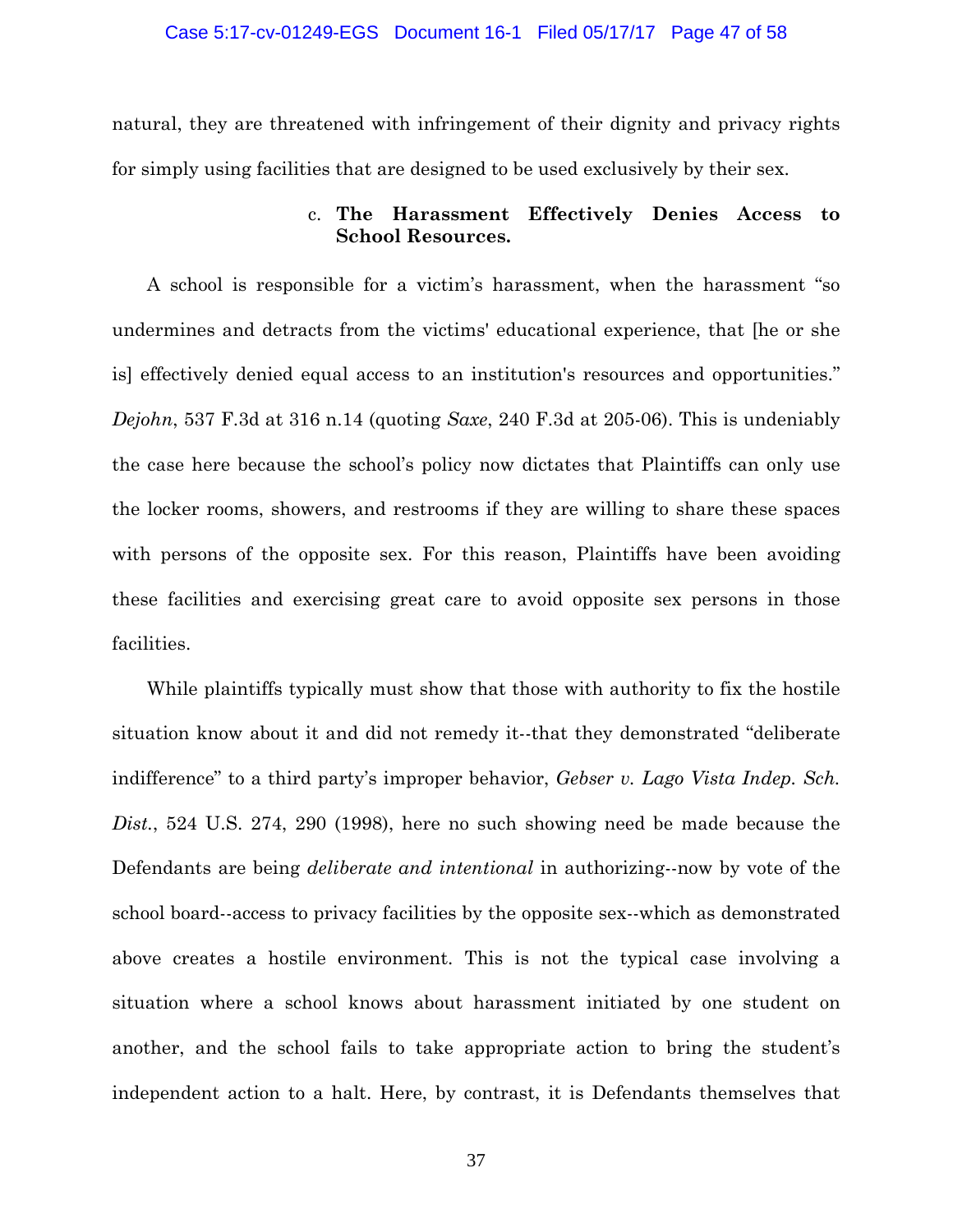### Case 5:17-cv-01249-EGS Document 16-1 Filed 05/17/17 Page 48 of 58

have officially endorsed a harassing situation on Plaintiffs and the other students by taking away sex-specific privacy facilities and replacing them with facilities separated on the basis of gender identity.

Nor may Defendants escape liability by requiring victims to remove themselves from the environment. A school that responded to allegations of harassment by moving the victim to a different class, rather than addressing the harassment, violated Title IX. *Seiwert v. Spencer-Owen Cmty. Sch. Corp.*, 497 F. Supp. 2d 942, 954 (S.D. Ind. 2007). The District made the same victim-blaming, offensive, and legally fatal error. It refused to protect the sex-based locker rooms, showers and restrooms required by our right to privacy, *see, e.g., Luzerne County*, 660 F.3d at 177, and by state law, 24 P.S. § 7-740; 25 Pa. Code § 171.7. While it initially suggested no other options, the District now offers the nurse's office. Either way, the District's policy hijacks multi-user privacy facilities required by law to protect privacy and misuses them to affirm individuals' subjective gender identities. The District thus effectively prevents Plaintiffs from using the multi-user facilities reserved for use by their sex.

Plaintiffs can no longer use these facilities without subjecting themselves to harassment now created by the school's policy. Conditions of education are altered by increased "tension," making the environment hard to endure. *Dauven v. George Fox Univ.*, No. CV.09-305-PK, 2010 WL 6089077, at \*13 (D. Or. Dec. 3, 2010). Plaintiffs avoid using the restroom. *See* V. Compl. ¶¶ 63-64; 93-94, 113-116, 126- 127. This causes them discomfort and places them at greater risk for certain infections. Joel Doe has altogether stopped using the boys' locker room because of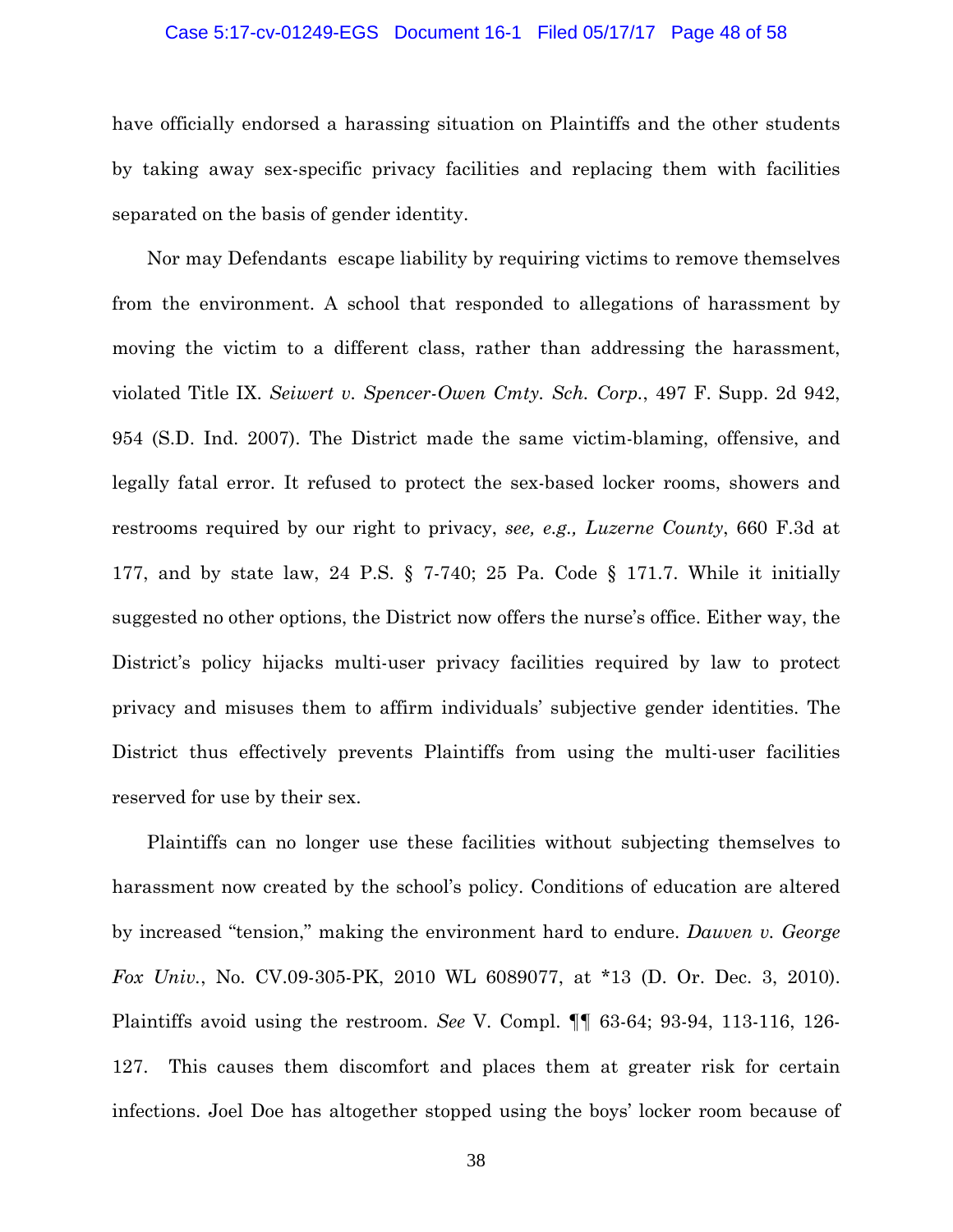### Case 5:17-cv-01249-EGS Document 16-1 Filed 05/17/17 Page 49 of 58

the harassment, leaving him without a place to even store his clothes. *Id*. at ¶ 73. Smith is planning to leave the school altogether and pursue her education elsewhere because of the harassing environment. *Id*. at 116-118. Doe may do so as well. *See* Joel Doe Declaration. Plaintiffs easily satisfy their burden of showing that they are denied access to school resources as well as all the other elements of sexual harassment under Title IX.

## C. **The District's Policy is an Intrusion Upon Seclusion.**

The Restatement (Second) of Torts "most ably defines the elements of invasion of privacy as that tort has developed in Pennsylvania." *Id*.

> One who intentionally intrudes, physically or otherwise, upon the solitude or seclusion of another or his private affairs or concerns, is subject to liability to the other person for invasion of his privacy, if the intrusion would be highly offensive to a reasonable person.

Restatement (Second) of Torts § 652B (1977). Unlike other privacy torts, no publication is required. *See Borse*, 963 F.2d at 621 (citing *Harris by Harris v. Easton Pub. Co.*, 483 A.2d 1377, 1383 (Pa. Super. Ct. 1984)). "The tort may occur by (1) physical intrusion into a place where the plaintiff has secluded himself or herself; (2) use of the defendant's senses to oversee or overhear the plaintiff's private affairs; or (3) some other form of investigation or examination into plaintiff's private concerns." *Id*. at 621. The intrusion must "cause mental suffering, shame, or humiliation to a person of ordinary sensibilities." *Kline v. Security Guards, Inc.*, 386 F.3d 246, 260 (3d Cir. 2004).

In *Koeppel v. Speirs*, 808 N.W.2d 177, 180 (Iowa 2011), the court explained: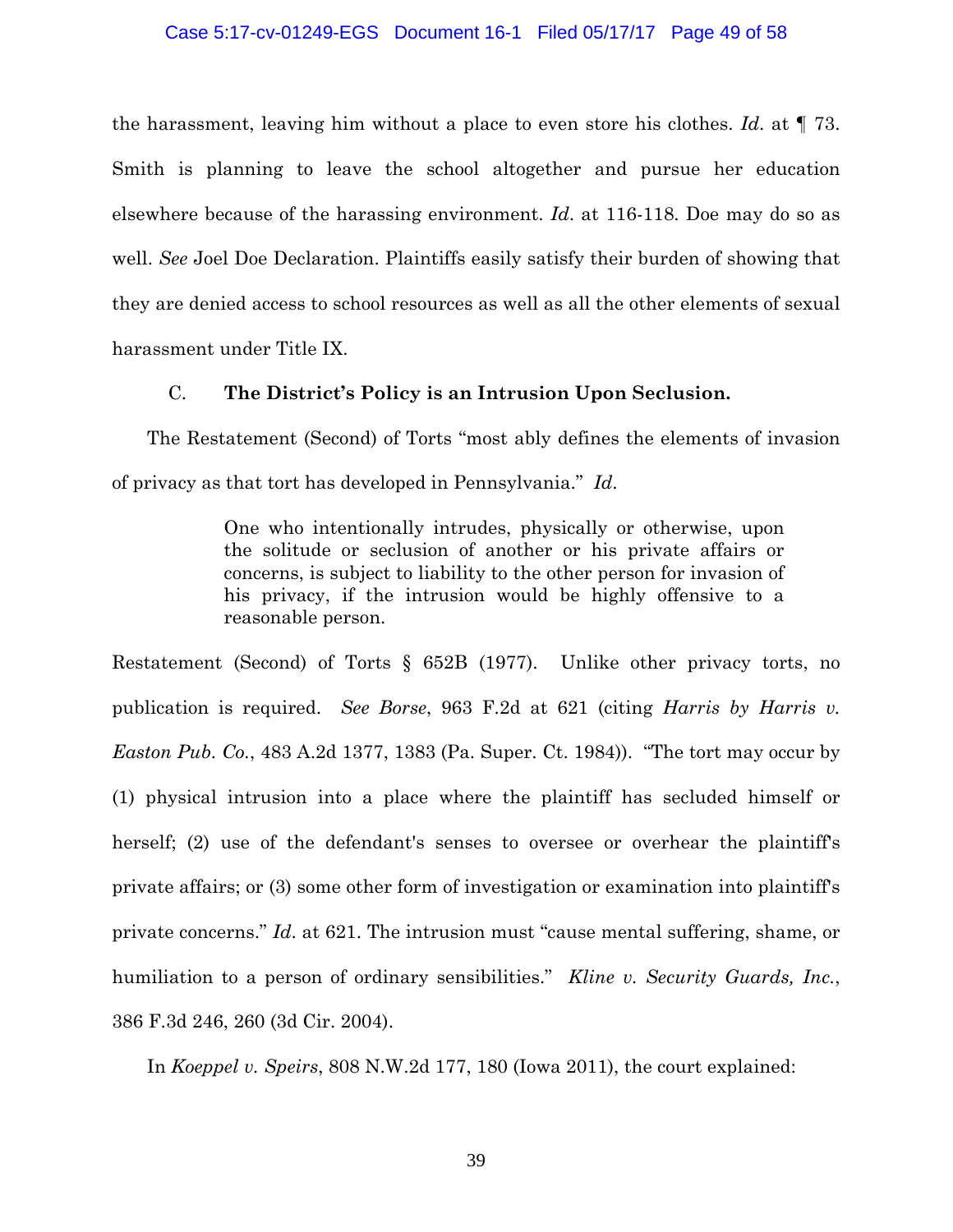The importance of privacy has long been considered central to our western notions of freedom.

"[A] measure of personal isolation and personal control over the conditions of [privacy's] abandonment is of the very essence of personal freedom and dignity, is part of what our culture means by these concepts. A man whose home may be entered at the will of another, whose conversations may be overheard at the will of another, whose marital and familial intimacies may be overseen at the will of another, is less of a man, has less human dignity, on that account. He who may intrude upon another at will is the master of the other and, in fact, intrusion is a primary weapon of the tyrant."

*Citing*, Edward J. Bloustein, *Privacy as an Aspect of Human Dignity: An Answer to* 

*Dean Prosser*, 39 N.Y.U. L. Rev. 962, 973-74 (1964).

Joel Doe and Jack Jones had secluded themselves from people of the opposite sex when they entered and used the locker room and bathrooms, whose signs designated them for use by boys. "There also can be no dispute a bathroom is a place where one enjoys seclusion." *Koeppel*, 2010 Iowa App. LEXIS 25, at \* 6; *See also*, *Kohler v. City of Wapakoneta*, 381 F. Supp. 2d 692, 704 (N.D. Ohio 2005) (even where a woman "did not expect privacy from other women in the women-only restroom, she reasonably expected her activities to be secluded from perception by men.") Here, Defendants caused and continue to cause physical intrusions into a place where Plaintiffs and other students in the school seclude themselves, and such intrusion is highly offensive.

While physical intrusion into a place where Plaintiffs seclude themselves is alone enough to support a violation, here the violations also include the second manner of intruding upon another's seclusion, the use of senses to oversee or overhear Plaintiffs' private affairs. *See Borse*, 963 F.2d at 621. In the context of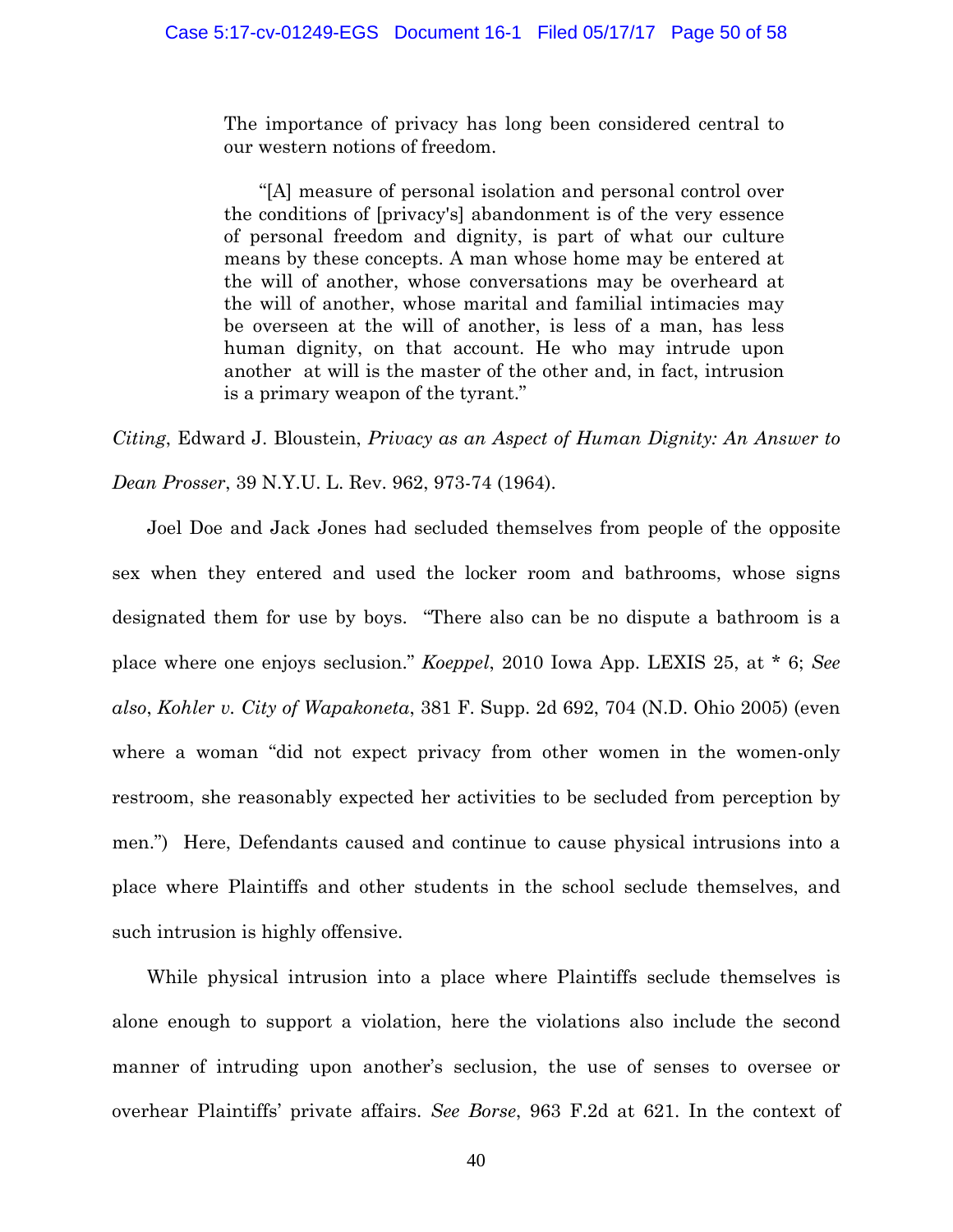#### Case 5:17-cv-01249-EGS Document 16-1 Filed 05/17/17 Page 51 of 58

being viewed by a person of the opposite sex in a restroom or locker room, "[t]here is no question viewing or recording [a person] while in the bathroom would be considered 'highly offensive' by any reasonable person." *Koeppel*, 2010 Iowa App. LEXIS 25, at \* 6. The events experienced by Joel Doe and Jack Jones, being viewed in their underwear by a member of the opposite sex, and in Joel Doe's case, also seeing a member of the opposites sex in a state of undress, would be highly offensive to a reasonable person and was highly offensive to both Joel Doe and Jack Jones. Yet this is what Plaintiffs and all students risk occurring in the future under the policy.

The objective offensiveness to the reasonable person is evident in the fact that we have long recognized the right to a private setting, free from persons of the opposite sex in restrooms and locker rooms, which are only made necessary since we often enter into a state of undress or perform private functions therein, which require a buffer from members of the opposite sex that we do not require from members of the same sex. The Public School Code of 1949 requires that facilities "shall be suitably constructed for, and used separately by, the sexes." 24 P.S. § 7- 740. Defendants' policy violates the requirement of separate facilities and denies Joel Doe and Jack Jones the right to use such a facility, instead conditioning the use of the "boys'" locker room on surrendering Doe's right to bodily privacy from persons of the opposite sex. *See also* 25 Pa. Code § 171.7 (requiring separate facilities "for each sex" in schools). *Accord* 22 Pa. Code § 55.2 (same for private elementary schools); 22 Pa. Code § 57.2(a) (same for private secondary schools); 22 Pa. Code § 59.34(a) (same for private special education schools). The statutory requirement to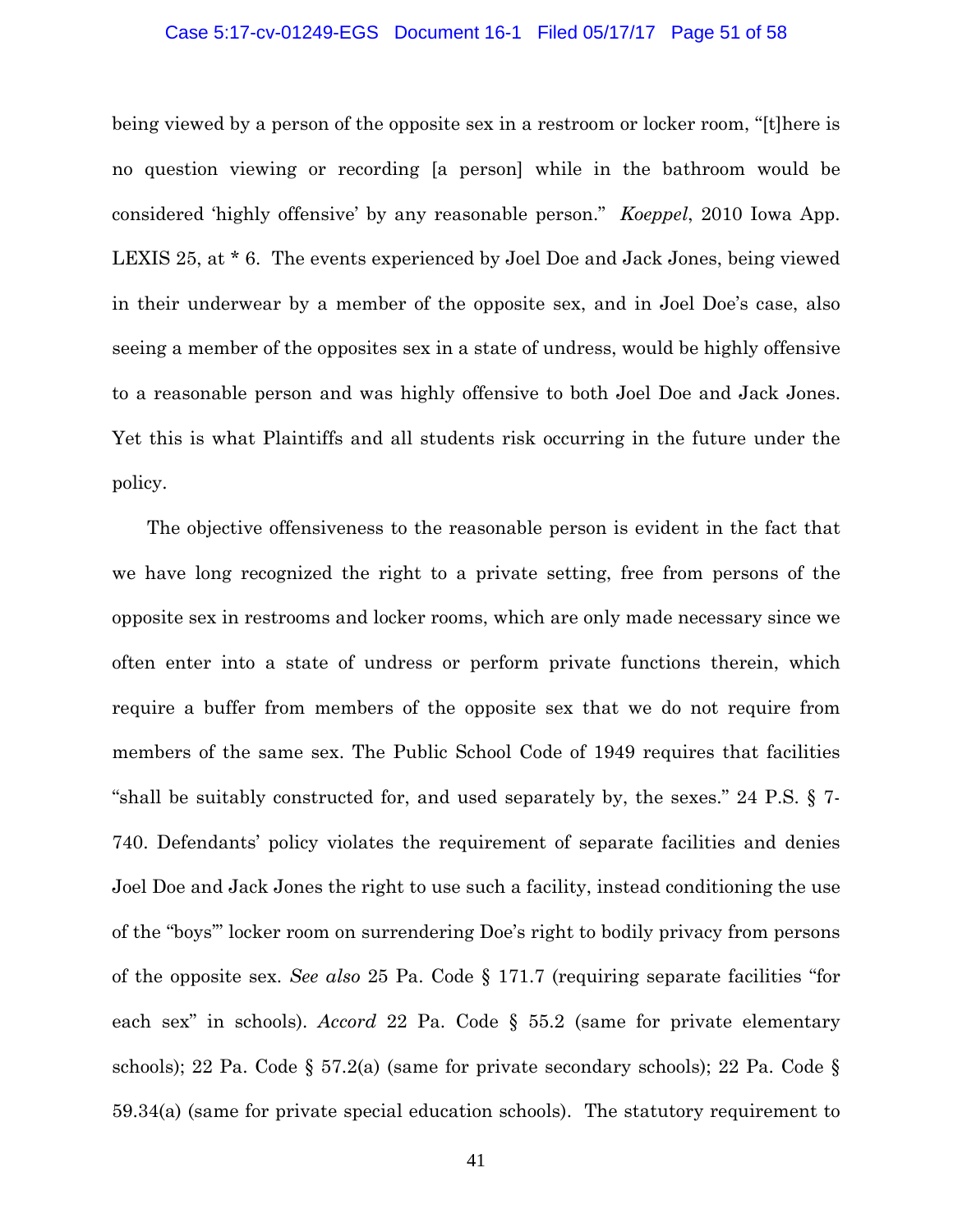### Case 5:17-cv-01249-EGS Document 16-1 Filed 05/17/17 Page 52 of 58

have separate privacy facilities on the basis of sex is a clear recognition and directive by the legislature that privacy from the opposite sex is a fundamental need worthy of protection. *Cf. Harris*, 483 A.2d at 1387 ("statutory ban against disclosing the names of public assistance recipients is a clear recognition and directive by the legislature that the privacy of the recipient is a fundamental need worthy of protection" and "the court is bound to give great deference to this sound legislative judgment").

In *Borse*, 963 F.2d at 621, the Third Circuit noted that aside from visual senses, even hearing the act of urination itself implicates privacy interests and could constitute an intrusion upon seclusion. Additionally, the court explained where the performance of an activity, if performed in public, would be "generally prohibited by law as well as social custom," that would also constitute an intrusion upon seclusion. *Id.* at 621.

 All of the above could be said of the situation in which the Defendants placed Plaintiffs. Plaintiffs, as well as many other students, engage in activities, undressing in multi-user locker rooms and using multi-user restrooms, which are generally recognized by social custom to be private, and if performed in public would be considered illegal as well as contrary to social norms.

Joel Doe and Jack Jones were overseen in a privacy facility at the will of another, thus trampling their human dignity by the policy of the District. The District removed Joel Doe and Jack Jones' personal control over the conditions of the abandonment of their own bodily privacy, and in so doing removed the very essence of their personal freedom and dignity. Defendants' actions intruded upon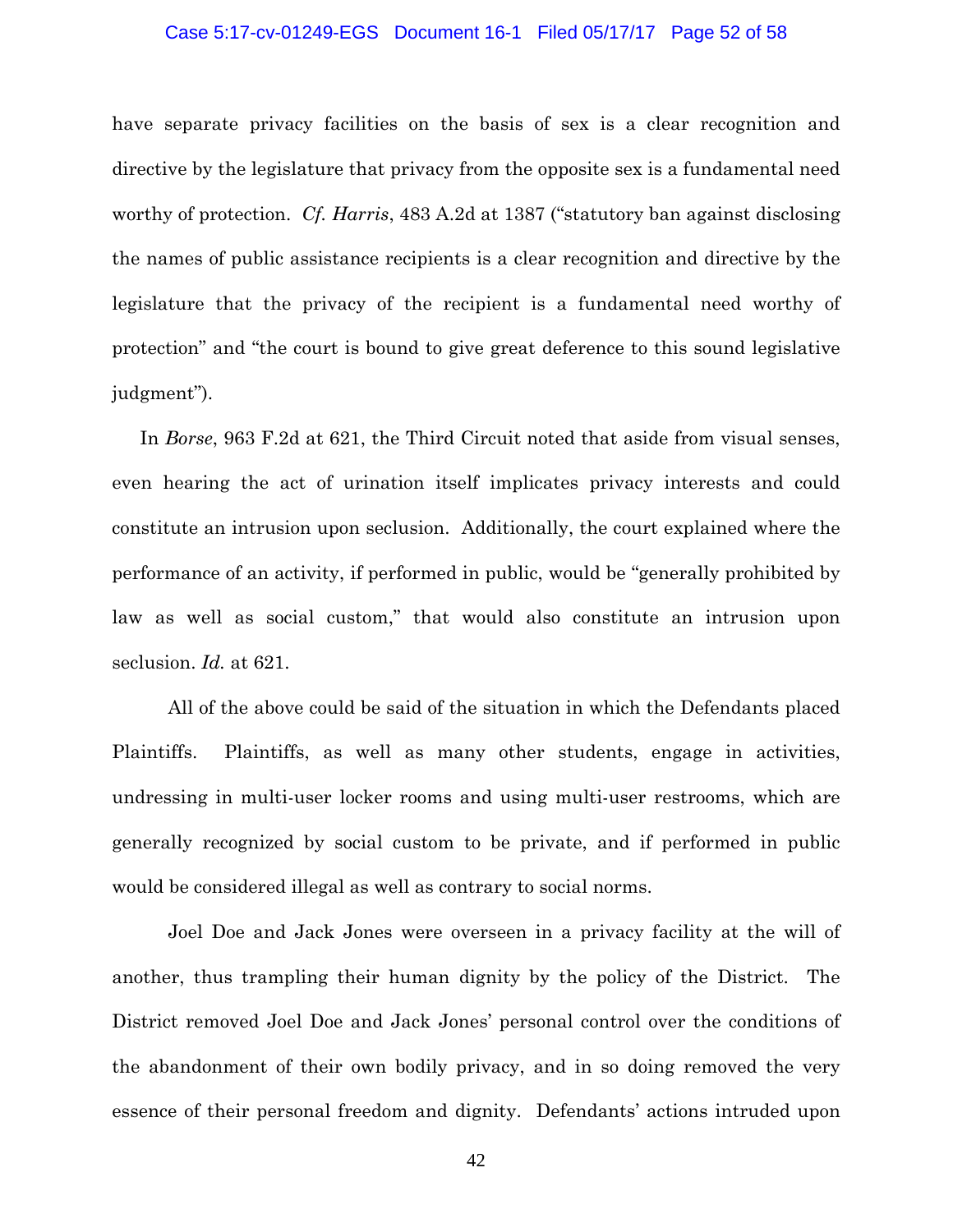the Joel Doe's seclusion and Jack Jones' seclusion, and such violations of seclusion will continue to occur for all Plaintiffs and other students unless the Defendant's policy is enjoined.

# II. **Plaintiffs Will Suffer Irreparable Harm Without an Injunction of the Policies.**

"[T]he loss of First Amendment freedoms, for even minimal periods of time, unquestionably constitutes irreparable injury." *Elrod v. Burns*, 427 U.S. 347, 373 (1976). It is presumed when plaintiffs establish likelihood of success in a case involving privacy rights. *See Pub. Serv. Co. of N.H. v. Town of W. Newbury*, 835 F.2d 380, 382 (1st Cir. 1987). *See also Deerfield Med. Ctr. v. City of Deerfield Beach*, 661 F.2d 328, 338 (5th Cir. 1981) ("the right of privacy must be carefully guarded for once an infringement has occurred it cannot be undone by monetary relief"). Plaintiffs suffer humiliation, dignity loss, stress, apprehension, fear, and anxiety because of the policy. The policy has stolen their right to privacy, is altering the conditions of their education by subjecting them to sexual harassment, and constitutes an invasion of seclusion. No final judgment can undo that harm and no amount of money can rectify it.

In respect to Title IX, the irreparable harm question is simply what "injury the plaintiff will suffer if he or she loses on the preliminary injunction but ultimately prevails on the merits, paying particular attention to whether the remedies available at law, such as monetary damages, are inadequate to compensate for that injury." *Salinger v. Colting*, 607 F.3d 68, 80 (2d Cir. 2010). In this context, the inadequacy of the remedy may be demonstrated by showing that "'the particular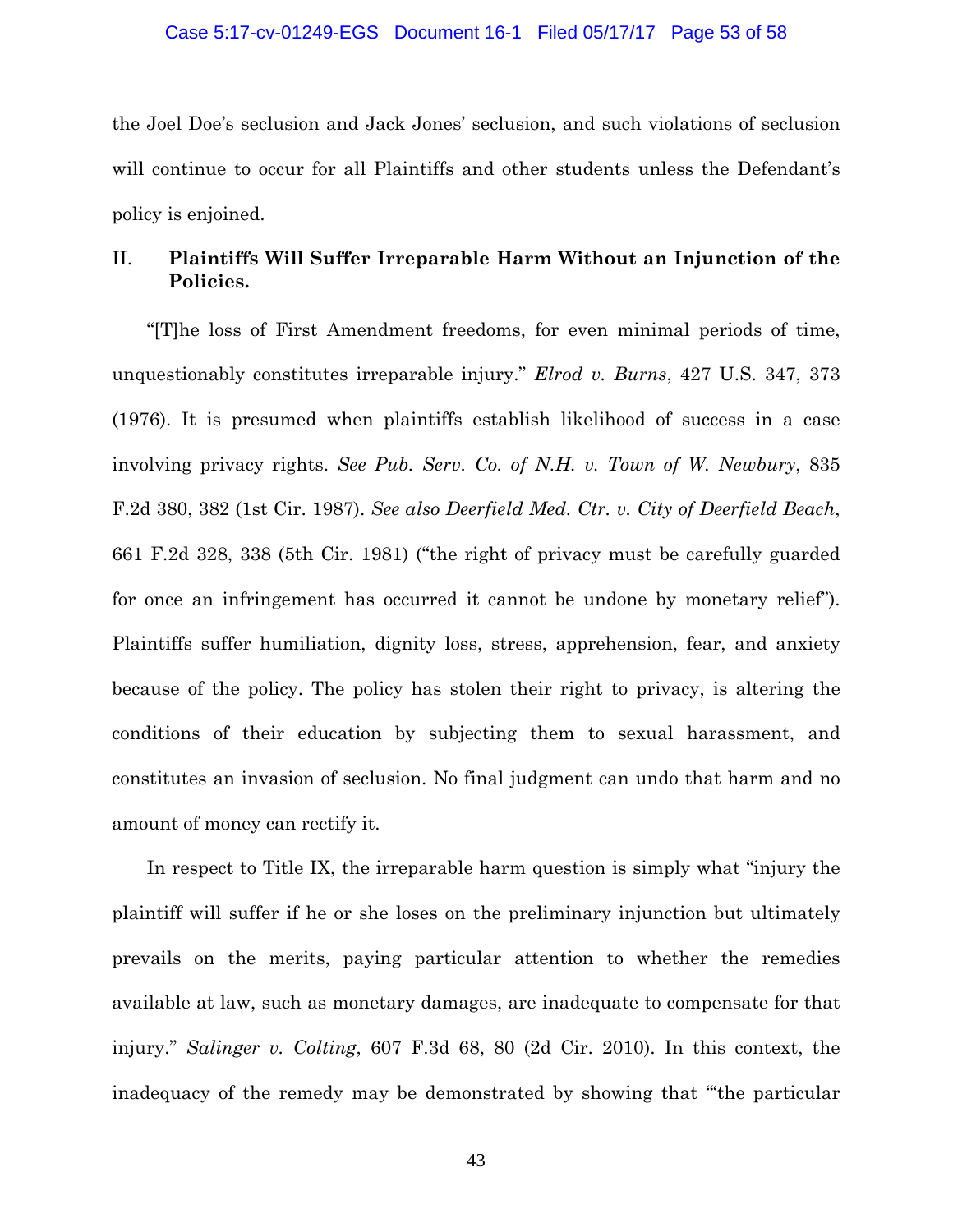### Case 5:17-cv-01249-EGS Document 16-1 Filed 05/17/17 Page 54 of 58

circumstances of the instant case bear substantial parallels to previous cases' in which irreparable harm has been found." *Hoop Culture, Inc. v. GAP Inc.,* 648 F. App'x 981, 985 (11th Cir. 2016) (quoting *N. Am. Med. Corp. v. Axiom Worldwide, Inc.*, 522 F.3d 1211, 1228 (11th Cir. 2008)). Determining whether a case is substantially parallel requires only that the Court "[d]raw[] fair inferences from facts [already] in the record" and consider the nature of the Title IX claims. *Groupe SEB USA, Inc. v. Euro-Pro Operating LLC,* 774 F3d 192, 205 (3d Cir. 2014).

 Plaintiffs have been denied access to truly private communal locker rooms and restrooms, which substantially parallels a number of reasonably comparable cases in which irreparable harm has been found. *See, e.g., Doe v. Wood Cty. Bd. of Educ*., 888 F. Supp. 2d 771 (S.D. W.Va. 2012) (student's involuntary participation in a "completely voluntary" single-sex class was irreparable harm under Title IX); *McCormick ex rel. McCormick v. Sch. Dist. of Mamaroneck,* 370 F.3d 275, 301–02 n. 25 (2d Cir.2004) (depriving players access to championship playoff was irreparable harm); *Roberts v. Colo. State Bd. of Agric.,* 998 F.2d 824, 833 (10th Cir.1993) (denial of access to play softball was irreparable harm).

Irreparable harm thus arises under all causes of action and a preliminary injunction should issue forthwith.

### III. **The Balance of Hardships Sharply Favors the Plaintiffs.**

Plaintiffs have established likely merits success on their constitutional right to privacy, sexual harassment under Title IX, and invasion of seclusion. The balance of hardships always favors preventing such violations. *See Ariz. Dream Act Coal. v. Brewer*, 757 F.3d 1053, 1069 (9th Cir. 2014). Only an injunction will stop the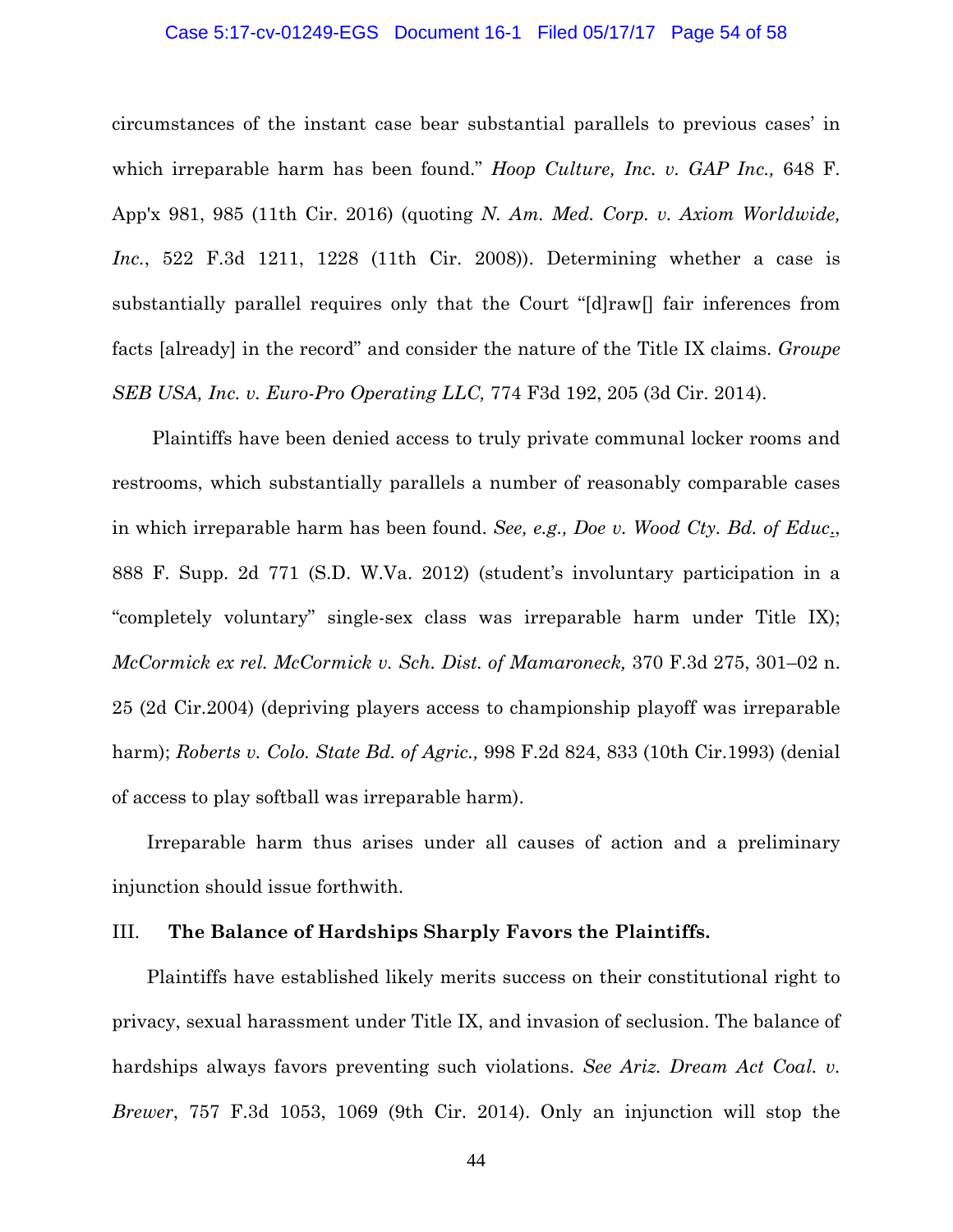### Case 5:17-cv-01249-EGS Document 16-1 Filed 05/17/17 Page 55 of 58

irreparable harm experienced by Plaintiffs. But an injunction does no harm to Defendants because the policy is unconstitutional and illegal, and the government is not harmed when it is prevented from enforcing unconstitutional and otherwise illegal laws. *See Joelner v. Village of Wash. Park*, 378 F.3d 613, 620 (7th Cir. 2004).

Moreover, issuing an injunction would restore the status quo of protecting student privacy via truly sex-separated privacy facilities and thereby effect a legal interest in privacy that is wholly consistent with Title IX and the referenced state and federal law. The balance of hardships favors Plaintiffs.

## IV. **The Public Interest Favors a Preliminary Injunction.**

 "[T]here is the highest public interest in the due observance of all the constitutional guarantees[.]" *United States v. Raines*, 362 U.S. 17, 27 (1960). "[I]t is always in the public interest to prevent the violation of a party's constitutional rights." *G & V Lounge, Inc. v. Mich. Liquor Control Comm'n*, 23 F.3d 1071, 1079 (6th Cir. 1994). It is also in the public interest to prevent the government from "violat[ing] the requirements of federal law," *Ariz. Dream Act Coal.*, 757 F.3d at 1069, such as Title IX. Because Plaintiffs established likelihood of success in these privacy claims, public policy favors the granting of a preliminary injunction.

# **V. Plaintiffs Respectfully Request this Court Waive Bond Requirements Under Rule 65(c).**

Waiving the bond requirement is warranted because Plaintiffs seek to vindicate constitutional and statutory rights, and so their lawsuit is in the public interest. *See Instant Air Freight Co. v. C.F. Air Freight, Inc.*, 882 F.2d 797, 804 n.8 (3d Cir. 1989) (collecting cases); *Powelton Civic Home Owners Ass'n v. Dep't of*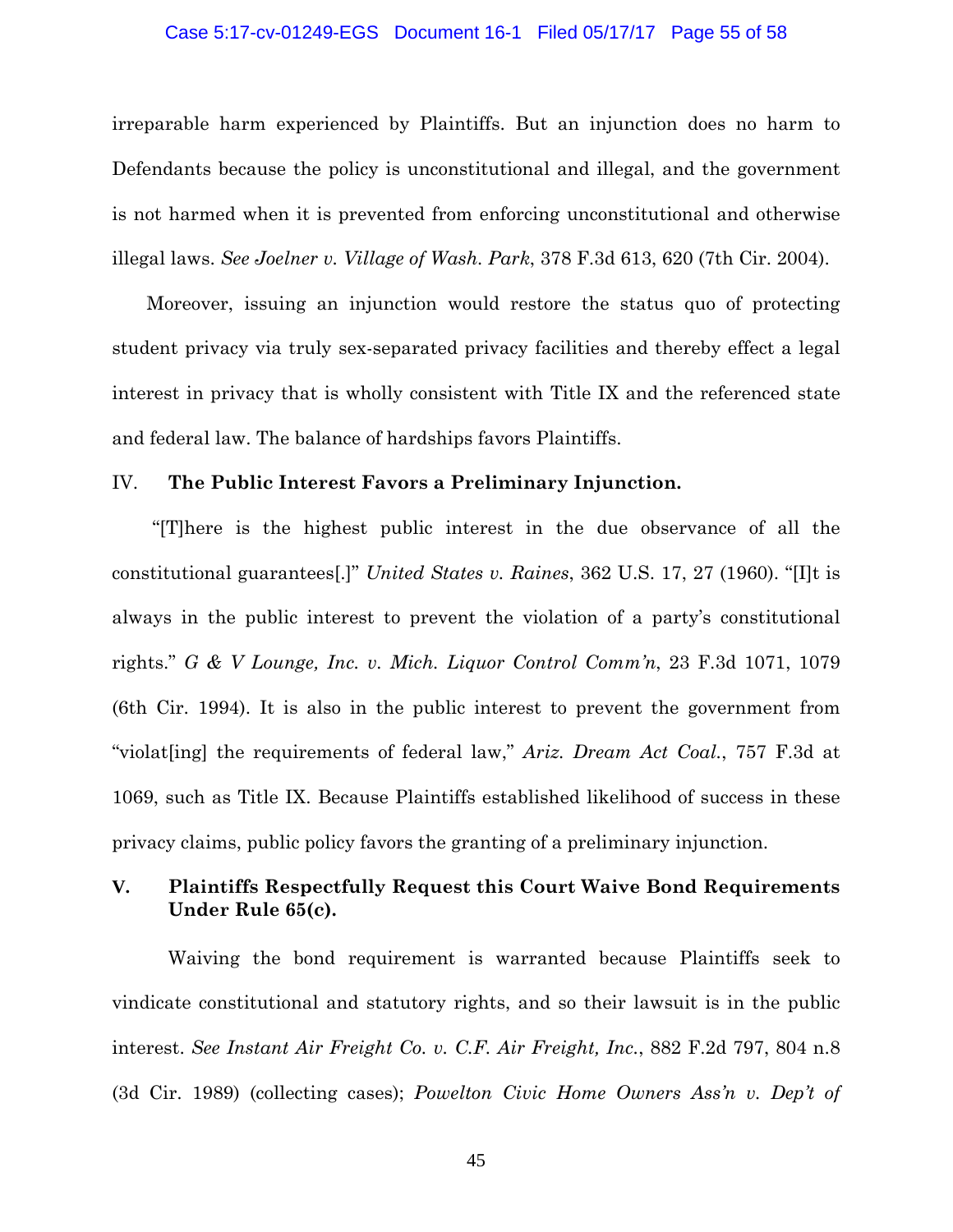### Case 5:17-cv-01249-EGS Document 16-1 Filed 05/17/17 Page 56 of 58

*Housing and Urban Development*, 284 F. Supp. 809, 840 (E.D. Pa. 1968); *City of Atlanta v. Metro. Atlanta Rapid Transit Auth.*, 636 F.2d 1084, 1094 (5th Cir. 1981) (noting that courts have recognized that public interest litigation is an exception to the Rule 65 bond requirement); *Crowley v. Local No. 82, Furniture & Piano Moving, Furniture Store Drivers, Helpers, Warehousemen, & Packers*, 679 F.2d 978, 1000 (1st Cir. 1982), *rev'd on other grounds*, 467 U.S. 526 (1984) ("no bond is required in suits to enforce important federal rights or public interests.") (quotation marks omitted).

Waiving the bond requirement here is particularly appropriate because Plaintiffs raise important claims that serve the public interest by vindicating students' constitutional and statutory rights. Imposing a bond requirement here would be especially inequitable given Defendants' patently unlawful actions and Plaintiffs' strong likelihood of success on the merits. This conclusion is bolstered by the fact that neither Defendants nor anyone else will suffer harm – financial or otherwise – by this Court's enjoining the offending policy.

### **CONCLUSION**

 Defendants' policy violates the right to privacy, constitutes sexual harassment and an invasion of seclusion, and violates state law. The only reason for separate privacy facilities are the differences between the two sexes. Moreover, Defendants' policy is entirely unworkable because gender identity theory is nonbinary and therefore cannot dictate which of the two separate privacy facilities we

46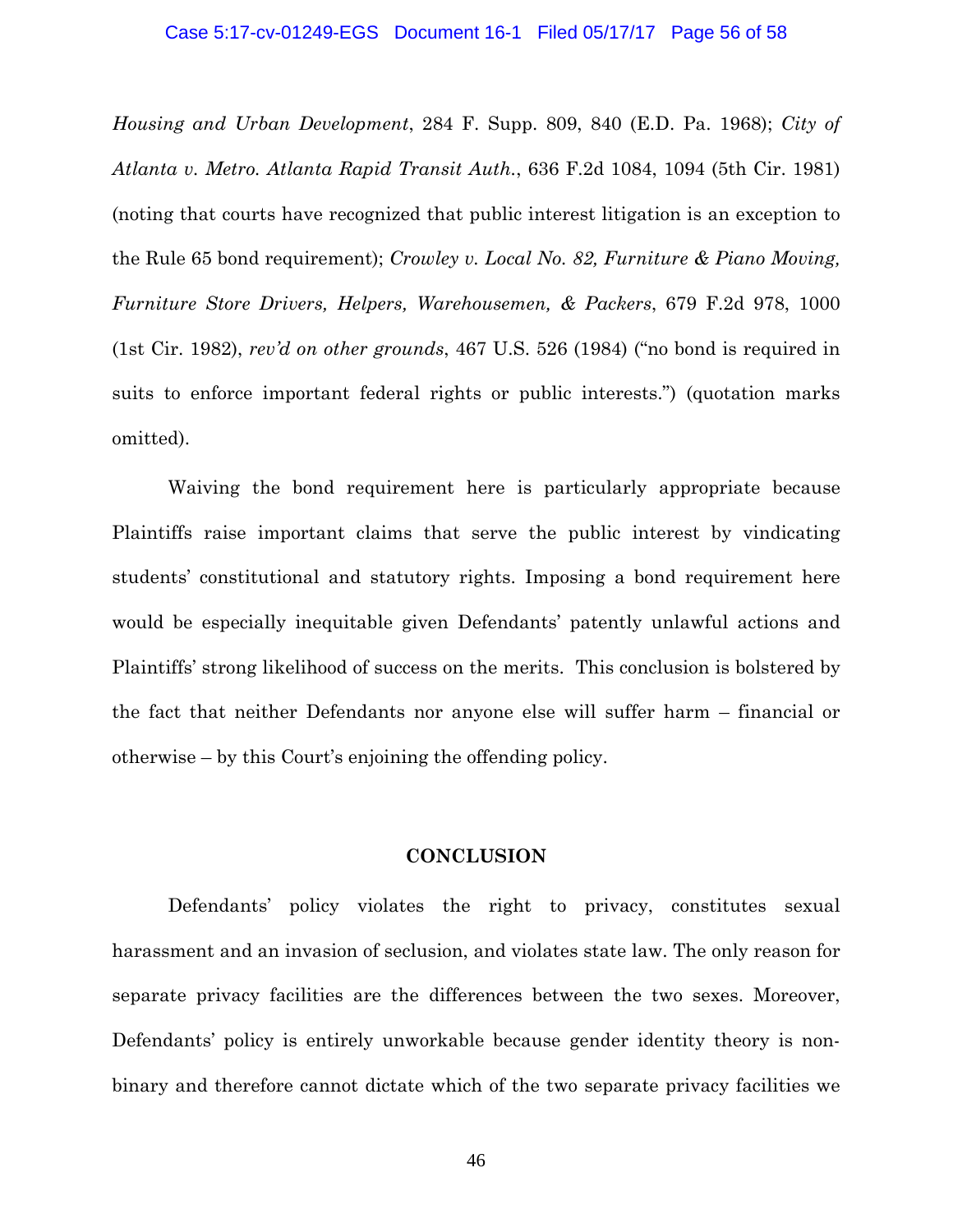use. For the foregoing reasons, Plaintiffs respectfully request that the preliminary injunction issue.

Respectfully submitted this 17th day of May, 2017.

By: /s/ Randall L. Wenger

CATHY R. GORDON, PA 56728\* JACOB KRATT, PA 316920 **LITCHFIELD CAVO LLP** 420 Fort Duquesne Blvd., Suite 600 Pittsburgh, PA 15222 412-291-8246 412-586-4512 Fax gordonc@litchfieldcavo.com kratt@litchfieldcavo.com

JORDAN LORENCE, MN 0125210\*\* KELLIE FIEDOREK, DC 1015807 FL 74350\*\*\* CHRISTIANA HOLCOMB, CA 277427\*\*\* **ALLIANCE DEFENDING FREEDOM** 440 First St. NW, Suite 600 Washington, DC 20001 (202) 393-8690 jlorence@ADFlegal.org kfiedorek@ADFlegal.org cholcomb@ADFlegal.org

\*Application for Admission Forthcoming \*\**Pro Hac Vice* Application Forthcoming \*\*\*Admitted *Pro Hac Vice*

RANDALL L. WENGER, PA 86537 JEREMY L. SAMEK, PA 205060 **INDEPENDENCE LAW CENTER** 23 North Front St. Harrisburg, PA 17101 (717) 657-4990 (717) 545-8107 Fax rwenger@indlawcenter.org jsamek@indlawcenter.org

GARY S. MCCALEB, AZ 018848\*\*\* **ALLIANCE DEFENDING FREEDOM** 15100 N. 90th St. Scottsdale, AZ 85260 (480) 444-0020 (480) 444-0028 Fax gmccaleb@ADFlegal.org

*Attorneys for Plaintiffs*